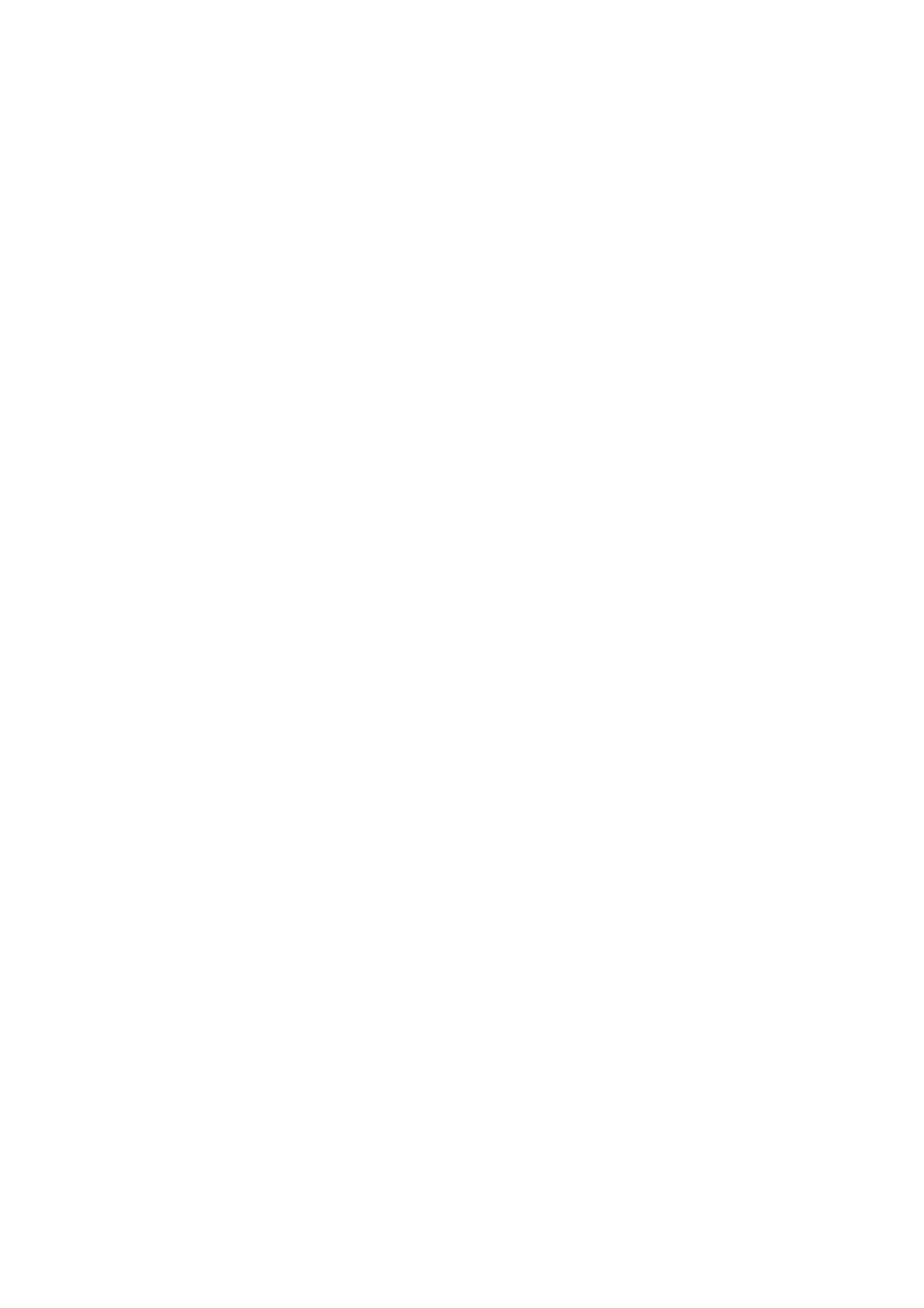

# House of Commons Home Affairs Committee

# **Unauthorised tapping into or hacking of mobile communications**

## **Thirteenth Report of Session 2010–12**

*Ordered by the House of Commons to be printed 19 July 2011* 

> **HC 907**  Published on 20 July 2011 by authority of the House of Commons London: The Stationery Office Limited £0.00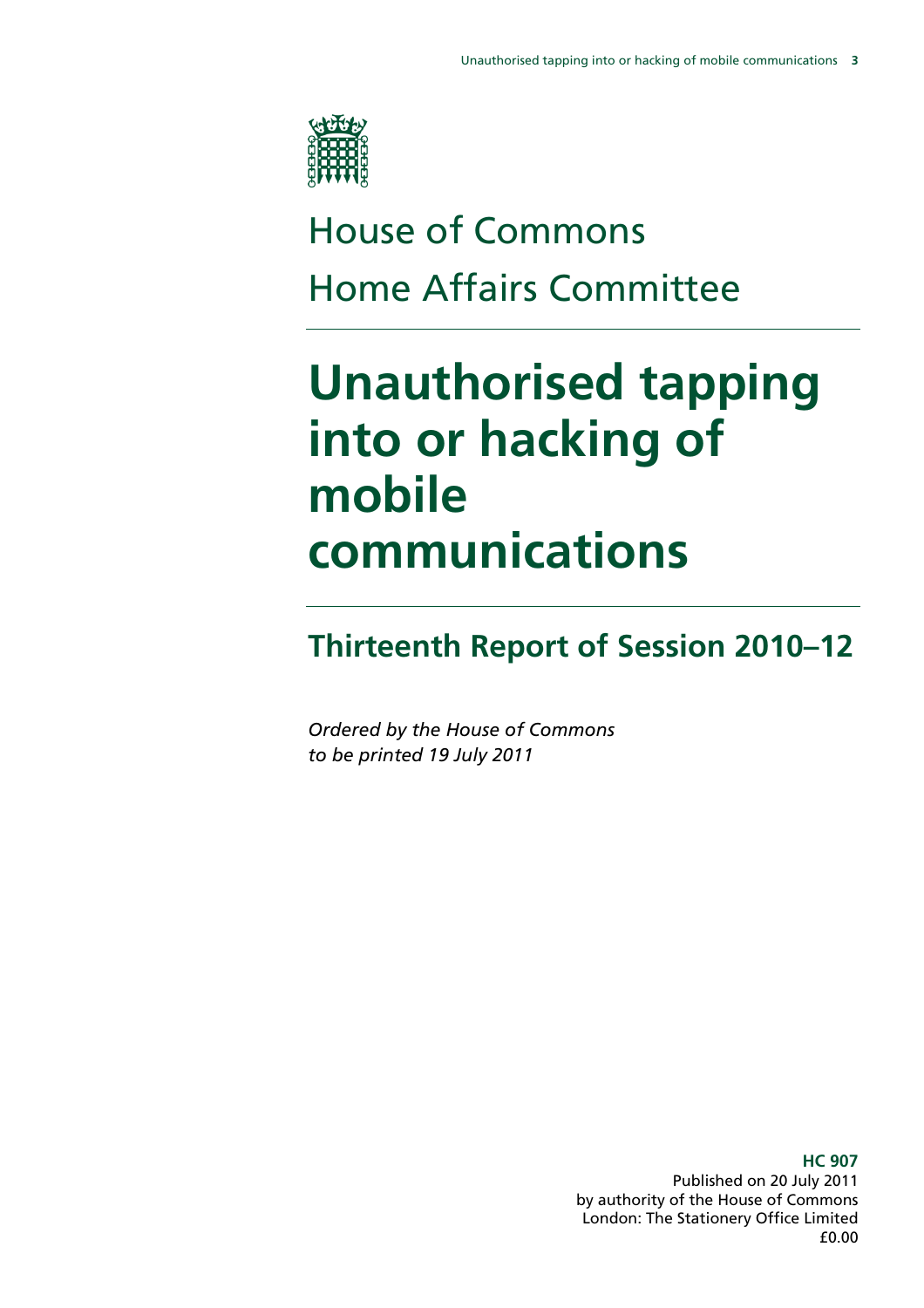### **The Home Affairs Committee**

The Home Affairs Committee is appointed by the House of Commons to examine the expenditure, administration, and policy of the Home Office and its associated public bodies.

### **Current membership**

Rt Hon Keith Vaz MP (*Labour, Leicester East*) (Chair) Nicola Blackwood MP (*Conservative, Oxford West and Abingdon*) James Clappison MP (*Conservative, Hertsmere*) Michael Ellis MP (*Conservative*, *Northampton North*) Lorraine Fullbrook MP (*Conservative, South Ribble*) Dr Julian Huppert MP (*Liberal Democrat, Cambridge*) Steve McCabe MP (*Labour, Birmingham Selly Oak*) Rt Hon Alun Michael MP (*Labour & Co-operative, Cardiff South and Penarth*) Bridget Phillipson MP (*Labour, Houghton and Sunderland South*) Mark Reckless MP (*Conservative, Rochester and Strood*) Mr David Winnick MP (*Labour, Walsall North*)

The following members were also members of the committee during the parliament.

Mr Aidan Burley MP (*Conservative, Cannock Chase*) Mary Macleod MP (*Conservative, Brentford and Isleworth*)

#### **Powers**

The Committee is one of the departmental select committees, the powers of which are set out in House of Commons Standing Orders, principally in SO No 152. These are available on the Internet via www.parliament.uk.

#### **Publication**

The Reports and evidence of the Committee are published by The Stationery Office by Order of the House. All publications of the Committee (including press notices) are on the Internet at www.parliament.uk/homeaffairscom.

#### **Committee staff**

The current staff of the Committee are Elizabeth Flood (Clerk), Joanna Dodd (Second Clerk), Sarah Petit (Committee Specialist), Eleanor Scarnell (Inquiry Manager), Darren Hackett (Senior Committee Assistant), Sheryl Dinsdale (Committee Assistant), Victoria Butt (Committee Assistant), John Graddon (Committee Support Officer) and Alex Paterson (Select Committee Media Officer).

#### **Contacts**

All correspondence should be addressed to the Clerk of the Home Affairs Committee, House of Commons, 7 Millbank, London SW1P 3JA. The telephone number for general enquiries is 020 7219 3276; the Committee's email address is homeaffcom@parliament.uk.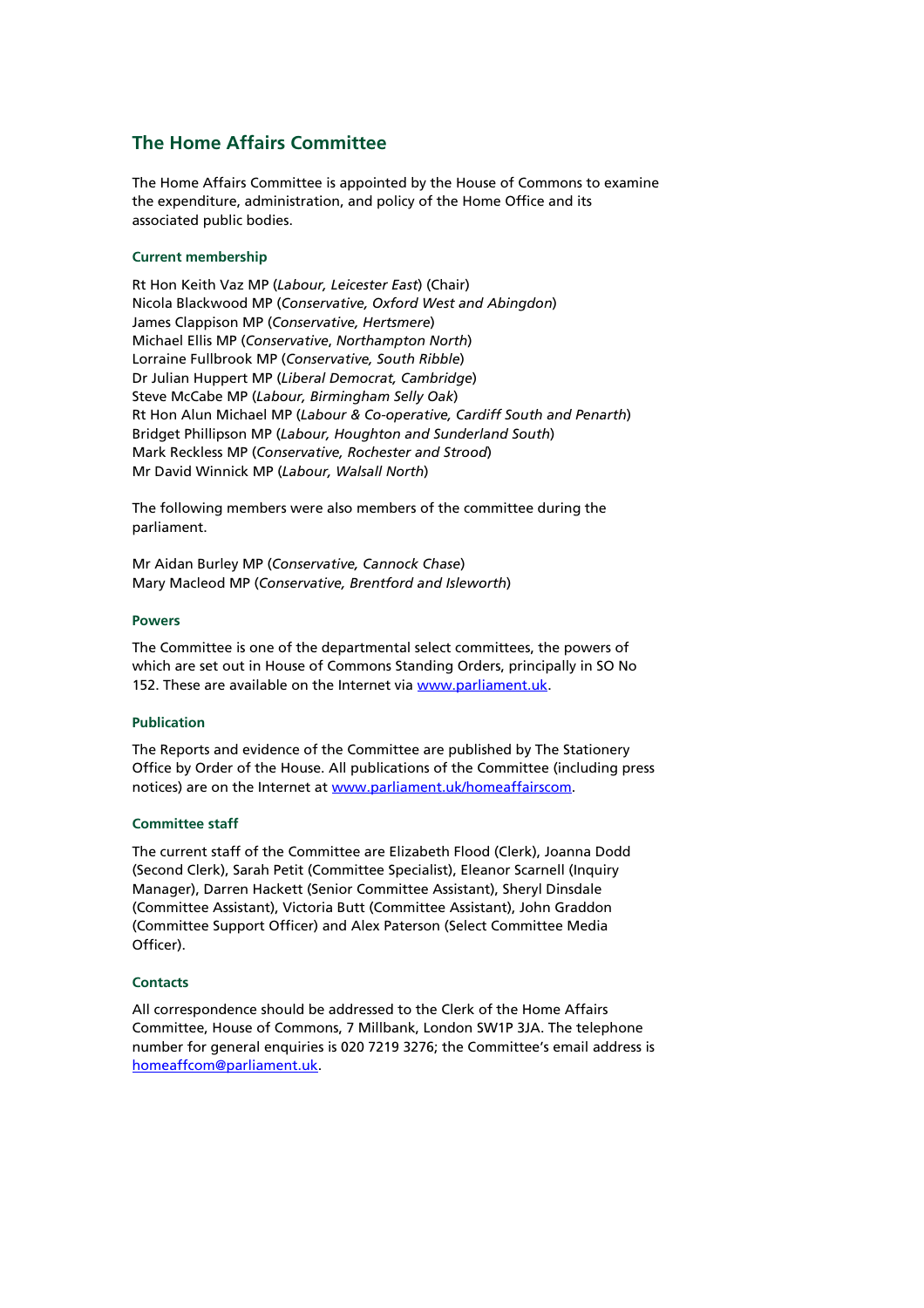## **Contents**

|                | <b>Report</b>                                                                |    |
|----------------|------------------------------------------------------------------------------|----|
| 1              | <b>Introduction</b>                                                          | 3  |
|                | Background                                                                   | 3  |
|                | Subsequent developments                                                      | 6  |
|                | Involvement of police witnesses in various inquiries                         | 8  |
| $\overline{2}$ | The legislation covering interception of electronic communications           | 12 |
|                | <b>Computer Misuse Act and Data Protection Act</b>                           | 12 |
|                | Regulation of Investigatory Powers Act                                       | 14 |
|                | Impact of the interpretation of the legislation on the police investigations | 17 |
|                | Role of the Information Commissioner                                         | 20 |
| 3              | The police response                                                          | 25 |
|                | Police response to hacking allegations                                       | 25 |
|                | The 2005-06 investigation and 2006-07 investigation                          | 25 |
|                | <b>Assistant Commissioner Yates's role</b>                                   | 35 |
|                | The new investigation                                                        | 42 |
| 4              | The role of the mobile phone companies                                       | 47 |
|                | How the hacking was done                                                     | 47 |
|                | Measures taken since to deter hacking                                        | 50 |
|                | Notifying the victims                                                        | 52 |
|                | <b>Conclusions and recommendations</b>                                       | 56 |
|                | Appendix 1: Excerpt from What price privacy now? (ICO, 2006)                 | 62 |
|                | <b>Formal Minutes</b>                                                        | 63 |

| <b>Witnesses</b> | 64 |
|------------------|----|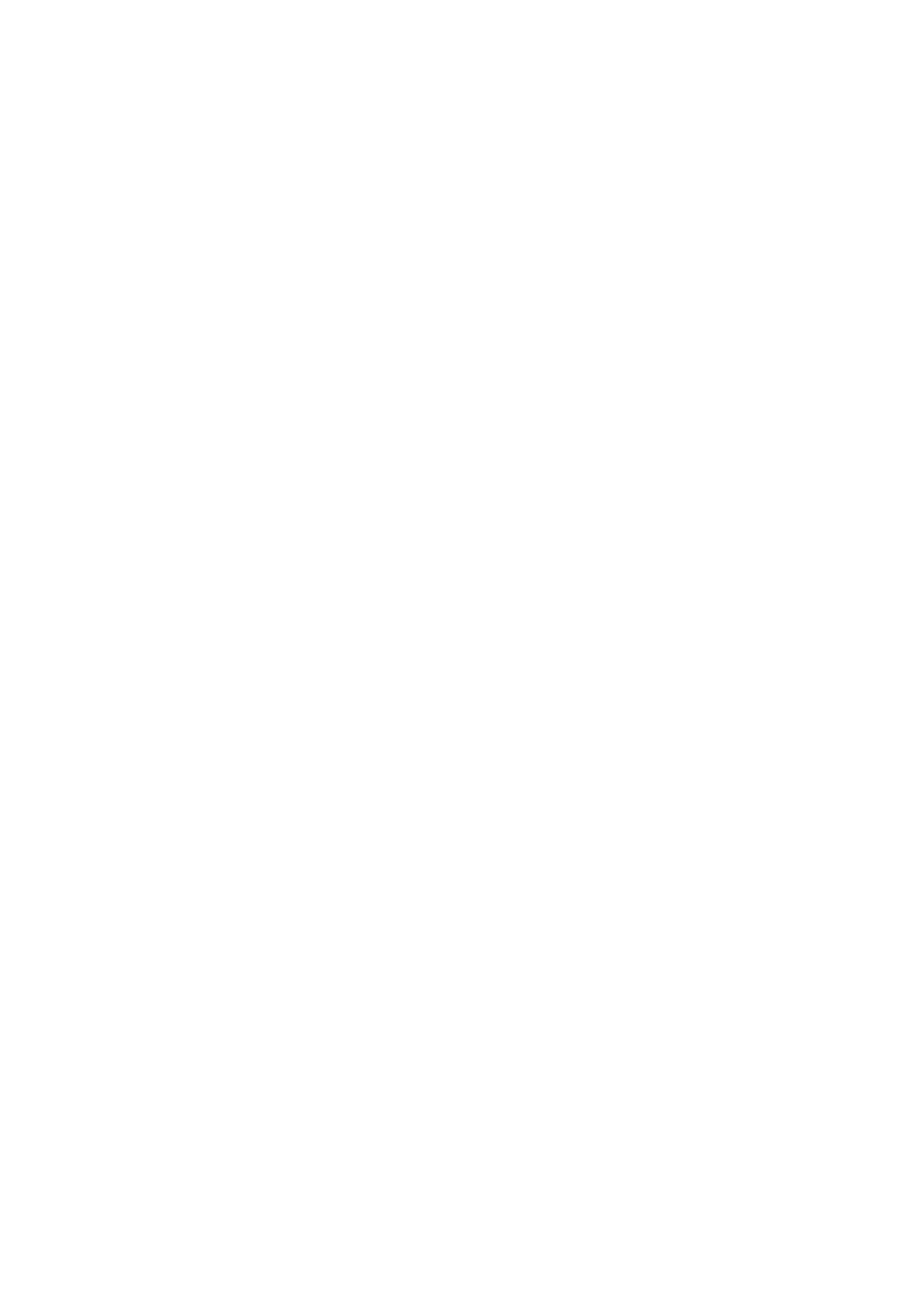### 1 Introduction

### **Background**

1. In 2005-06, the Metropolitan Police investigated claims that a private investigator, Mr Glenn Mulcaire, had been employed by News International to hack into the Voicemail accounts of certain prominent people, including members of the Royal Household in November 2005, in particular to obtain information on them. This case led to the prosecution and subsequent imprisonment of Mr Mulcaire and Mr Clive Goodman, the royal correspondent for the *News of the World*. The charges brought against Messrs Mulcaire and Goodman cited a limited number of people whose phones were alleged to have been hacked. However, papers taken from Mr Mulcaire in the course of the investigation indicated that journalists —not necessarily all from the same newspaper had asked him to obtain information on a number of other people: it was not always clear who the subjects of the inquiries were (a number were identified only by initials or a forename), nor whether the request involved hacking or some other means of obtaining information.

2. In 2006 the Information Commissioner, who is responsible for overseeing the UK's data protection laws, published two reports, *What price privacy?* and *What price privacy now?*  which gave details of investigations conducted by his office and the police into "a widespread and organised undercover market in confidential personal information." In one major case, known as Operation Motorman, the police and Information Commissioner's Office found evidence that 305 journalists working for a range of newspapers had used a variety of techniques to obtain personal information for their stories (more details are provided in Appendix A). Some of the information could have been obtained only illegally; other pieces of information could be obtained legally (e.g. addresses via voter registration records) but this would have been very time-consuming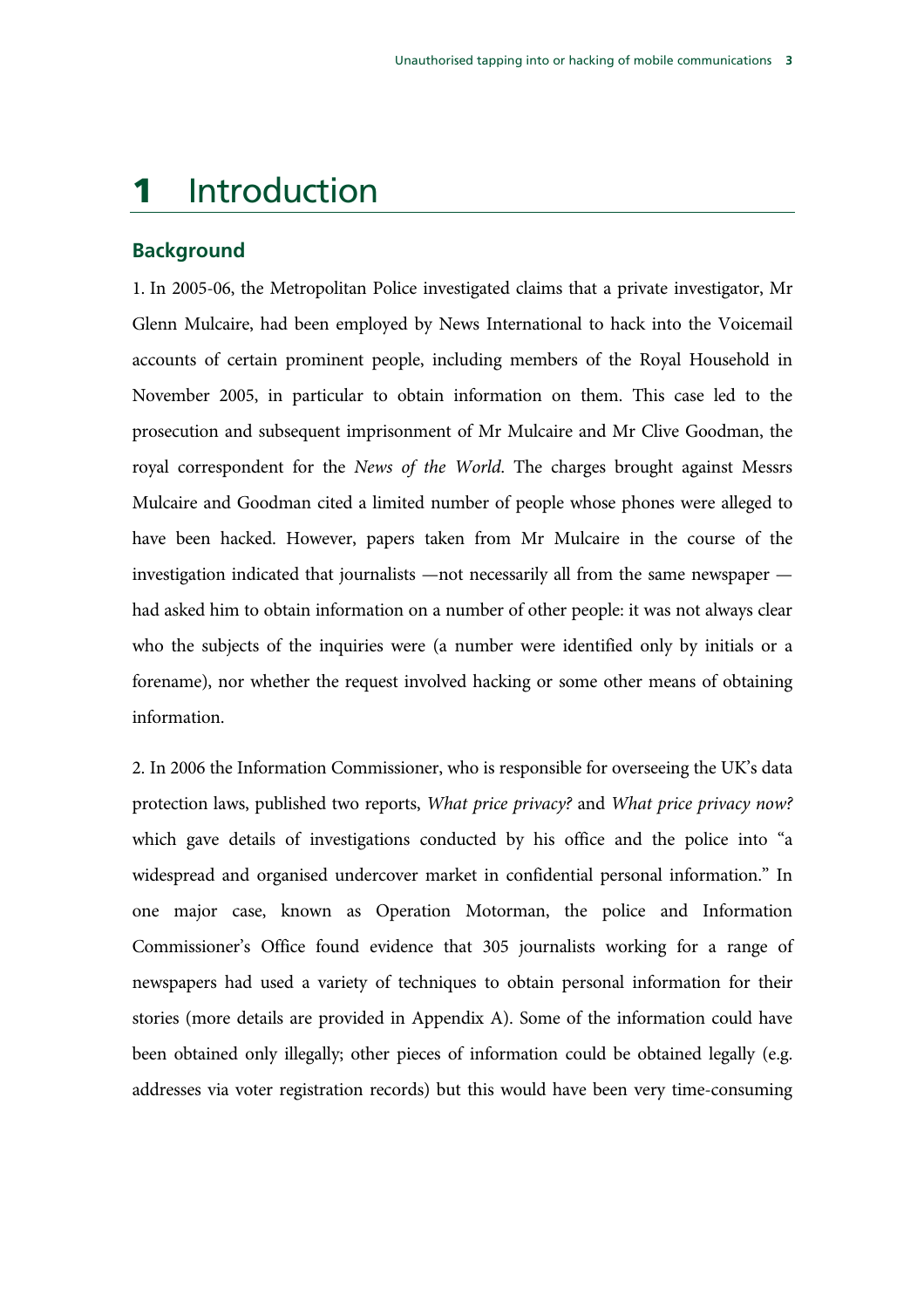and the prices paid to the private investigators obtaining the evidence were too low for such onerous work.<sup>1</sup>

3. In 2009 it became known that one person who considered he had been a victim of hacking by Mr Mulcaire at the instigation of a *News of the World* journalist had launched a civil case against that paper's owners, News International and, it was reported, had received a large amount in damages in settlement whilst agreeing to be bound by a confidentiality clause. The successful litigant was Mr Gordon Taylor of the Professional Footballers Association. The media noted at the time that he was unlikely to have been of interest to the royal correspondent, so it was suspected that other News International journalists or editors might have been involved with similar activities.

4. The names of other successful litigants gradually leaked out. Over the next few months, a growing number of alleged victims of hacking brought civil actions against News International or sought judicial reviews of the handling of the original case by the police, and demanded that the police release documents seized from Mr Mulcaire relevant to their cases.

5. At the same time, the *Guardian* newspaper was continuing to investigate the relationship between Mr Mulcaire and News International journalists, focusing in particular on claims by some former journalists that practices like hacking were widespread in the *News of the World*. Because of the concerns raised by the new allegations, on 9 July 2009 the Commissioner of the Metropolitan Police asked Assistant Commissioner John Yates, QPM, to look into the case. We deal with both the 2005–06 investigation and Mr Yates's role in 2009 later in this report.

6. We were aware that our sister committee, the Culture, Media and Sport Committee, had had a longstanding interest in the ethics of reporting and reporting methods, and were repeatedly taking evidence on this issue. Whilst the role of the media was clearly part of that Committee's remit, questions were being asked about the response of the police to the

The reports were published respectively in May and December 2006, and may be found at www.ico.gov.uk. The quotation is taken from *What price privacy?,* paragraph 1.7.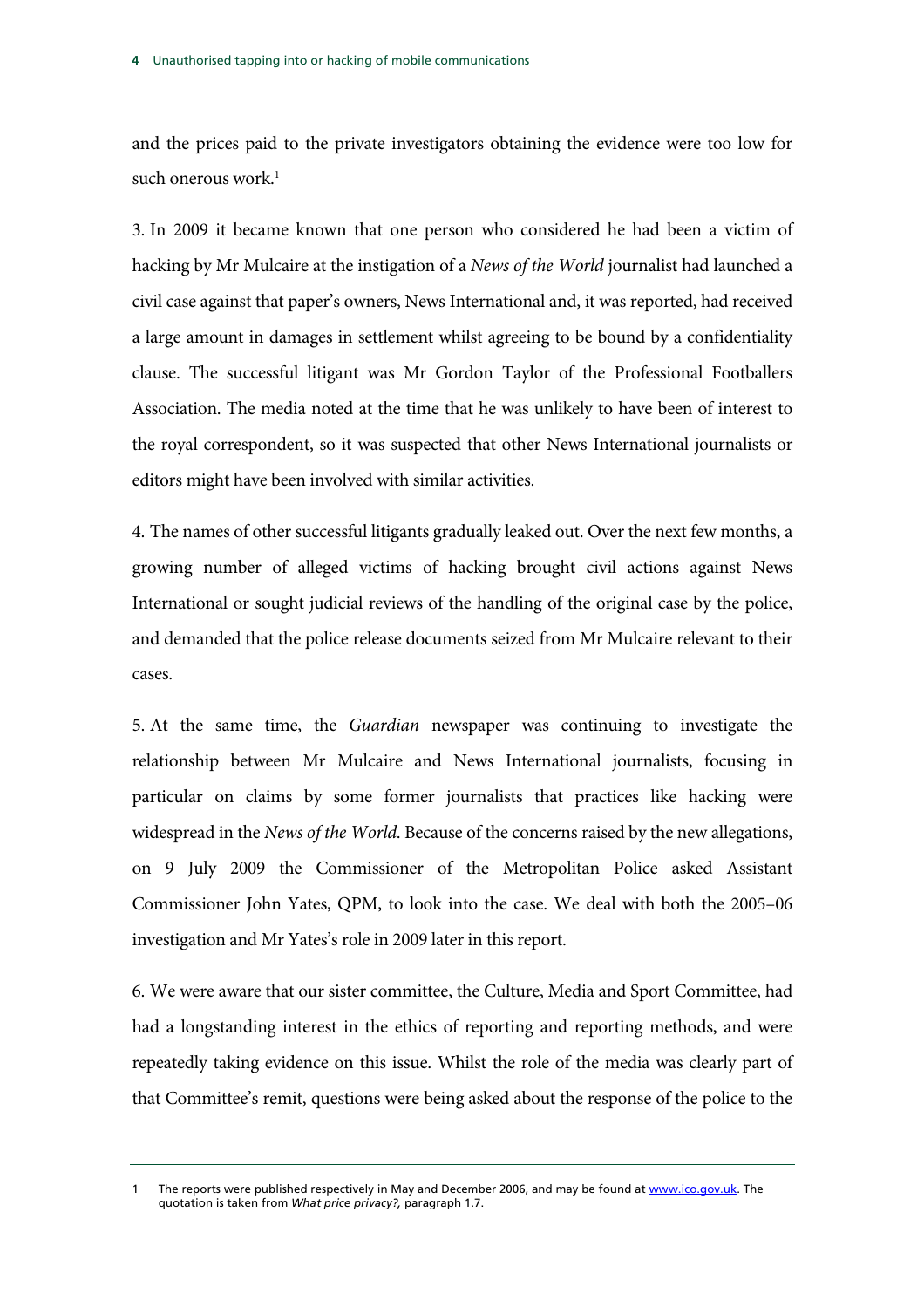original allegations in 2005–06, and there appeared to be some confusion about the interpretation of the legislation governing hacking which had the effect of making it unclear who precisely might be considered a victim of that crime. Accordingly, early in September 2010, we launched an inquiry into 'Unauthorised tapping into or hacking of mobile communications', with the following terms of reference:

- The definition of the offences relating to unauthorised tapping or hacking in the Regulation of Investigatory Powers Act, and the ease of prosecuting such offences;
- The police response to such offences, especially the treatment of those whose communications have been intercepted; and
- What the police are doing to control such offences.

During the course of the inquiry, it became clear that it was necessary to examine other aspects too:

- The scope of the police inquiry in 2005–07;
- The role of the mobile phone companies in providing security information to their customers and in relation to those whose phones may have been hacked into; and
- The relationship between the police and the media.

Our focus has remained on the police, the prosecutors, the victims and the legislation: in this Report we do not attempt to reach any conclusions and recommendations about the actions of specific newspapers or individual journalists.

7. We had invited Mr Yates to give oral evidence to us on 7 September 2010 as the head of the Metropolitan Police's Specialist Operations Unit on the two main areas dealt with by his unit: Royal and diplomatic protection and Counter-terrorism. We took the opportunity of asking him about the 2005–06 investigation and subsequent developments. This evidence has already been published.<sup>2</sup> We later took oral evidence again from Mr Yates, Mr Chris Bryant MP, the Director of Public Prosecutions, the Information Commissioner, representatives of three mobile phone companies (Telefonica O2, Vodafone, and the

<sup>2</sup> As Home Affairs Committee, *Specialist Operations, Oral evidence, 7 September 2010*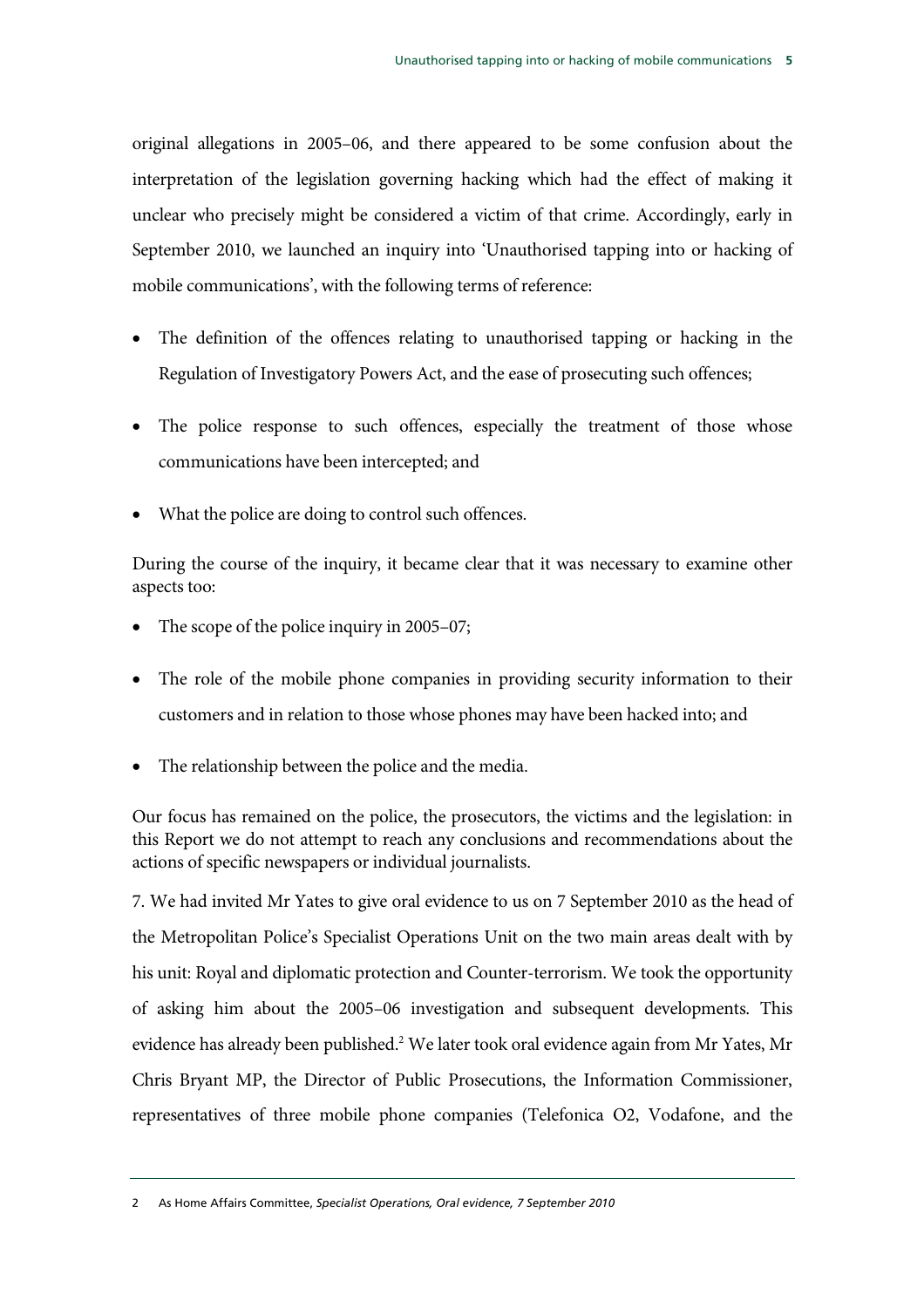Orange UK and T-Mobile UK joint venture, Everything Everywhere), Lord Blair of Boughton QPM, Mr Peter Clarke CVO, OBE, QPM, and Mr Andy Hayman CBE, QPM, (the two senior police officers who oversaw the 2005–06 investigation) and Deputy Assistant Commissioner Sue Akers, QPM, who is in charge of the current investigation. In our final session, we took evidence from Sir Paul Stephenson, Metropolitan Police Commissioner, Mr Dick Fedorcio, the Director of Public Affairs and Internal Communication at the Metropolitan Police Service, Lord MacDonald of River Glaven QC and Mr Mark Lewis, solicitor. We received several pieces of written evidence, all of which have been published on our website and are printed with this Report, and we have corresponded on a number of occasions with our oral witnesses, and with Ms Rebekah Brooks, then Chief Executive Officer of News International, Assistant Commissioner Cressida Dick, the National Policing Improvement Agency, the Serious Organised Crime Agency and HM Chief Inspector of Constabulary (the last four on the question of rules governing the payment of police by the media and others). We would like to express our gratitude to all who have given evidence to us, and in particular to those who have repeatedly responded to our further questions as our inquiry developed.

### *Subsequent developments*

8. Since we opened our inquiry, the following events have occurred. On 12 November 2010, after interviewing the former reporter the late Mr Sean Hoare and others, the Metropolitan Police said that it had uncovered further material about hacking and passed the file of evidence to the Crown Prosecution Service to consider whether there was strong enough evidence to bring criminal charges. The Head of the CPS Special Crime Division, Mr Simon Clements, decided on 10 December 2010 that there was no admissible evidence to support further criminal charges, as the witnesses interviewed had refused to comment, denied any knowledge of wrongdoing or had provided unhelpful statements.

9. On 5 January 2011, however, the *News of the World* suspended Mr Ian Edmondson from his post as assistant editor (news) following allegations that he was implicated in the hacking of Sienna Miller's phone—Ms Miller's lawyers had found notes among the documents released by the police indicating that Mr Mulcaire might have hacked into her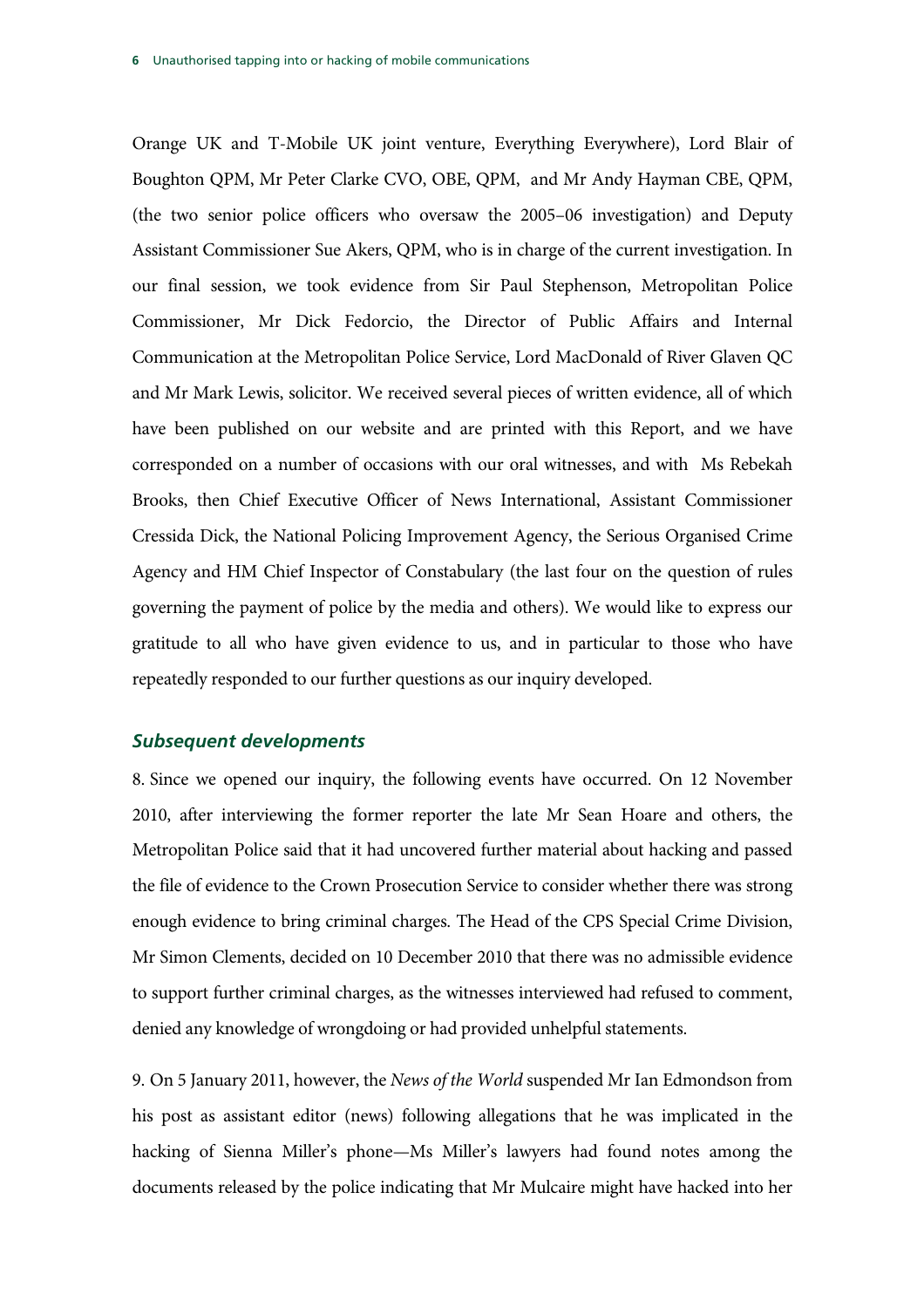phone on instructions from Mr Edmondson. The Metropolitan Police then wrote to News International requesting any new material it might have following the suspension. Acting Commissioner Tim Godwin opened a new inquiry, led by Deputy Assistant Commissioner Sue Akers and codenamed 'Operation Weeting'.

10. The media continued to pursue the story of the extent of 'hacking' by people employed by News International in the period from about 2003–06, and (subsequently) both before and after this period. On 5 April 2011, Mr Edmondson and Mr Neville Thurlbeck, the chief reporter for *News of the World*, were arrested on suspicion of conspiring to intercept communications (contrary to Section1(1) of the Criminal Law Act 1977) and unlawful interception of voicemail messages (contrary to Section 1 of the Regulation of Investigatory Powers Act 2000). They were later released without charge on police bail until September 2011. Further arrests (including that of a royal reporter with the Press Association) have been made since then. The new police inquiry under DAC Sue Akers continues.

11. The story took a new turn when the media reported allegations that Mr Mulcaire may have hacked into the phone of Milly Dowler, a 13-year old murdered in 2002, and the phones of her family and friends. It was also alleged that the phones of the families of the Soham murder victims had been hacked into in 2002 and that the same had happened to the phones of victims of the  $7<sup>th</sup>$  July bombings in London in 2005. An emergency debate in the House of Commons on 6 July 2011 showed strong support for a public inquiry into the phone hacking at the *News of the World* and the conduct of the Metropolitan Police between 2006 and 2011.<sup>3</sup> The Prime Minister indicated that the Government agreed in principle to a public inquiry in two stages that would consider the conduct of the media generally and the history of the police investigations from 2005 onwards. Subsequently, the terms of reference have been announced, as has the fact that Lord Justice Leveson is to head the inquiry. It had initially been argued that a public inquiry or judge-led inquiry could only start work once police investigations and any consequent prosecutions had been brought to a conclusion. MPs had argued strongly that the Inquiry should be established straight away so that the judge leading it could immediately secure any evidence that might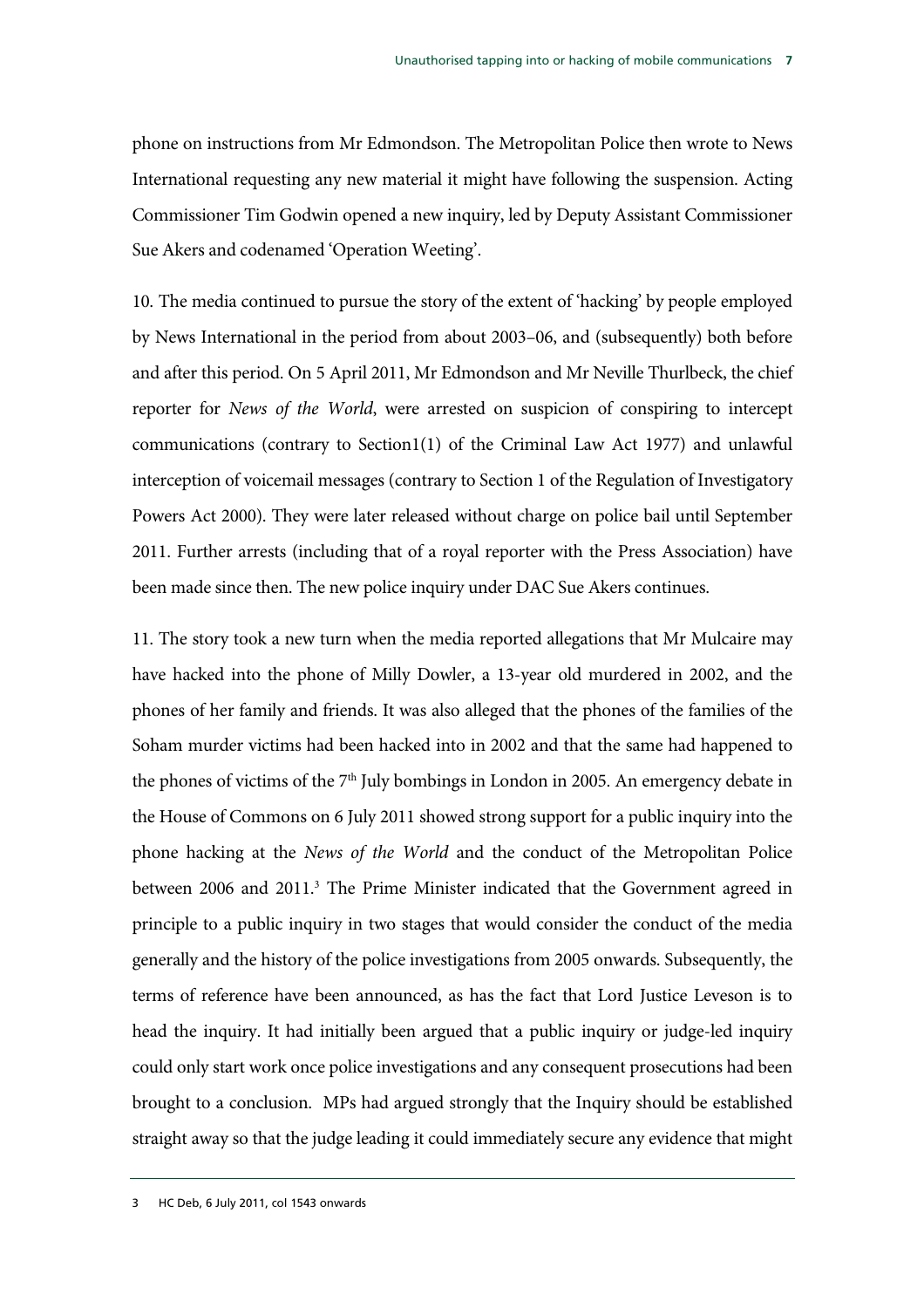otherwise be destroyed (although this would be a criminal offence), and so that a start could be made on issues not pertinent to ongoing investigations and prosecution. There was a clear understanding on all sides that nothing should be done that might prejudice the current police investigations.The timing and timescale of these inquiries remain to be determined. We welcome the fact that the Prime Minister consulted us on the terms of reference for this inquiry.

### *Involvement of police witnesses in various inquiries*

12. It may be useful here to provide a brief indication of which of our witnesses (police officers and prosecutors) were involved in the various police inquiries and when. At the time of the first investigation, Mr Peter Clarke was Deputy Assistant Commissioner with the Specialist Operations Directorate (which had been formed from the merger of the Counter-Terrorist Command and the Royal and Diplomatic Protection group). Mr Clarke was the most senior officer with day-to-day responsibility for the 2005–06 police investigation into hacking. Mr Andy Hayman was at that time Assistant Commissioner for Specialist Operations, and Mr Clarke's superior officer. Lord Blair of Boughton, then Sir Ian Blair, was Commissioner of the Metropolitan Police between 2005 and 2008. Mr Hayman resigned from the service in December 2007 and Mr Clarke retired in February 2008, so neither was still in post at the time when further allegations appeared to be emerging in the press in 2009. Lord Macdonald of River Glaven, QC, then Sir Ken Macdonald, was Director of Public Prosecutions between 2003 and 2008.

13. By July 2009, the Commissioner of Police of the Metropolis was Sir Paul Stephenson QPM, and Mr John Yates was Assistant Commissioner for Specialist Operations, having replaced Mr Hayman's successor (Bob Quick) in April 2009. Sir Paul asked Mr Yates to look into the stories emerging in *The Guardian* and subsequently the *New York Times* alleging that the hacking of mobile phones was a widespread problem not confined to those investigated and prosecuted in 2006–07. Mr Keir Starmer, QC, had succeeded Sir Ken Macdonald as Director of Public Prosecutions. The members of the Crown Prosecution Service giving advice directly to the police at this time were not the same people as had advised the police in 2006–07.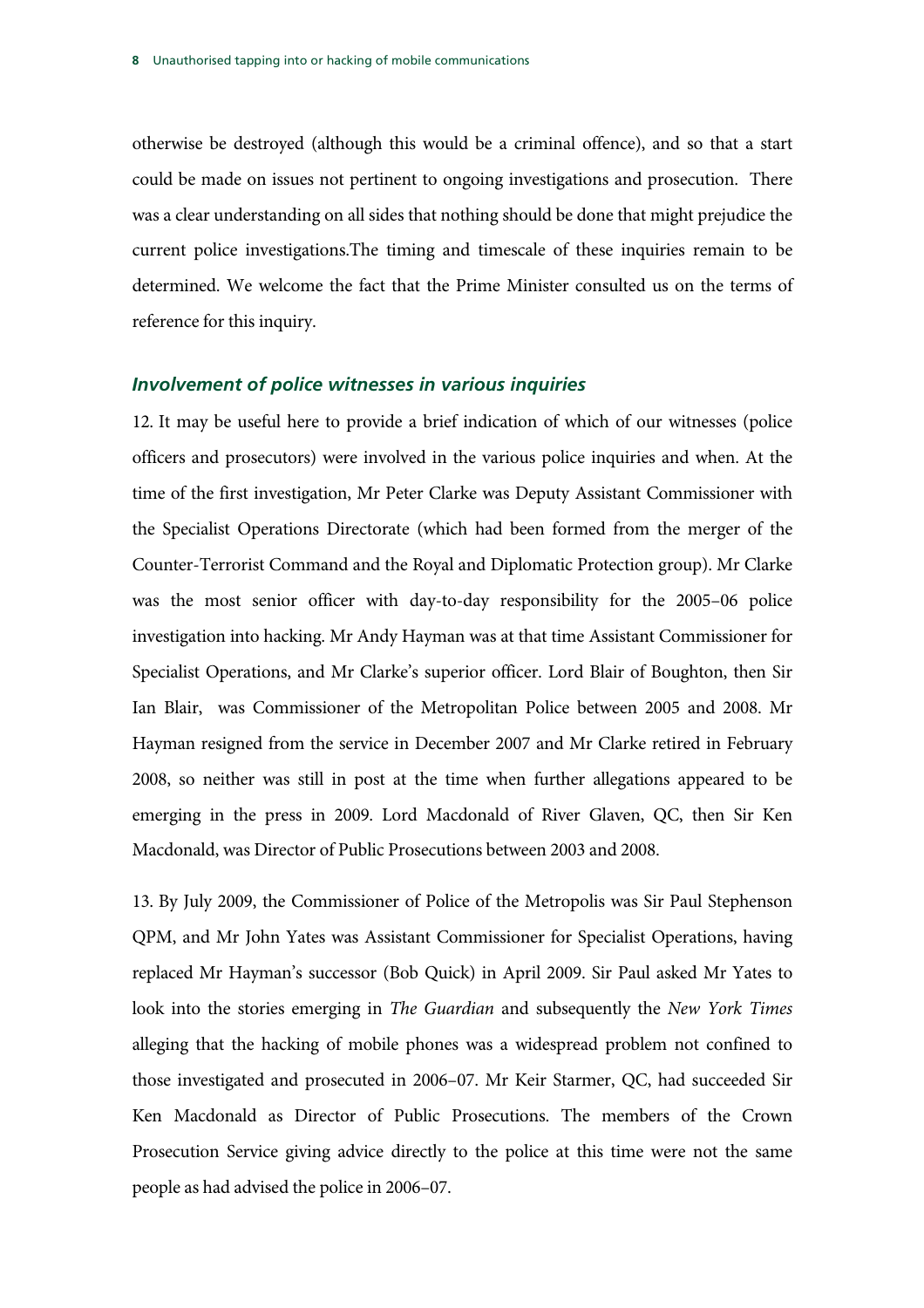14. In January 2010, the Metropolitan Police decided to open a new investigation. DAC Sue Akers was appointed to head the investigation, which is known as Operation Weeting. Subsequently, DAC Akers was also to head the investigation into allegations of payments by News International journalists to officers of the Metropolitan Police.

| Date          | Events                                                                                                                                                                                                                                                | Police investigation                                                                      | Commissioner                  |
|---------------|-------------------------------------------------------------------------------------------------------------------------------------------------------------------------------------------------------------------------------------------------------|-------------------------------------------------------------------------------------------|-------------------------------|
| January 2003  | Rebekah Brooks and Andy<br>Coulson give evidence to<br>the Culture, Media and<br>Sport Committee. Brooks<br>admits to paying police<br>officers for stories.                                                                                          |                                                                                           |                               |
| November 2005 | The News of the World<br>publishes a story about<br>Prince William's knee<br>injury. This prompts a<br>complaint to police that<br>voicemail messages of<br>royal officials have been<br>intercepted.                                                 | Investigation led by<br>(then) Deputy<br>Assistant<br><b>Commissioner Peter</b><br>Clarke | Commissioner Sir Jan<br>Blair |
| August 2006   | Police arrest Clive<br>Goodman (royal editor,<br>News of the World) and<br>Glenn Mulcaire (private<br>detective).                                                                                                                                     |                                                                                           |                               |
| January 2007  | Clive Goodman and Glenn<br>Mulcaire convicted of<br>conspiring to intercept<br>communications.<br>Goodman is sentenced to<br>4 months in prison,<br>Mulcaire is sentenced to 6<br>months.                                                             |                                                                                           |                               |
| March 2007    | Les Hinton gives evidence<br>to Culture, Media and<br>Sport Committee. He tells<br>the Committee that an<br>internal investigation<br>found no evidence of<br>widespread hacking at<br>News of the World.                                             |                                                                                           |                               |
| May 2007      | The Press Complaints<br>Commission, the<br>newspaper regulation<br>watchdog, published a<br>report on hacking but said<br>it found no evidence of<br>wrongdoing at the News<br>of the World.<br>Harbottle and Lewis, News<br>International's lawyers, |                                                                                           |                               |

|  |  |  | <b>Table 1: Timeline of events</b> |
|--|--|--|------------------------------------|
|--|--|--|------------------------------------|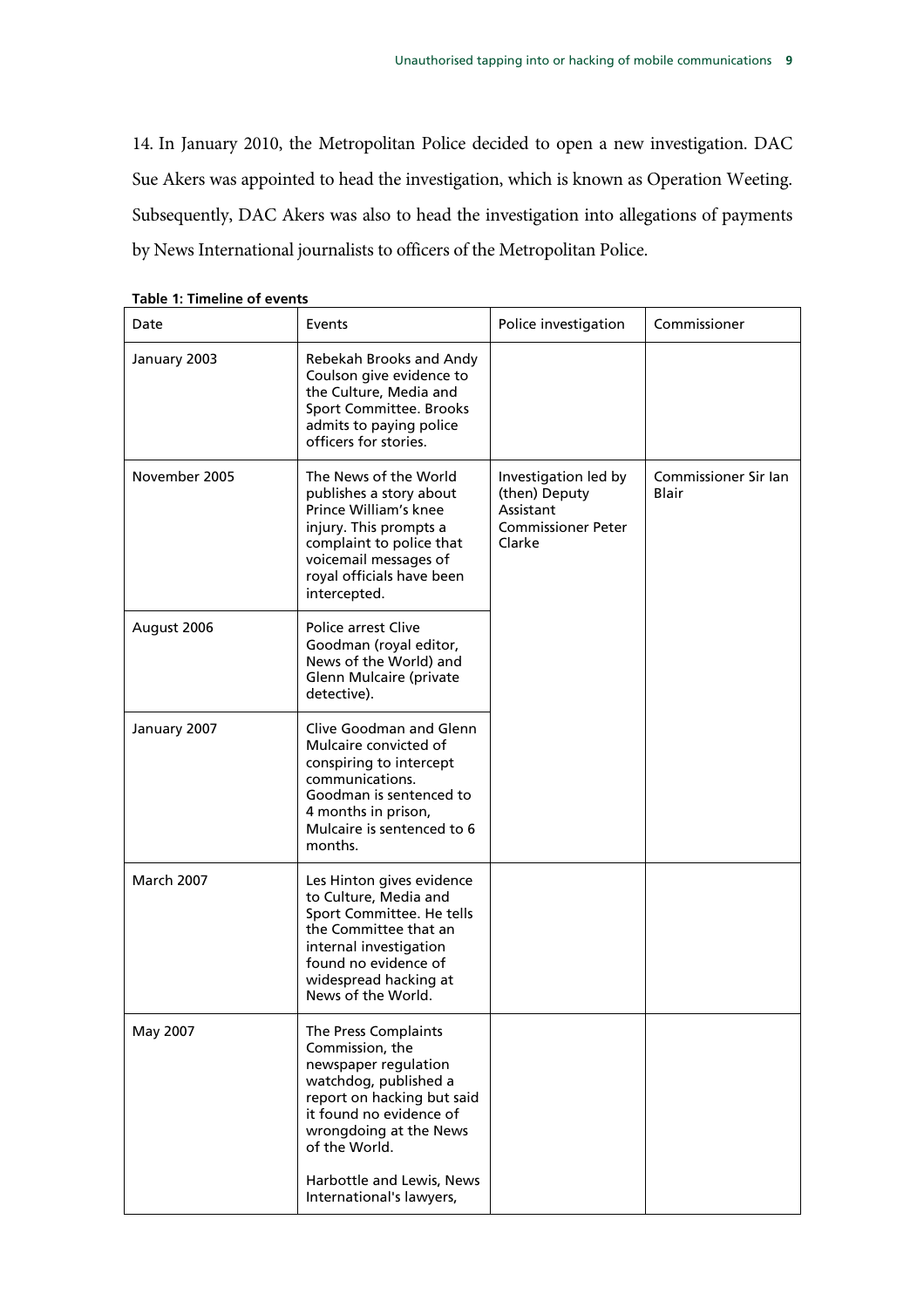|                  | reviewed internal emails<br>between Mr Coulson and<br>executives and found no<br>evidence they were aware<br>of Goodman's actions.                                                                                                                                                                                                                                                                                                                                                                                                                      |                                                          |                                            |
|------------------|---------------------------------------------------------------------------------------------------------------------------------------------------------------------------------------------------------------------------------------------------------------------------------------------------------------------------------------------------------------------------------------------------------------------------------------------------------------------------------------------------------------------------------------------------------|----------------------------------------------------------|--------------------------------------------|
| <b>July 2009</b> | The Guardian Newspaper<br>publishes an article which<br>details over £1 million in<br>payments made by News<br>International to settle<br>court cases which focus on<br>journalists alleged<br>involvement in hacking.<br>Scotland Yard announces<br>that it has reviewed the<br>evidence and no further<br>investigation is required.<br>The Crown Prosecution<br>Service announces an<br>urgent review of material<br>provided by the police in<br>2006.<br>Colin Myler and Andy<br>Coulson give evidence to<br>Culture, Media and Sport<br>Committee | Review led by<br>Assistant<br>Commissioner John<br>Yates | <b>Commissioner Sir</b><br>Paul Stephenson |
| November 2009    | The Press Complaints<br>Commission publishes a<br>second report on News of<br>the World. It finds no new<br>evidence to suggest that<br>anyone at News of the<br>World other than Mulcaire<br>and Goodman was<br>involved in phone<br>hacking.                                                                                                                                                                                                                                                                                                          |                                                          |                                            |
| February 2010    | Culture, Media and Sport<br>Committee publishes<br>report on Press standards,<br>privacy and libel which<br>suggests that it is<br>inconceivable that senior<br>management at the paper<br>were unaware of<br>widespread hacking.                                                                                                                                                                                                                                                                                                                       |                                                          |                                            |
| September 2010   | New York Times publishes<br>an article claiming that<br>Andy Coulson was aware<br>that his staff at News of<br>the World were illegally<br>hacking voicemail. It also<br>questioned whether the<br>Met police were fully<br>committed to the original<br>investigation. The article<br>prompts further calls for a<br>new inquiry.                                                                                                                                                                                                                      |                                                          |                                            |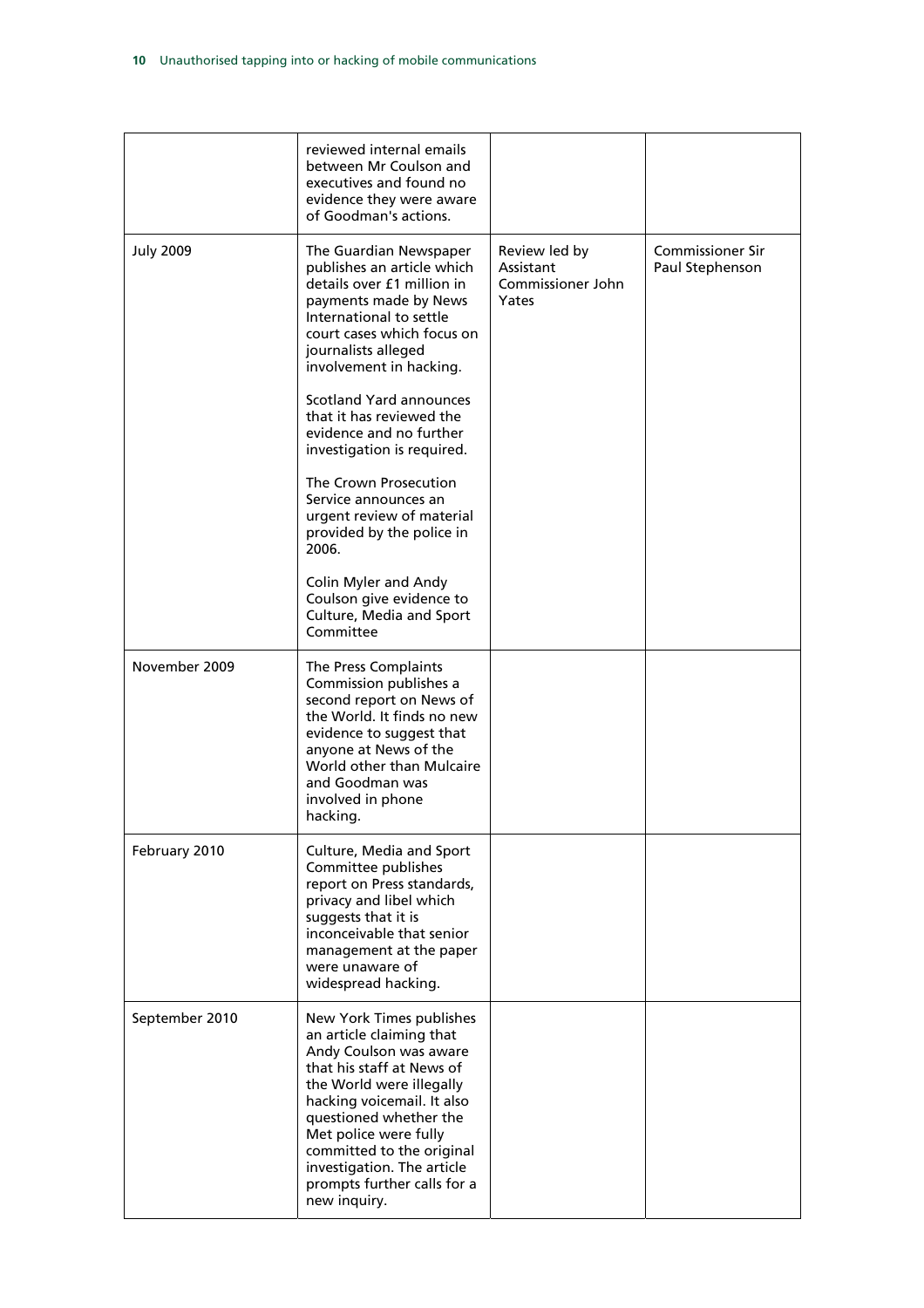| December 2010    | The Crown Prosecution<br>Service announces that no<br>further charges will be<br>brought over the News of<br>the World phone hacking<br>scandal because witnesses<br>refused to co-operate with<br>police.                    |                                                                                             |                                            |
|------------------|-------------------------------------------------------------------------------------------------------------------------------------------------------------------------------------------------------------------------------|---------------------------------------------------------------------------------------------|--------------------------------------------|
| January 2011     | Met police open a new<br>investigation into<br>allegations of phone<br>hacking.                                                                                                                                               | <b>Operation Weeting,</b><br>led by Deputy<br>Assistant<br><b>Commissioner Sue</b><br>Akers | <b>Acting Comissioner</b><br>Tim Godwin    |
| June 2011        | 300 emails retrieved from<br>law firm Harbottle & Lewis<br>handed to Metropolitan<br>police by News<br>International.                                                                                                         |                                                                                             |                                            |
| <b>July 2011</b> | Met police announce<br>operation Elveden to look<br>at payments made to<br>police by News<br>International. Operation<br>Elveden is a subset of<br><b>Operation Weeting.</b><br>Sir Paul Stephenson and<br>John Yates resign. | Operation Elveden,<br>led by Deputy<br>Assistant<br><b>Commissioner Sue</b><br>Akers        | <b>Commissioner Sir</b><br>Paul Stephenson |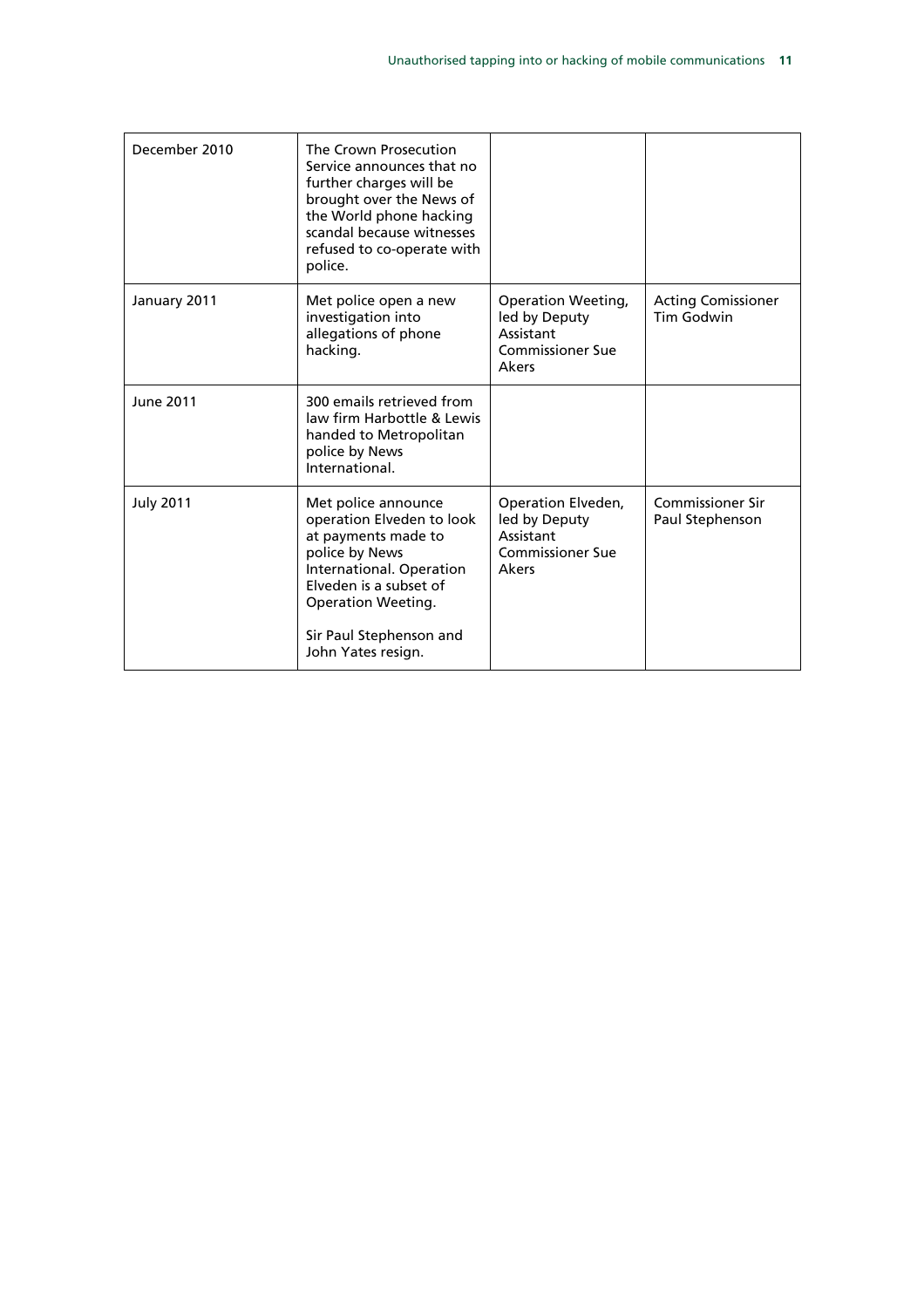# 2 The legislation covering interception of electronic communications

15. When Mr Clarke and Mr Hayman came to investigate the allegations of interference with the voicemails of members of the Royal Household in November 2005, the police were faced with various pieces of legislation that might be used against the perpetrators, each of which had advantages and disadvantages. The one on which, on advice from the Crown Prosecution Service ('CPS'), they chose to focus was section 1 of the Regulation of Investigatory Powers Act 2000. However, sections of the Data Protection Act 1999 and the Computer Misuse Act 1990 were also relevant.

16. We discuss these latter two Acts first and explain why the police and the CPS were disinclined to use them, before going on to set out the difficulties surrounding section 1 of the Regulation of Investigatory Powers Act.

### *Computer Misuse Act and Data Protection Act*

17. The offence under section 1 of the Computer Misuse Act is committed where a person knowingly 'causes a computer to perform any function' with intent to secure unauthorised access to any program or data held in any computer, or to enable any such access to be secured. There has to be some interaction with the computer, so that merely reading confidential data displayed on a screen or reading the printed output from the computer would not constitute the offence. On the other hand, it can be argued that that using the owner's PIN number or password without his authority to access his e-mails or voicemails would fall within the scope of the offence, as it would cause the computer to perform a function.

18. Until 2008, the offence under s.1 of the 1990 Act was triable summarily, with a maximum penalty of only six months' imprisonment. This was therefore the situation during the first investigation into hacking in 2005-06. The offence is now<sup>4</sup> also triable on

<sup>4</sup> See section 35(3) Police and Justice Act 2006.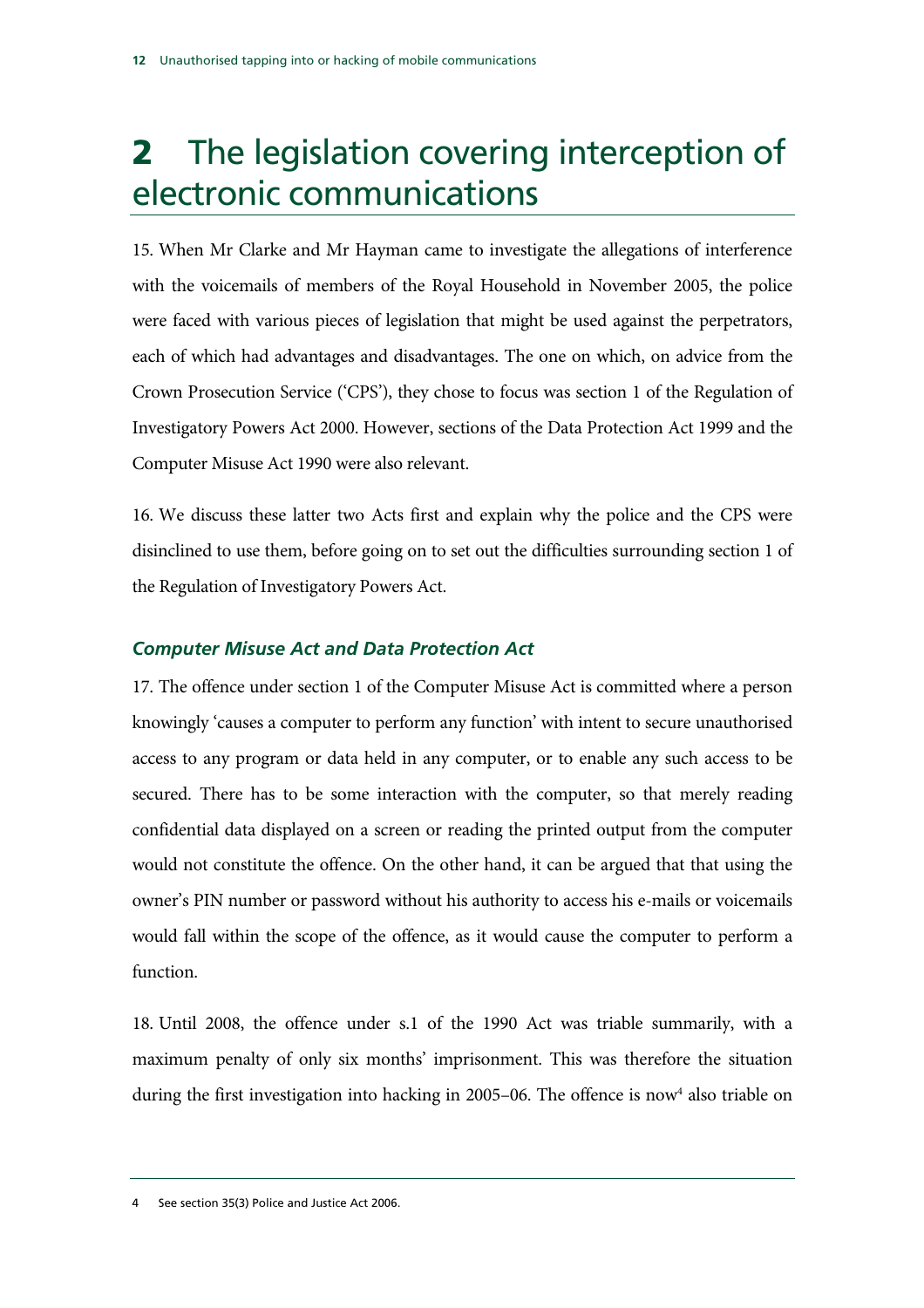indictment with a maximum penalty of two years' imprisonment, the same mode of trial and penalty as the interception offence under the Regulation of Investigatory Powers Act.

19. The Data Protection Act 1998 creates a number of offences, but the most relevant is the offence of unlawful obtaining of personal data. Section 55 of the 1998 Act makes it an offence knowingly or recklessly to obtain or disclose personal data without the consent of the data controller. The offence may be tried either summarily or on indictment. Section 77 of the Criminal Justice and Immigration Act 2008 confers an order-making power to provide for the imposition of a sentence of imprisonment, but this has not yet been brought into effect and currently, the penalty is limited to a fine.

20. It is very difficult to imagine a voicemail or other personal message which did not contain some personal data of either the sender or the intended recipient. However, section 55(2) provides for a number of defences which conceivable might inhibit a successful prosecution for 'hacking'. Of most direct relevance to this case, it is a defence to show that the obtaining or disclosing was justified as being in the public interest  $(s.55(2)(d))$ . This defence has been prospectively broadened by a new  $s.55(2)(ca)^5$  which makes it a defence to show that the person acted with a view to the publication by any person of any journalistic, literary or artistic material, and in the reasonable belief that in the particular circumstances the obtaining, disclosing or procuring was justified as being in the public interest. Journalists inquiring into public figures might seek to rely on the new defence but would need to show that they were acting in the public interest. The defence is unlikely to apply at all in relation to the alleged tampering with the voicemails of essentially private individuals unwittingly brought to public attention through their connection with victims of crime or with service personnel killed in battle; but the police and prosecutors claim not to have been aware of these cases at the time because they had not fully reviewed the other 11,000 pages from the Mulcaire case.

21. The current Director of Public Prosecutions, Mr Keir Stamer QC, in a letter to us recognised the disadvantages of using these two pieces of legislation in the circumstances

<sup>5</sup> Inserted by s.78 Criminal Justice and Immigration Act 2008 not yet in force.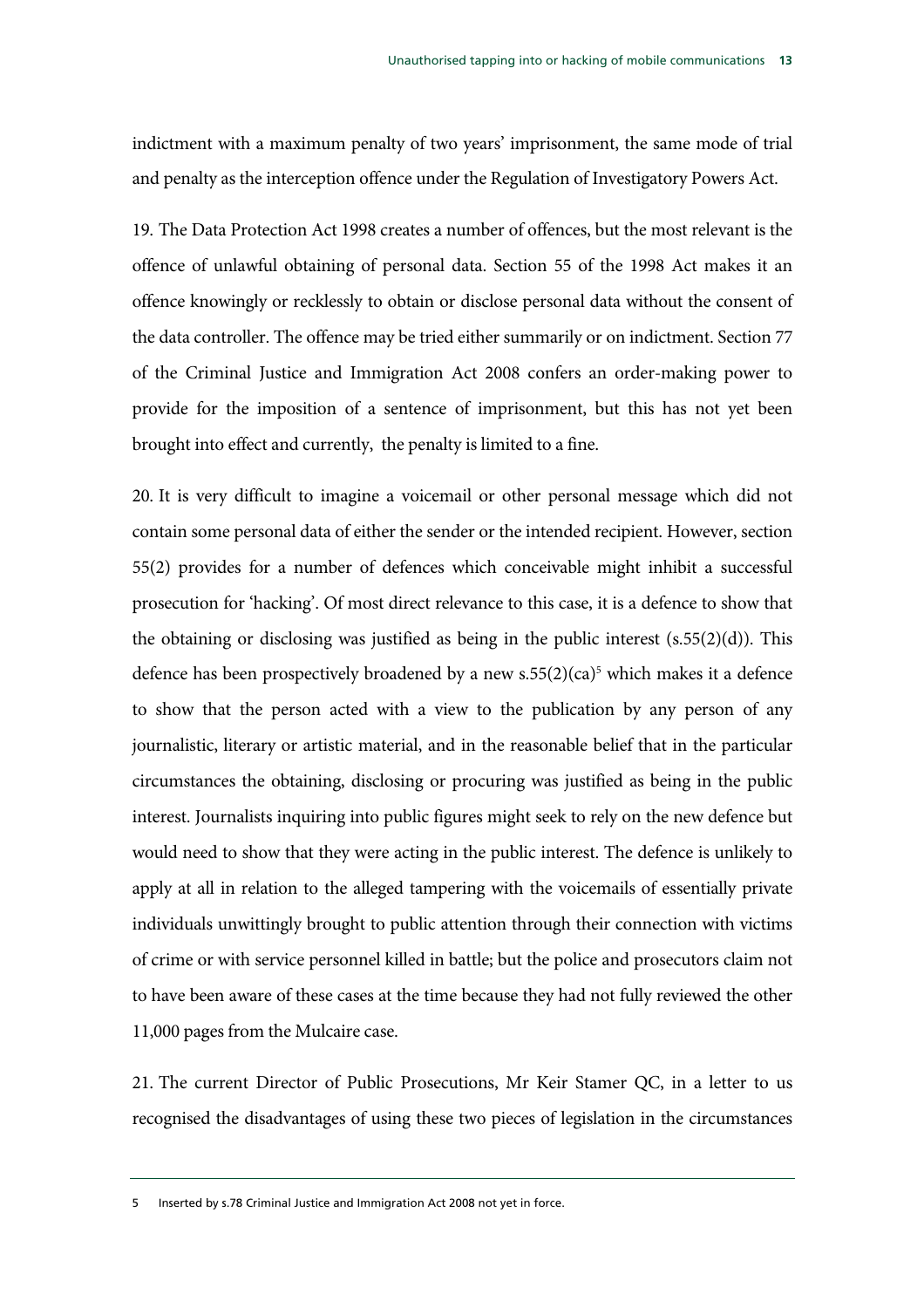of the time, saying: "So far, prosecutions have (rightly in my view) been brought under the Regulation of Investigatory Powers Act 2000 (RIPA), but, depending on the circumstances and available evidence, offences under the Computer Misuse Act 1990 and/or the Data Protection Act 1998 might also fall to be considered in on-going or future investigations."<sup>6</sup>

### **Regulation of Investigatory Powers Act**

### **Section 1 (Unlawful interception) of the Regulation of Investigatory Powers Act** says:

 (1) It shall be an offence for a person intentionally and without lawful authority to intercept, at any place in the United Kingdom, any communication in the course of its transmission by means of—

(a)a public postal service; or

(b)a public telecommunication system.

(2) It shall be an offence for a person—

(a)intentionally and without lawful authority, and

(b)otherwise than in circumstances in which his conduct is excluded by subsection (6) from criminal liability under this subsection,

to intercept, at any place in the United Kingdom, any communication in the course of its transmission by means of a private telecommunication system.

...............................

(7) A person who is guilty of an offence under subsection (1) or (2) shall be liable—

(a) on conviction on indictment, to imprisonment for a term not exceeding two years or to a fine, or to both;

(b) on summary conviction, to a fine not exceeding the statutory maximum.

### **Section 2 (Meaning and location of "interception" etc.)**

[Subsection (1)defines "postal service" , "private telecommunication system", "public postal service", "public telecommunications service", "public telecommunication system", "telecommunications service" and "telecommunication system".]

(2) For the purposes of this Act, but subject to the following provisions of this section, a person intercepts a communication in the course of its transmission by means of a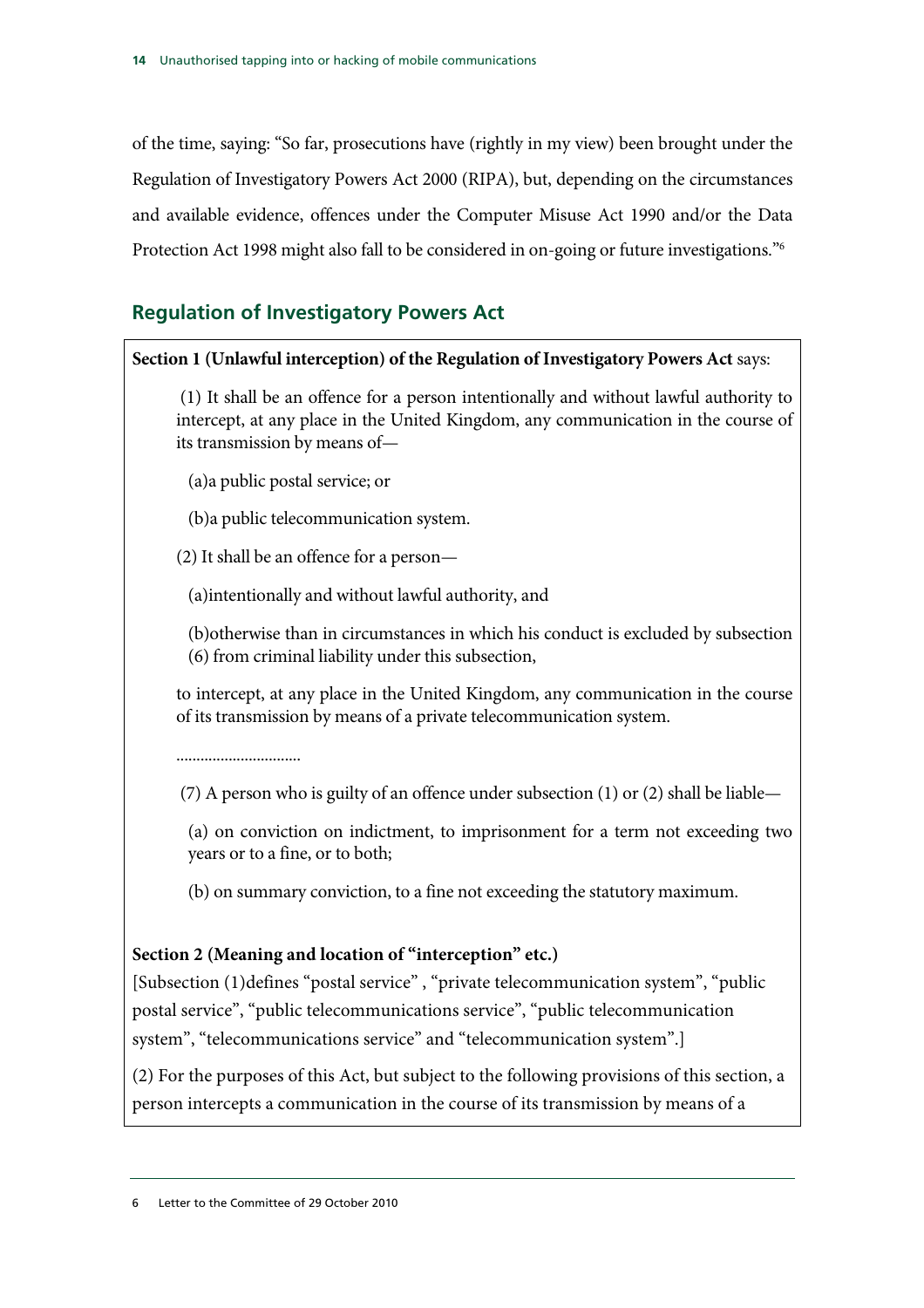telecommunication system if, and only if, he—

(a) so modifies or interferes with the system, or its operation,

(b) so monitors transmissions made by means of the system, or

 (c) so monitors transmissions made by wireless telegraphy to or from apparatus comprised in the system,

as to make some or all of the contents of the communication available, while being transmitted, to a person other than the sender or intended recipient of the communication.

.................................

(7) For the purposes of this section the times while a communication is being transmitted by means of a telecommunication system shall be taken to include any time when the system by means of which the communication is being, or has been, transmitted is used for storing it in a manner that enables the intended recipient to collect it or otherwise to have access to it.

(8) For the purposes of this section the cases in which any contents of a communication are to be taken to be made available to a person while being transmitted shall include any case in which any of the contents of the communication, while being transmitted, are diverted or recorded so as to be available to a person subsequently.

...............................

22. The offence under Regulation of Investigatory Powers Act 2000 section 1 is committed by a person who (intentionally and without lawful authority) intercepts any communication "in the course of transmission" by a telecommunications system. The Director of Public Prosecutions told us: "Once the communication can no longer be said to be in the course of transmission by the means of the 'system' in question, then no interception offence is possible" and added: "Taking the ordinary meaning of those expressions one would expect the transmission of a communication to occur between the moment of introduction of the communication into the system by the sender and the moment of its delivery to, or receipt by, the addressee."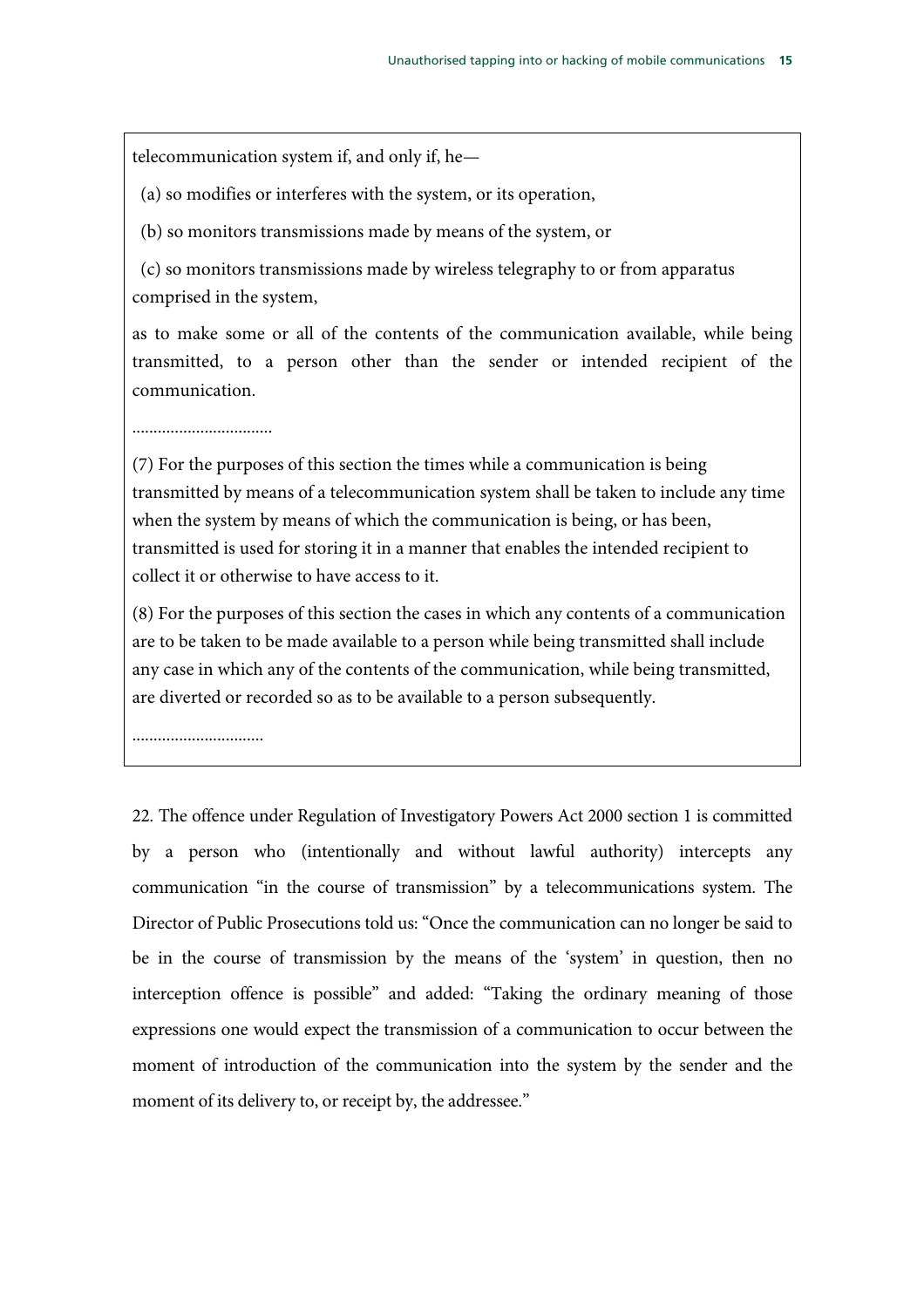23. That appears to have been the basis on which the Crown Prosecution Service advised the police in 2005-06. It was also the very clear view of the CPS in July 2009 when it gave written evidence to the Culture, Media and Sport Committee and stated:

### THE LAW

To prove the criminal offence of interception the prosecution must prove that the actual message was intercepted prior to it being accessed by the intended recipient.

24. However, Section 2(2) has to be read in conjunction with section 2(8) which provides that 'in the course of transmission' includes "any case in which any of the contents of the communication, while being transmitted, are diverted or recorded so as to be available to a person subsequently". Whilst it is clear that any stored message not yet received and heard or read may be considered still "being transmitted", what about messages already received and heard or read but left stored in the system? Again, as the Director of Public Prosecutions put it:

The difficulty of interpretation is this: Does the provision mean that the period of storage referred to comes to an end on first access or collection by the intended recipient, or does it continue beyond such first access for so long as the system is used to store the communication in a manner which enables the (intended) recipient to have subsequent, or even repeated, access to it?

25. One of the roles of the courts is to clarify the construction of statute where necessary. For reasons that are described below, however, as yet no court has been asked to consider this issue.

26. We have gone into detail in relation to this question because the interpretation of these sections of the Regulation of Investigatory Powers Act has formed a major source of contention in respect of the definition of who has been a 'victim' of hacking and the likelihood of achieving successful prosecutions, influenced the conduct of the 2005–06 police investigation and the subsequent approach of the police to hacking, and was the focus of much of the disagreement among our witnesses as to what ought to have been done.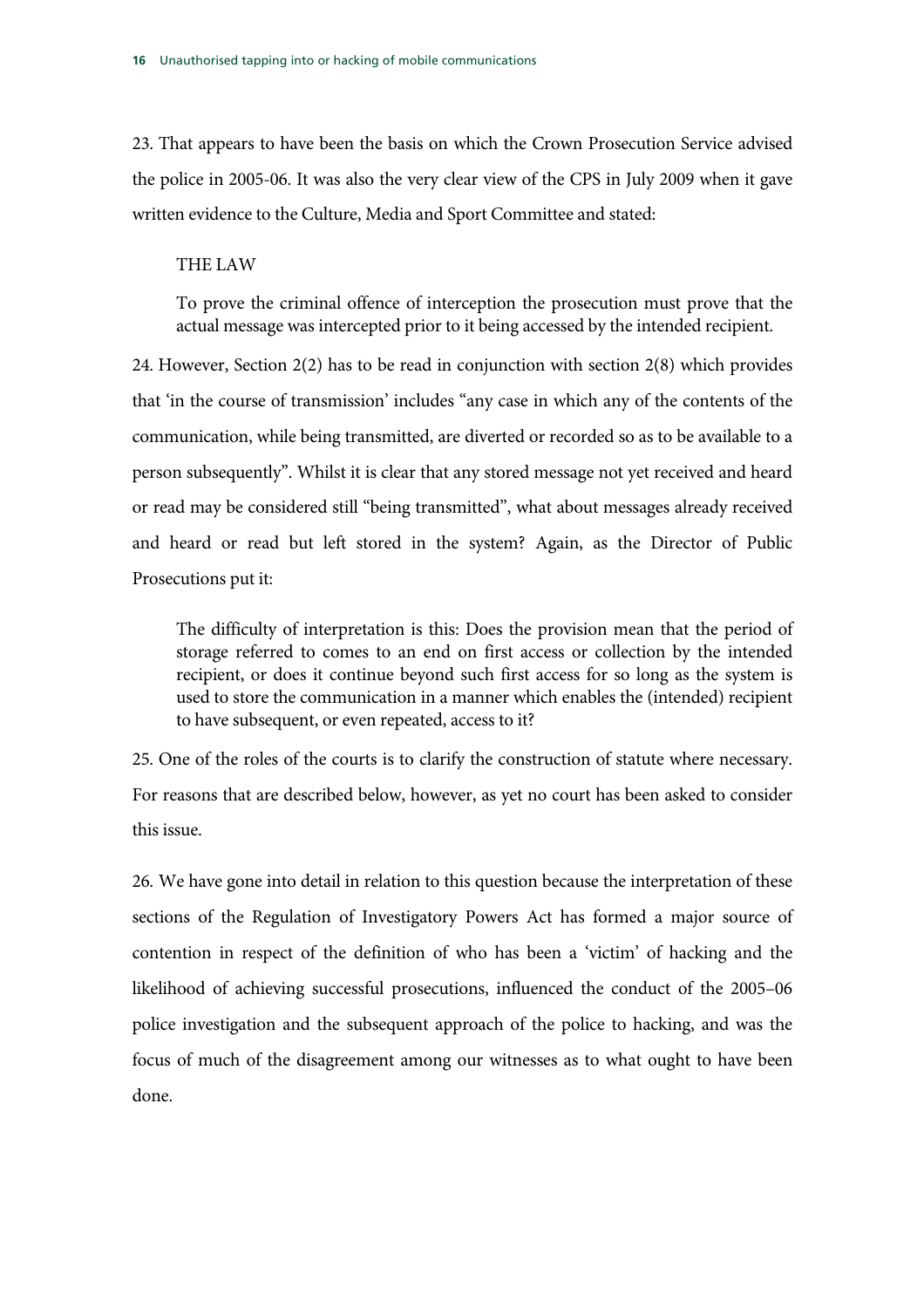### **Impact of the interpretation of the legislation on the police investigations**

27. Considerable argument before the Committee has focused on the advice on the interpretation of RIPA given by the Crown Prosecution Service to the police in 2005–07, whether the police correctly understood the advice, and whether the advice has changed subsequently.

28. In the course of his oral evidence to us in September 2010, Assistant Commissioner Yates was asked about the 91 people whose PIN numbers were allegedly listed in Mr Mulcaire's papers: the Chair referred to these people as 'victims' of hacking, and Mr Yates replied:

"Victims of hacking" is taking it a bit far because hacking is defined in a very prescriptive way by the Regulation of Investigatory Powers Act and it's very, very prescriptive and it's very difficult to prove. We've said that before and I think probably people in this room are aware of that. It is very, very difficult to prove. There are very few offences that we are able to actually prove that have been hacked. That is, intercepting the voicemail prior to the owner of that voicemail intercepting it him or herself.<sup>7</sup>

*Chairman:* But there are 91 PIN numbers, is that right?

*Mr Yates:* There is a range of people and the figures vary between 91 and 120. We took steps last year, as I indicated last year, to say that even if there is the remotest possibility that someone may have been hacked, let's look and see if there is another category. Bearing in mind that we'd already had a successful prosecution and two people have gone to jail, we wouldn't normally do that, but because of the degree of concern I said we were to be extra cautious here and make sure we have established whether there is a possibility—and we put some criteria around that, which I won't bore you with—they have been hacked. That is where that figure comes from. It is out of a spirit of abundance of caution to make sure that we were ensuring that those who may have been hacked were contacted by us.<sup>8</sup>

He added: "We can only prove a crime against a very small number of people and that number is about 10 to 12 people. That is very few people."<sup>9</sup>

<sup>7</sup> Q 5, in evidence published as *Specialist Operations,* 7 September 2011

<sup>8</sup> Q 5, in evidence published as *Specialist Operations,* 7 September 2011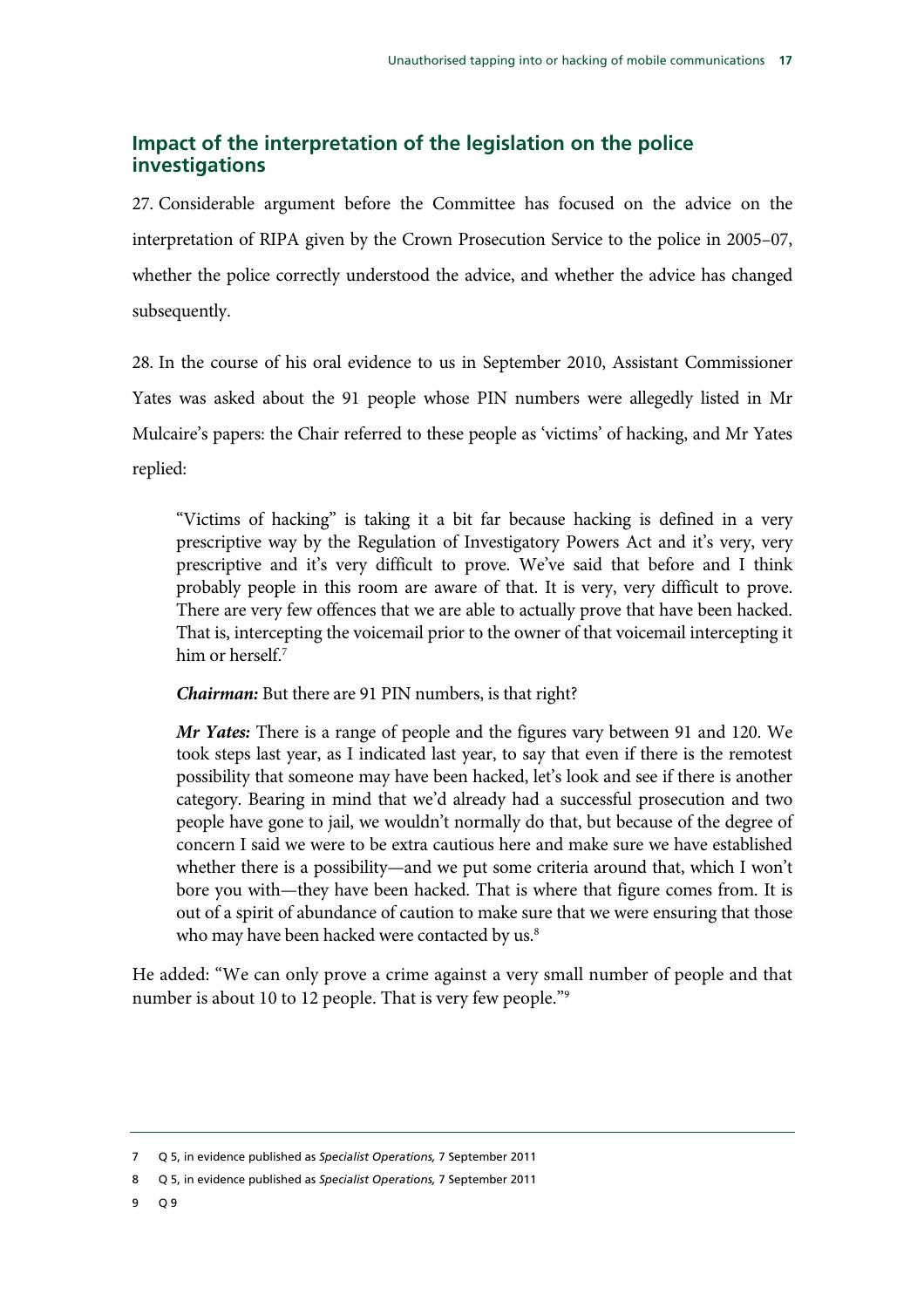29. This interpretation followed the approach taken by the police in 2005–07 on the basis of their understanding of the advice being given to them by the Crown Prosecution Service. The current Director of Public Prosecutions, Mr Keir Starmer, noted:

In 2009, I gave written evidence to the Culture, Media and Sport Committee. In that evidence I set out the approach that had been taken to section 1(1) of RIPA in the prosecution of Clive Goodman and Glen Mulcaire, namely that to prove the criminal offence of interception the prosecution must prove that the actual message was intercepted prior to it being accessed by the intended recipient. I also set out the reasons why David Perry QC had approached the case on that basis at the time.

He went on to point out, however, that no distinction had been made in the terms of the charges against Messrs Mulcaire and Goodman between messages that had been accessed by the intended recipient and those that had not, and neither the prosecution nor the defence had raised this issue during the hearing, not least because both defendants in 2007 pleaded guilty. Therefore the judge was not required to make any ruling on the legal definition of any aspect of RIPA.10

30. Unfortunately, the construction of the statute, the interpretation of the CPS's advice in 2005–07 and the interpretation of evidence given to both us and our sister committee, the Culture Media and Sport Committee, all became the subject of dispute between Mr Yates, Mr Starmer and Mr Chris Bryant MP, with allegations of selective quotation and implications of deliberate misunderstanding of positions, and even of misleading the Committees, being made.11 None of the participants had been present at the discussions of the cases of Messrs Mulcaire and Goodman, and all were relying on the recollections of those who were present and who could be asked for advice and the information supplied in any remaining documents, many of which had been drafted in the light of oral discussions and often to record a decision or position rather than to set out in detail every possible ramification of the discussions.

31. Whilst it is now impossible to know the exact course of the discussions between the police and the CPS at the time, Mr Peter Clarke, the witness who has closest to the original investigation as the senior officer in charge, made it clear to us that he understood the legal

<sup>10</sup> Letter of 29 October 2010

<sup>11</sup> The dispute started with an Adjournment debate in the House of Commons initiated by Mr Chris Bryant MP on 10 March 2010 (HC Deb, 10 March 2010), continued through the letter columns of the *Guardian* during the next few days, and then each of the protagonists was enabled to give his views to Committees of the House, Mr Yates to the Culture, Media and Sport Committee on 24 March, Mr Bryant and Mr Yates to us on 29 March, and the Director of Public Prosecutions to us on 5 April.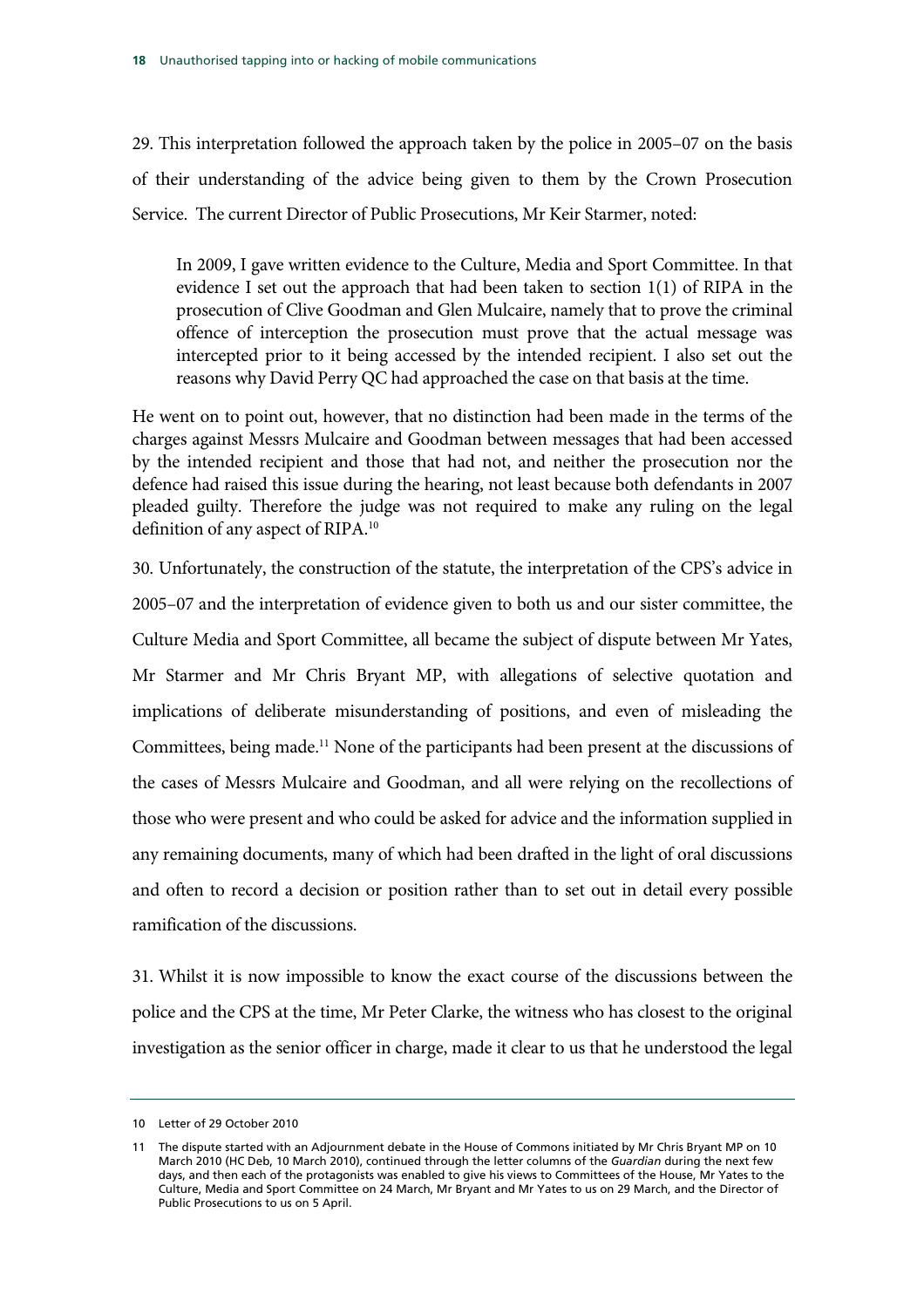advice to be that they should proceed on a narrow construction of the statute. That is, that they should assume they could prosecute successfully only if they could prove that someone had accessed a voicemail message without authorisation before the intended recipient had heard it. The police were able to gather enough evidence to support this in one case involving Messrs Mulcaire and Goodman, and they were able to link five further cases to Mr Mulcaire on the basis of similarity of method, as Mr Yates described them to our sister committee, "inferential" cases.<sup>12</sup> As already stated, the two men pleaded guilty to all counts so the robustness of the inferential cases was never tested.

32. The National Police Improvement Agency (NPIA) provides advice to the police on their own operations. Ian Snelling, Covert Advice Team Manager in the NPIA Specialist Operation Centre confirmed that their advice to police, which had been 'essentially the same' since 2003, was as follows.

Ultimately it will be a matter for the courts to decide whether a stored communication, which has already been accessed, is capable of interception but until such time it remains my view that, on a strict interpretation of the law, the course of transmission of a communication, including those communications which are stored on the servers of the CSP such as voicemail messages, ends at the point at which the data leaves the telecommunication system by means of which it is being (or has been) transmitted and is no longer accessible, and not simply when the message has been listened to. Accessing such voicemails could therefore amount to a criminal interception of a communication, as well as a civil wrong, and should therefore be conducted with the appropriate consents and/or lawful authority under e.g. RIPA  $s1(5)(c)$  or  $s3.<sup>13</sup>$ 

33. In a letter to us dated 24 March 2011, Mr Yates cited a number of examples where the CPS in 2006 appeared to have taken a narrow interpretation of the offence. According to Mr Yates, this remained the police's understanding of how section 1 of RIPA should be interpreted until October 2010 when, in the context of the consideration of whether new evidence on the hacking issue was emerging, the new Director of Public Prosecutions addressed the construction of section 1. In his letter of 29 October 2010 to us, he stated:

The role of the CPS is to advise the police on investigation and to bring prosecutions where it is appropriate to do so. In view of this, as I am sure you will appreciate, I

12 Q 454

<sup>13</sup> Letter from Ian Snelling, NPIA, to Dr Julian Huppert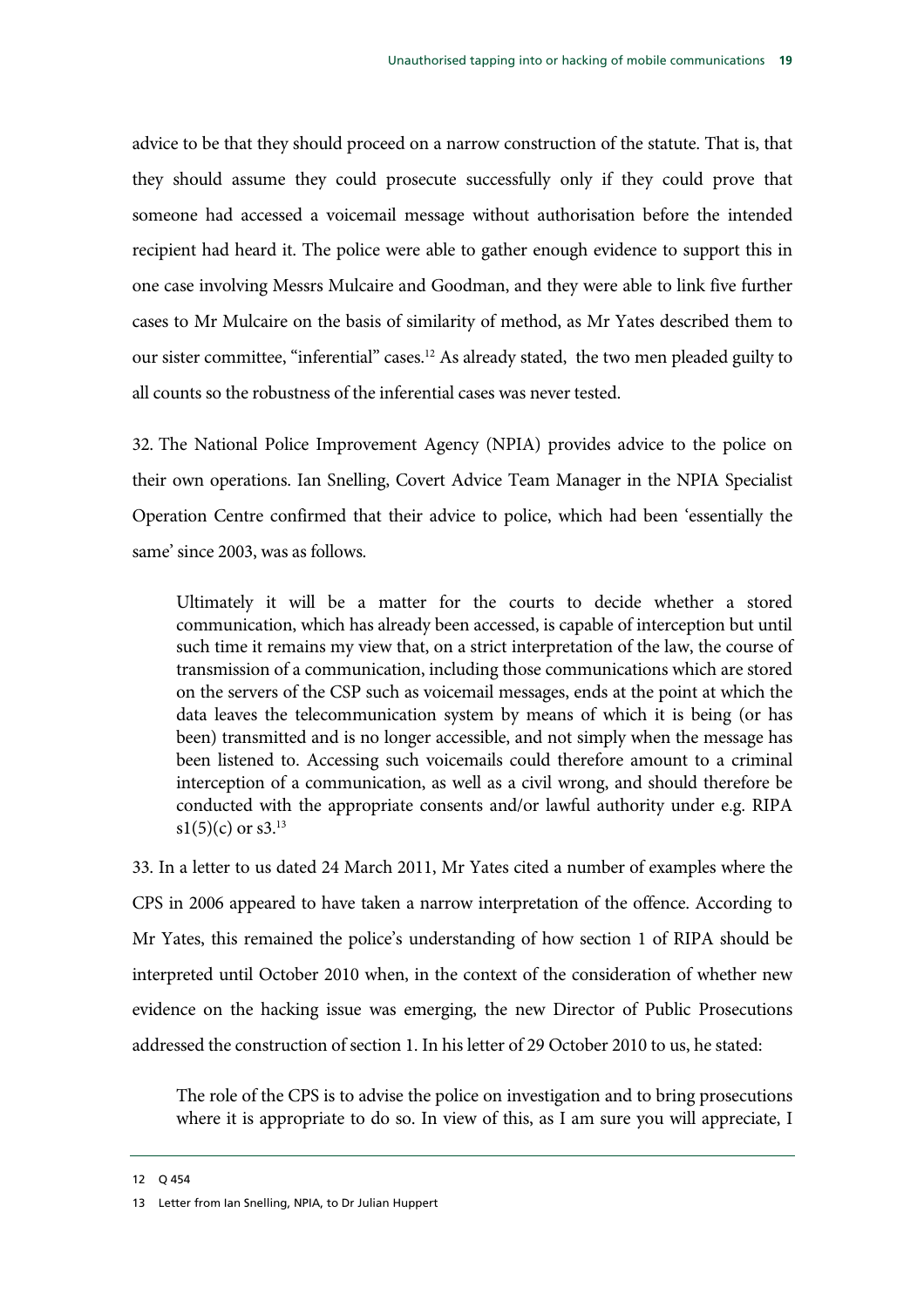need to take care not to appear to give a definitive statement of the law. For that reason, I will confine myself to explaining the legal approach that was taken in the prosecution of Clive Goodman and Glenn Mulcaire in 2006; and then indicate the general approach that I intend to take to on-going investigations and future investigations.

... I have given very careful thought to the approach that should be taken in relation to on-going investigations and future investigations.

Since the provisions of RIPA in issue are untested and a court in any future case could take one of two interpretations, there are obvious difficulties for investigators and prosecutors. However, in my view, a robust attitude needs to be taken to any unauthorised interception and investigations should not be inhibited by a narrow approach to the provisions in issue. The approach I intend to take is therefore to advise the police and CPS prosecutors to proceed on the assumption that a court might adopt a wide interpretation of sections 1 and 2 of RIPA. In other words, my advice to the police and to CPS prosecutors will be to assume that the provisions of RIPA mean that an offence may be committed if a communication is intercepted or looked into after it has been accessed by the intended recipient and for so long as the system in question is used to store the communication in a manner which enables the (intended) recipient to have subsequent, or even repeated, access to it.

34. **We have been frustrated by the confusion which has arisen from the evidence given by the CPS to us and our sister Committee. It is difficult to understand what advice was given to whom, when. Only on the last day on which we took evidence did it become clear that there had been a significant conversation between the Director of Public Prosecutions and Assistant Commissioner Yates regarding the mention in the Mulcaire papers of the name Neville and whether this and Mr Mulcaire's contract with News International were a sufficient basis on which to re-open the investigation. The fact that the CPS decided it was not, does not in any way exonerate the police from their actions during the inquiry.** 

35. **Section 2(7) of the Regulation of Investigatory Powers Act 2000 is particularly important and not enough attention has been paid to its significance.**

### **Role of the Information Commissioner**

36. Given the fact that the aim of hacking is to obtain personal information, we thought it worth considering the various regulatory regimes dealing with the acquisition and use of information. Section 57 of the Regulation of Investigatory Powers Act creates the role of Interception of Communications Commissioner, but this role is limited to overseeing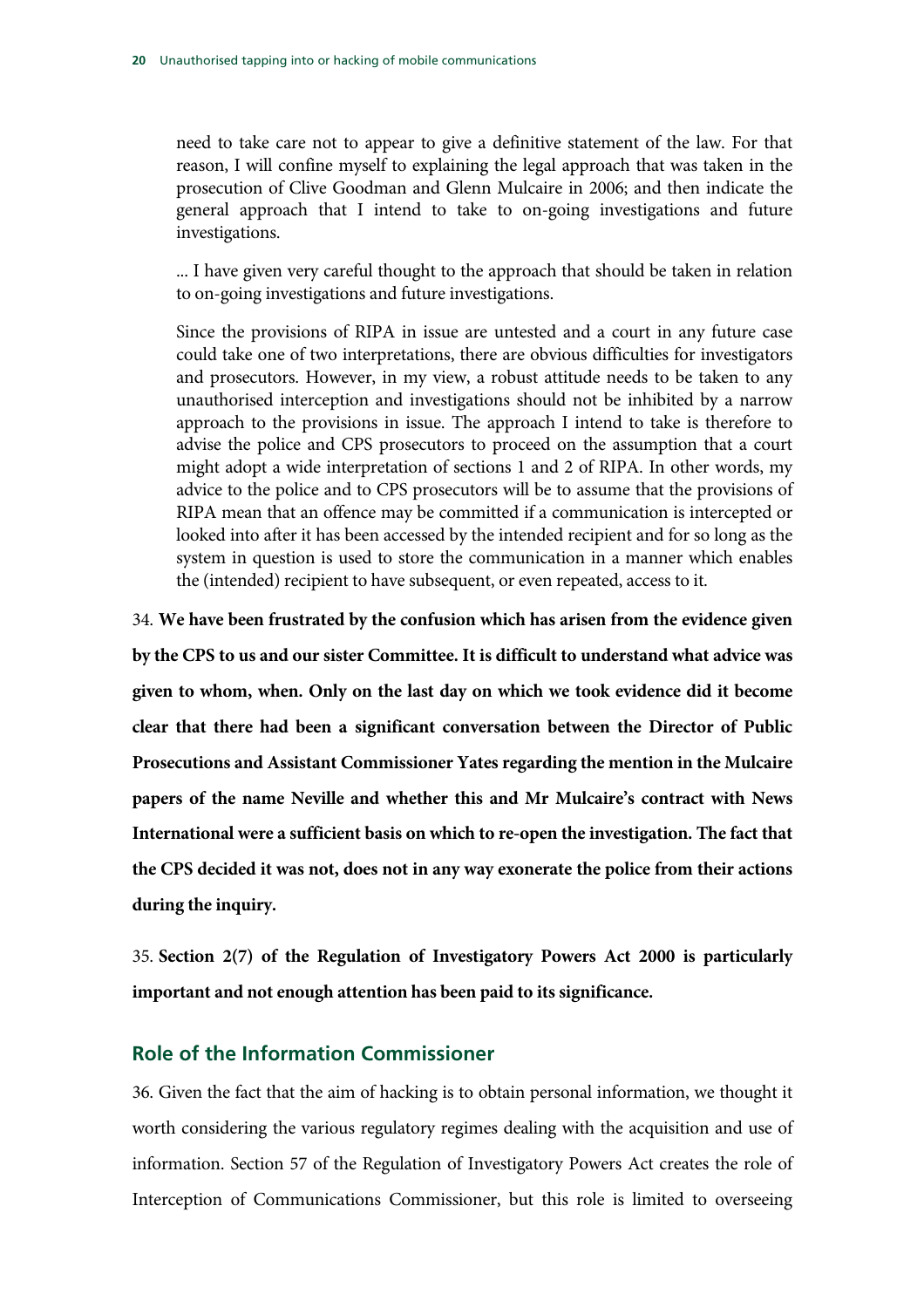those issuing warrants to the police and security services permitting interception, and those acting under warrant or assisting those acting under warrant. Generally, as its short title implies, the Act is concerned more with defining the powers of the state to intercept the communications of those present in the UK in the course of legal investigations than with private individuals or organisations attempting interception. This Commissioner has no duties in respect of private sector operators, and in particular has no remit or resources to advise individuals who believe they have been victims of unauthorised interception of their communications by the private sector. The Surveillance Commissioners also operate under the Regulation of Investigatory Powers Act and the Police Act 1997, but their job is to oversee the use by state officials of covert surveillance operations and covert human intelligence sources (otherwise known as undercover officers and informants), and not interception of communications.

37. We asked the Information Commissioner, Mr Christopher Graham, about his role in relation to telephone hacking. He replied that, although he and his office occasionally gave informal advice on the issues, he had no formal role under the Regulation of Investigatory Powers Act or the Misuse of Computers Act as he was not the prosecuting authority for either of these, and no one else had a regulatory role in respect of these Acts either:<sup>14</sup> he was appointed to oversee the Data Protection Act 1998 and the Privacy and Electronic Communications (EC Directive) Regulations 2003. He added:

Thus I have responsibility for taking action on the Data Protection Act s.55 offence that may arise from the unlawful 'blagging' of personal information from a data controller.15 But the Information Commissioner does not have any regulatory competence in the area of interception of communication—which would cover hacking and tapping, for example, of mobile phone communications. This latter activity is dealt with entirely under the Regulation of Investigatory Powers Act. This means that the regulatory regime that covers the use, disclosure and interception of communications related data is fragmented.16

The problem is that whilst the Data Protection Act, the Privacy and Electronic Communications (EC Directive) Regulations and the Regulation of Investigatory

16 Memorandum from the Information Commissioner, para 4

<sup>14</sup> Qq 155–161

<sup>15 &#</sup>x27;Blagging' is where an unauthorised person obtains personal information—addresses, telephone numbers, medical information, financial information, etc—from a source that legitimately hold the information by pretending to be either the individual whose information is held or someone else with a legitimate right to access the information.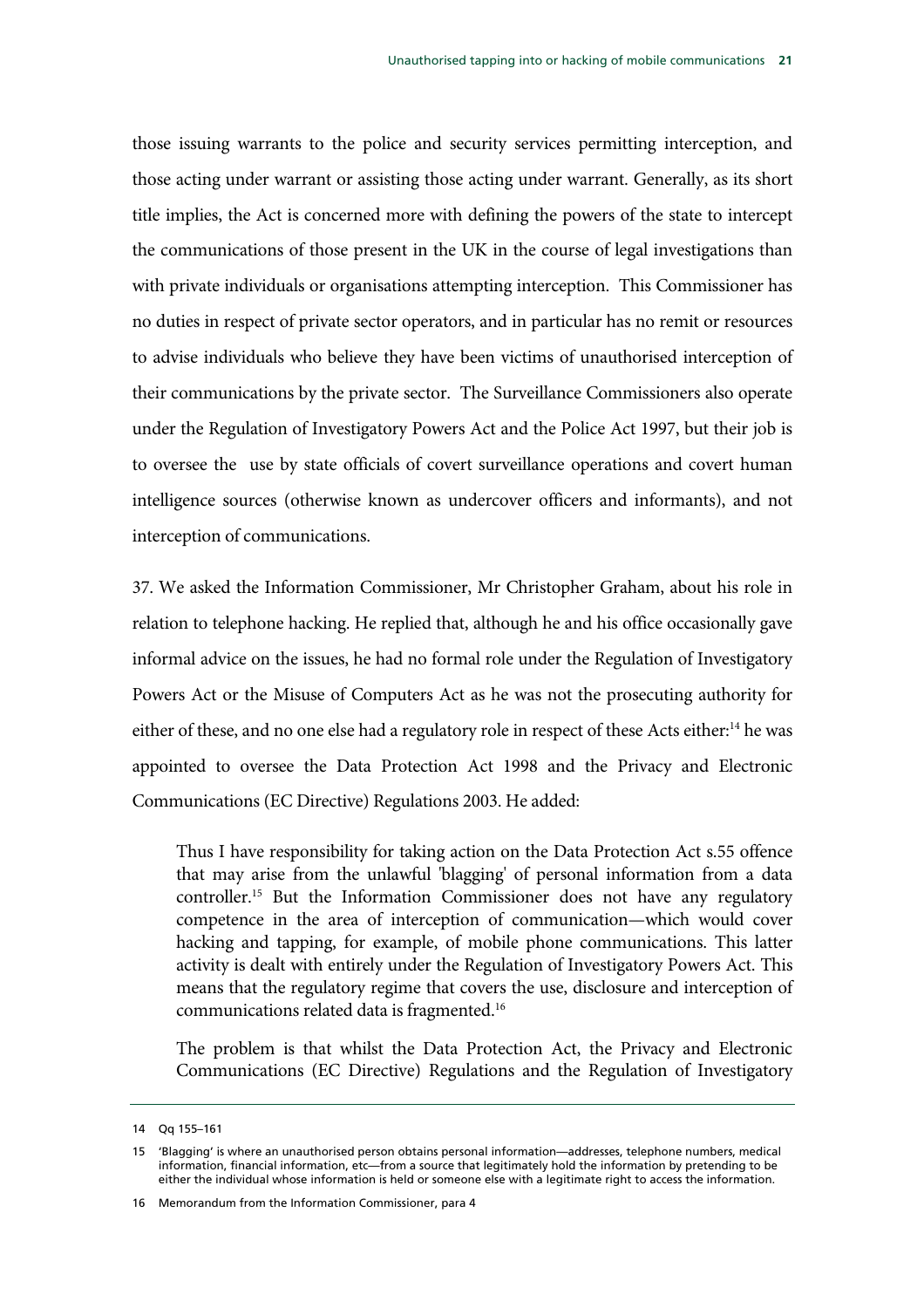Powers Act together form part of the framework of regulation that limits excessive surveillance and provides safeguards for individuals, it is only in relation to the Data Protection Act and Privacy and Electronic Communications (EC Directive) Regulations that there is an organisation charged with promoting compliance with the legislation and with providing authoritative advice to those who need it.<sup>17</sup>

38. One missing part of this fragmented regime has been provided by the entry into force on 25 May 2011 of new Privacy and Electronic Communications Regulations which provide that any data controller who becomes aware of a breach of data security must inform not only the Information Commissioner but also the affected customers.18 Also, there was an attempt at a more joined-up approach to regulation in this area by bringing together the Information Commissioner with the three other regulators (the Surveillance and Interception of Communications Commissioners and the interim Closed Circuit Television Commissioner) to discuss any gaps in the regime.<sup>19</sup> We are concerned that this meeting appeared to be a rarity, and that there is not enough linkage between the different Commissioners.

39. **The lack of a regulatory authority under the Regulation of Investigatory Powers Act has a number of serious consequences. Although the Information Commissioner's office provides some advice, there is no formal mechanism for either those who know they are in danger of breaking the law or those whose communications may be or have been intercepted to obtain information and advice. Moreover, the only avenue if anyone is suspected of unauthorised interception is to prosecute a criminal offence, which, as the Information Commissioner noted, is a high hurdle in terms of standard of proof as well as penalty.**<sup>20</sup>**Especially given the apparent increase of hacking in areas**  such as child custody battles and matrimonial disputes,<sup>21</sup> and the consequential danger **of either the police being swamped or the law becoming unenforceable, there is a strong argument for introducing a more flexible approach to the regime, with the intention of allowing victims easier recourse to redress. We therefore recommend the extension of** 

<sup>17</sup> *Ibid*, para 9.

<sup>18</sup> Q 156

<sup>19</sup> Qq 147–149

<sup>20</sup> Memorandum from the Information Commissioner, para 8

<sup>21</sup> Q 133 and *What Price Privacy Now?,* December 2006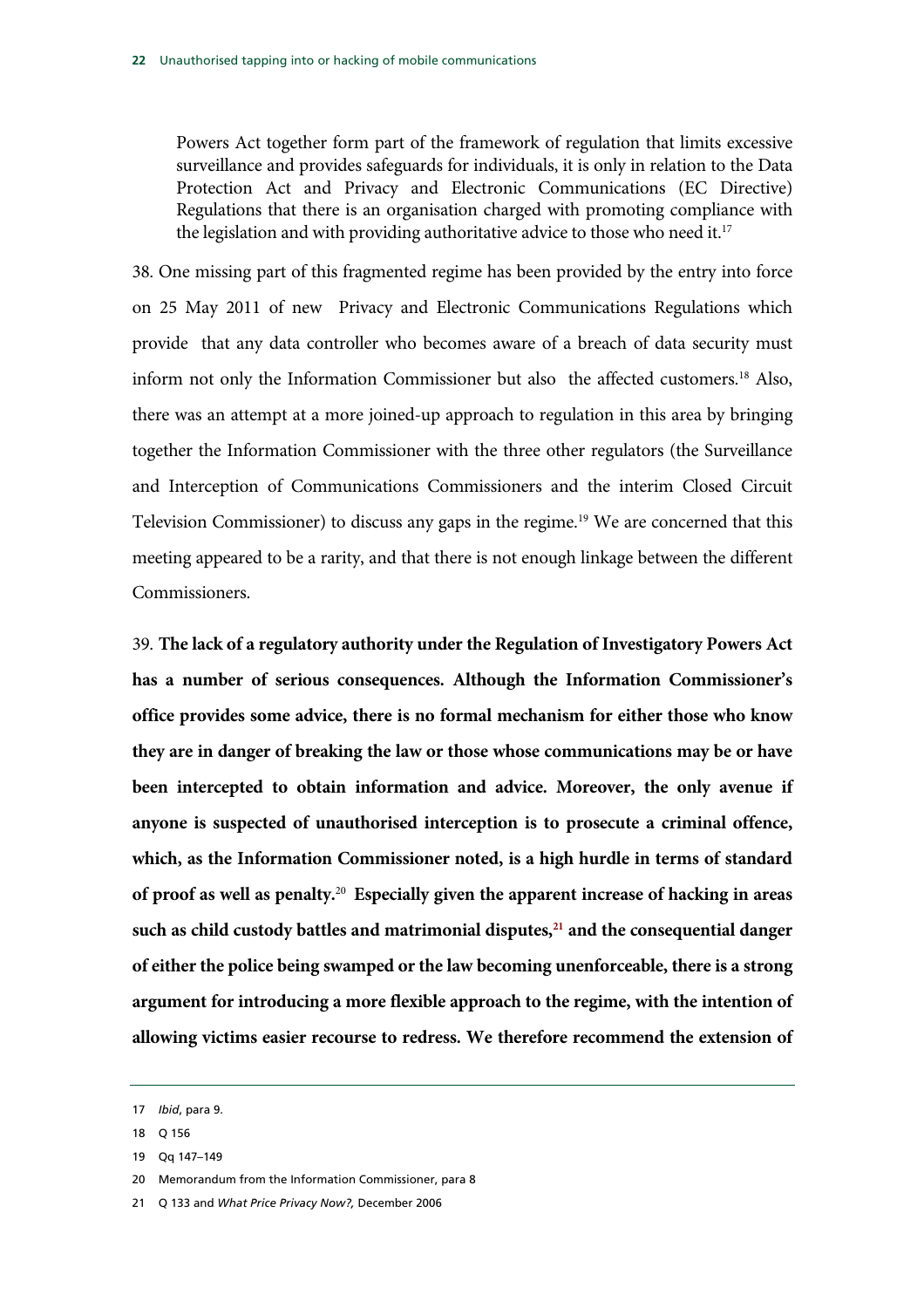**the Information Commissioner's remit to cover the provision of advice and support in relation to chapter 1 of the Regulation of Investigatory Powers Act.** 

40. **We also strongly recommend that the Government reviews how the Act must be amended to allow for a greater variety of penalties for offences of unlawful interception, including the option of providing for civil redress, whilst retaining the current penalty as a deterrent for serious breaches.**

41. **We note that most of our witnesses claimed to be unaware at the time of the Information Commissioner's two 2006 reports,** *What price privacy***? and** *What price privacy now?.* **We are disappointed that they did not attract more attention among the police, the media and in government, and hope that future such reports will be better attended to.**

42. **We are concerned about the number of Commissioners, each responsible for different aspects of privacy. We recommend that the government consider seriously appointing one overall Commissioner, with specialists leading on each separate area.**

43. In relation to blagging, there were limits on the Information Commissioner's powers:

the Data Protection Act, insofar as it applies to this sort of thing, has a very broad exemption within it for what is called the special purposes, for literature, journalism and the arts. My investigatory powers can be very easily stymied by somebody telling me that what they are doing is for journalism, literature and the arts. All my powers of requiring information—information notices, investigation and the more dramatic stuff, kicking the door down—I can't do if there is an exemption for the special purposes. So my role in this area is, frankly, pretty limited.<sup>22</sup>

44. We questioned the Information Commissioner, Mr Christopher Graham, about the practical limits this placed on his investigations. He explained that, whereas in other situations any application by him to a court with reference to an information notice would be straightforward, it might not be worth spending the time and financial resources to challenge the recipient of the notice in court if he/she was or might be a journalist and the investigation that the person was carrying out might be in the public interest: "I am not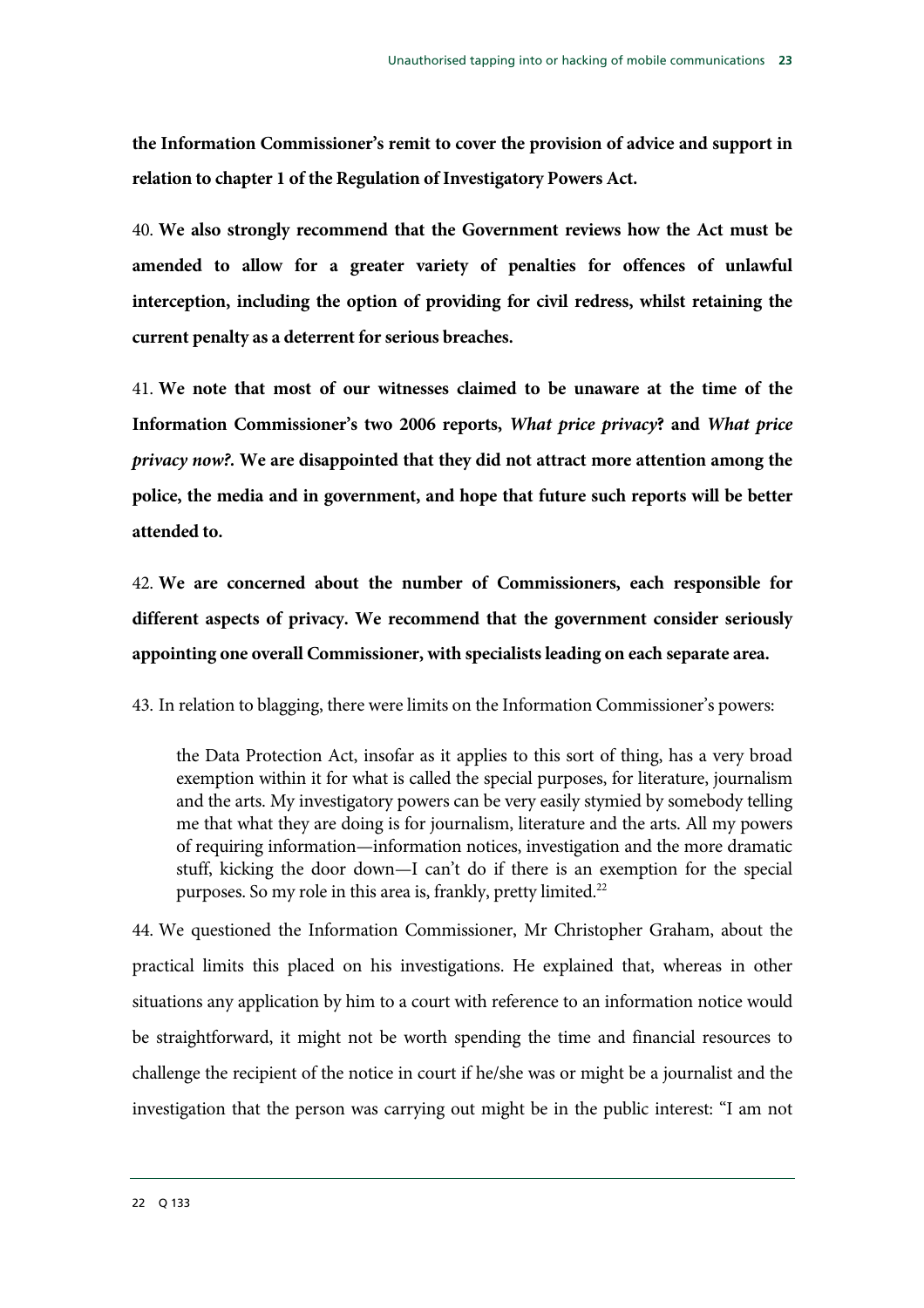sure I could make an information notice stick under these circumstances."<sup>23</sup> The Information Commissioner therefore considered that the legislation as currently drafted in practice seriously limited his ability to challenge the illegal obtaining of personal information by those who could legitimately claim to be journalists.

45. Furthermore, even where a case could be brought under section 55 of the Data Protection Act, the Information Commissioner considered that the penalties now available were inadequate, and he noted that magistrates were unwilling to impose even the maximum penalties currently available to them.<sup>24</sup> The maximum penalty for blagging under section 55 of the Data Protection Act is a fine of up to £5,000 in the magistrates court, although the fine may be higher if the case is prosecuted in the Crown Court.<sup>25</sup> He contrasted the situation with RIPA and the Misuse of Computers Act, which provide for a custodial sentence of up to two years as penalty for a breach. He noted that the Ministry of Justice was aware of the unsatisfactory situation in respect of the penalties attached to 'blagging' and that that department was exploring the possibility of bringing this activity within the ambit of legislation on restitution of the profits of crime <sup>26</sup> and talking to the Sentencing Advisory Council about recommending tougher penalties in its guidelines to magistrates.<sup>27</sup>

25 Section 60 of the Data Protection Act

27 Q 151

<sup>23</sup> Qq 139–144

<sup>24</sup> Qq 150–152

<sup>26</sup> The Information Commissioner estimated that the profits from the unlawful sale of personal information in the UK would amount to some millions of pounds per year: in one case alone, those selling the information were being paid £70,000 a week for the information: Qq 152–154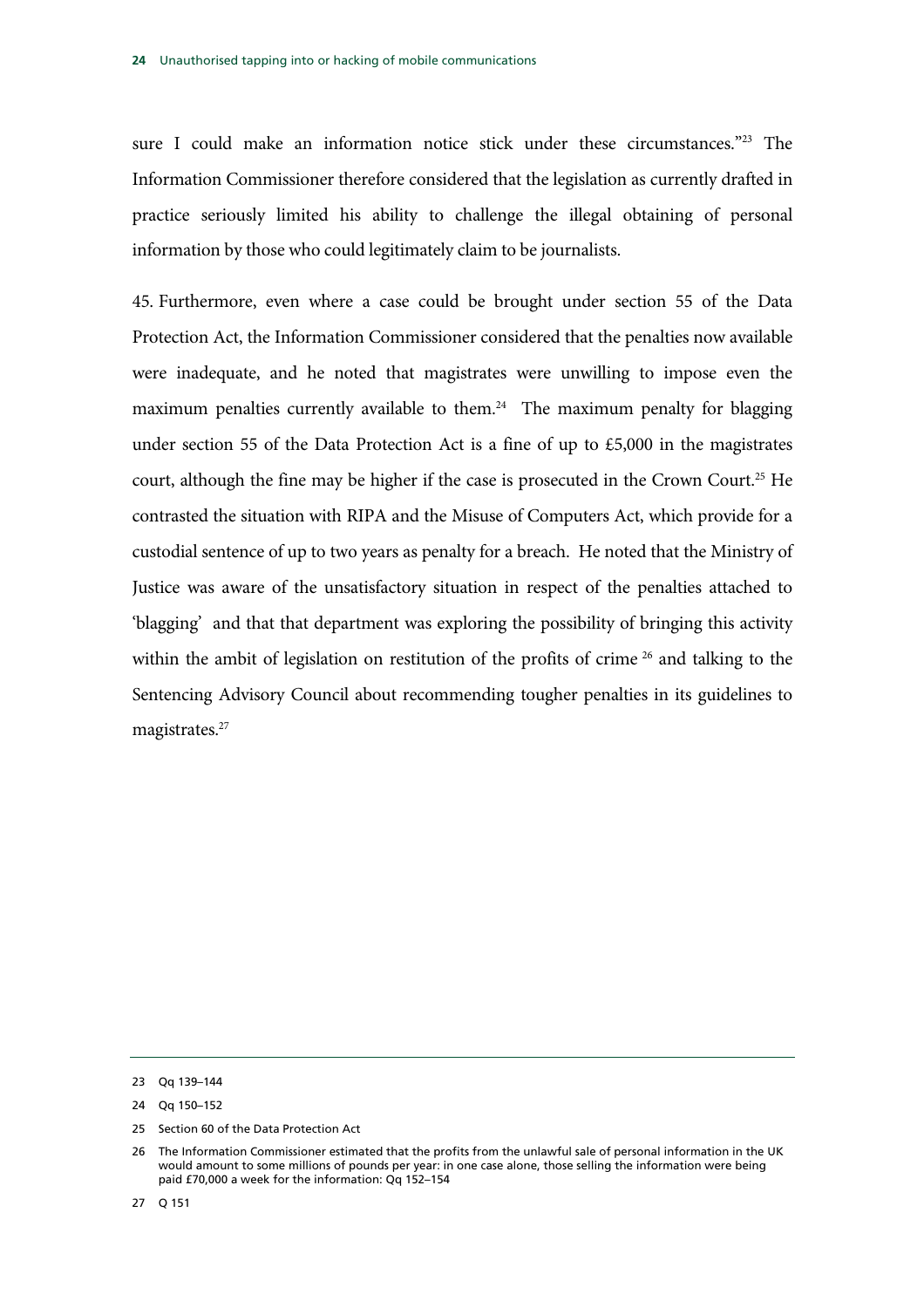# 3 The police response

### **Police response to hacking allegations**

46. It would clearly be inappropriate for us to seek to interfere with the continuing police investigation into the News International hacking affair and the recently announced associated public inquiries, but it is necessary to undertake some examination of how the police responded to the allegations at various times.

### *The 2005–06 investigation and 2006-07 investigation*

47. The hacking investigation began in December 2005 when the Head of Royalty Protection at the Metropolitan Police, Mr Dai Davies, told Mr Peter Clarke, then head of the Anti-Terrorist Branch, that members of the Royal Household were concerned that their voicemails were being accessed. Due to the potential security implications of, for example, the movements of members of the royal family becoming known, Mr Clarke said that the Anti-Terrorist Branch would investigate.<sup>28</sup> However, we note that the merger of the anti-terrorist and royal protection function of the Metropolitan Police is an alternative explanation for this decision. We were surprised that the previous Metropolitan Police Commissioner, Lord Blair of Broughton, said he had knowledge of these events.

48. As Deputy Assistant Commissioner at the time, Mr Clarke was responsible for setting the parameters of the inquiry. He described how he did so as follows:

The parameters of the investigation, which I set with my colleagues, were very clear. They were to investigate the unauthorised interception of voicemails in the Royal Household, to prosecute those responsible if possible and to take all necessary steps to prevent this type of abuse of the telephone system in the future. The investigation would also attempt to find who else, other than Goodman and Mulcaire, was responsible for the interceptions. The reason I decided the parameters should be so tightly drawn was that a much wider investigation would inevitably take much longer to complete. This would carry, to my mind, two unacceptable risks. First, the investigation would be compromised and evidence lost and, second, that the much wider range of people, who we were learning were becoming victims of this activity,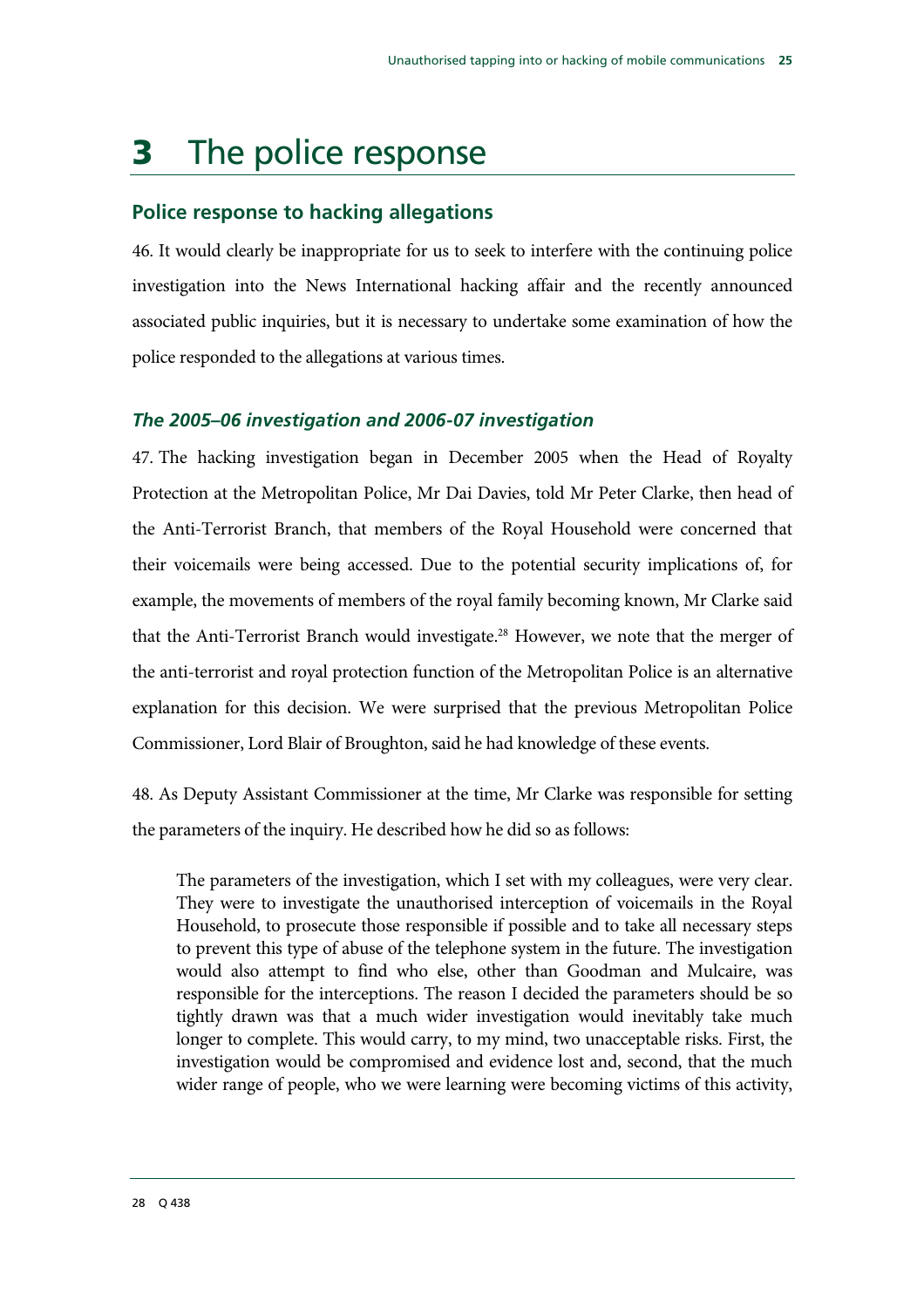would continue to be victimised while the investigation took its course. This would probably go on for many months and to my mind this would be unacceptable.<sup>29</sup>

As previously laid out, we were told that the investigation was further limited by the understanding that the correct approach was to attempt a prosecution under section 1 of the Regulation of Investigatory Powers Act, assuming a narrow interpretation of the offence, meaning that the police would have to find evidence that the voicemail had not been accessed by the intended recipient before it was accessed by the hacker.<sup>30</sup>

49. When Messrs Mulcaire and Goodman were arrested, the investigatory team, led by Mr Peter Clarke under the oversight of Mr Andy Hayman, requested a large amount of material from News International, including details of who Mr Mulcaire reported to, whether he had worked for other editors or journalists at the *News of the World*, records of work provided by him and details of the telephone systems in the *News of the World* offices. The police received a letter from the newspaper's solicitors saying that News International wished to assist, including with identifying any fellow conspirators, but the amount of relevant documentation was limited. In fact, very little material was produced. The police told us that they were unable to pursue the inquiry further with News International because of their refusal to co-operate.<sup>31</sup>

50. We pressed Mr Clarke on this issue, asking what prevented him from taking the matter further with News International despite the fact that he was, as he told us, "not only suspicious, I was as certain as I could be that they had something to hide."<sup>32</sup> Mr Clarke told us that what prevented him was the law: the police were advised by lawyers that, whilst News International through its lawyers was giving the impression of full co-operation, the police would not be able to obtain a 'Schedule 1 production order' to require disclosures of information as that might seem to amount to a 'fishing expedition'.<sup>33</sup> Mr Clarke said:

32 Q 482

<sup>29</sup> Q454 See also Qq 467-468

<sup>30</sup> Ibid.

<sup>31</sup> Q 457

<sup>33</sup> Qq 483–486 and Qq 332–334, 375. The law referred to is the Police and Criminal Evidence Act 1984, which provides a special regime for certain types of material which the police may wish to seize as evidence. Including material subject to legal privilege and journalistic material (sections 9, 11 and 13 of the Act). Under this regime, the police may obtain material acquired or created for the purposes of journalism only by means of a 'Schedule 1 application'. Schedule 1 provides that judges may make orders permitting the police to remove or have access to material connected with a crime provided that a number of conditions are all met to the judge's satisfaction. These include the condition that "other methods of obtaining the material have been tried without success.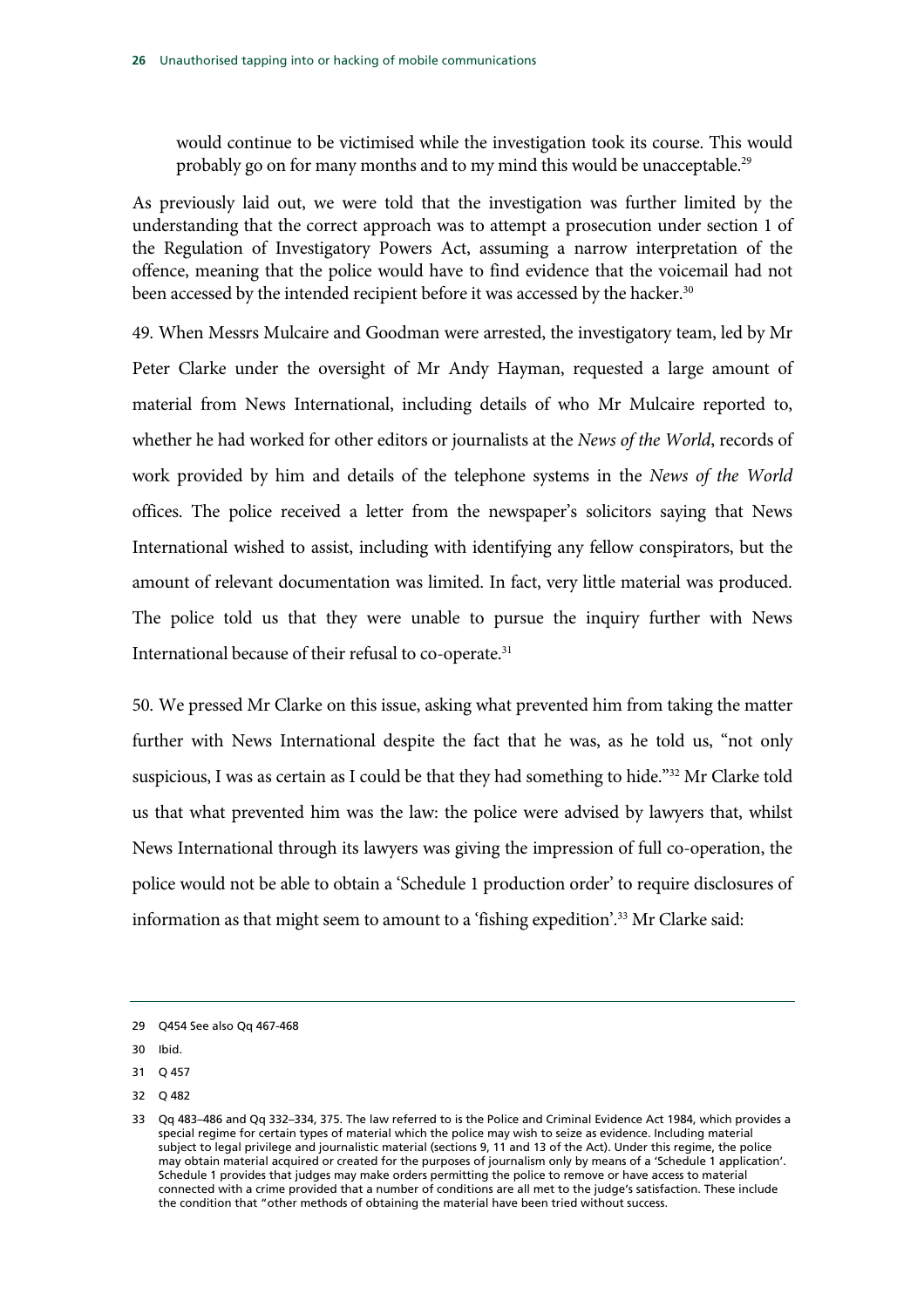I think it has been explained many times before this Committee that there was correspondence entered into between us and News International. The letters that were sent from the Metropolitan Police were put together in consultation with the Crown Prosecution Service. The replies came back through the lawyers acting on behalf of News International and I know that the people, both from the CPS and from the Met, at the time who were looking at this were very frustrated at finding themselves in what they regarded as a legal impasse.<sup>34</sup>

51. **We deplore the response of News International to the original investigation into hacking. It is almost impossible to escape the conclusion voiced by Mr Clarke that they were deliberately trying to thwart a criminal investigation**. **We are astounded at the length of time it has taken for News International to cooperate with the police but we are appalled that this is advanced as a reason for failing to mount a robust investigation. The failure of lawbreakers to cooperate with the police is a common state of affairs. Indeed, it might be argued that a failure to cooperate might offer good reason to intensify the investigations rather than being a reason for abandoning them. None of the evidence given to us suggests that these problems were escalated for consideration by the Commissioner of the Metropolitan Police or by Ministers. The difficulties were offered to us as justifying a failure to investigate further and we saw nothing that suggested there was a real will to tackle and overcome those obstacles.**

52. In this context, we draw attention to the fact that, when we asked her on 5 July 2011 to comment on the allegations that the phones of the Dowler family had been hacked into, Ms Rebekah Brooks said in a letter of reply:

I want to be absolutely clear that as editor of *News of the World* I had no knowledge whatsoever of phone hacking in the case of Milly Dowler and her family, or in any other cases during my tenure.

I also want to reassure you that the practice of phone hacking is not continuing at the *News of the World*. Also, for the avoidance of doubt, I should add that we have no reason to believe that any phone hacking occurred at any of our other titles.<sup>35</sup>

In an earlier letter, responding to our request for clarification of the evidence on payment of police officers that she gave to the Culture, Media and Sport Committee in 2003, she said:

<sup>34</sup> Q 484

<sup>35</sup> Letter of 8 July 2011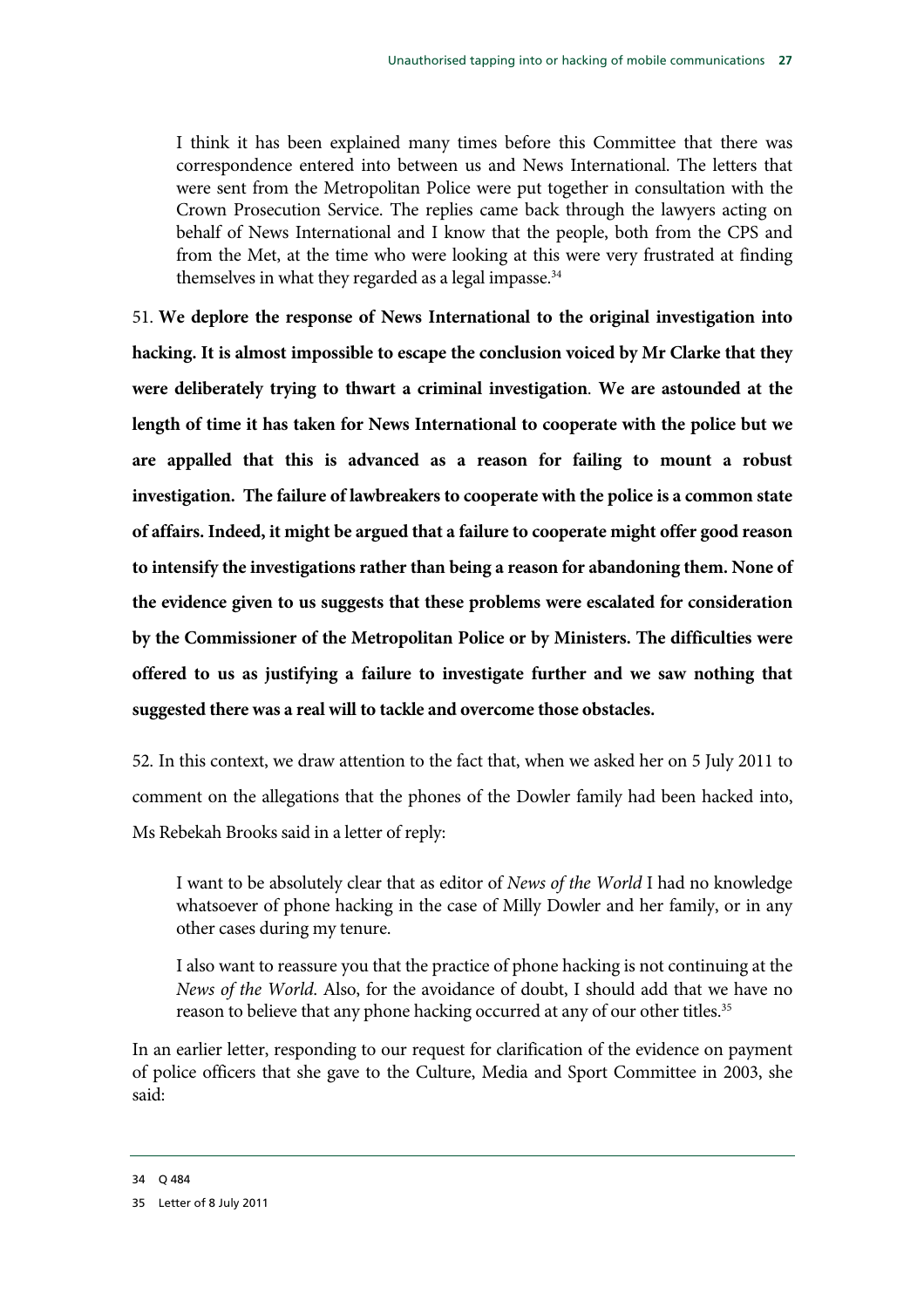My intention was simply to comment generally on the widely-held belief that payments had been made in the past to police officers.

If, in doing so, I gave the impression that I had knowledge of any specific cases, I can assure you that this was not my intention.36

Even this is not easy to reconcile with the record. **We note that neither of these carefullycrafted responses is a categorical denial: Ms Brooks's denial of knowledge of hacking is limited to her time as editor of News of the World; and on payments to police, she did not say that she had no knowledge of specific payments but that she had not intended to give the impression that she had knowledge of specific cases.**

53. The refusal by News International to co-operate with the police inquiry in 2005–06 meant that the only significant evidence available to the police lay within the 11,000 pages of documents that had been seized from Mr Mulcaire at the time of his arrest. Mr Clarke and his colleagues decided that the time and resource required for an exhaustive analysis of these papers could not be justified, but instead a team of officers was detailed to go through that material with a range of objectives; firstly, to look for evidence relevant to the offences that had been charged; secondly, to make sure that the police's obligations in terms of disclosure under the Criminal Procedure and Investigations Act were fulfilled; and thirdly, to look for potential victims where there were national security implications.<sup>37</sup> When we asked whether every document had been read at that time, Mr Clarke said that he could not say for sure whether it had: the team was instructed to look through the papers with particular objectives in mind, not to do an exhaustive analysis of every name, phone number and so on.38 However, Mr Clarke did say that the team did not carry out its task on the narrow business of looking only for links between Mr Mulcaire and Mr Goodman: in the course of trawling through the papers, they identified 28 possible victims.<sup>39</sup>

54. We asked Mr Clarke why—given he was certain that the rot went wider—he had not followed the evidence by initiating a broader inquiry:

*James Clappison:* In the normal course of policing, if an offence is discovered and it is discovered that there has been further offending associated with that offence, the police normally investigate the further offending, don't they? If, for example, you

- 37 Q 473
- 38 Q 477

<sup>36</sup> Letter of 11 April 2011

<sup>39</sup> Qq 518-520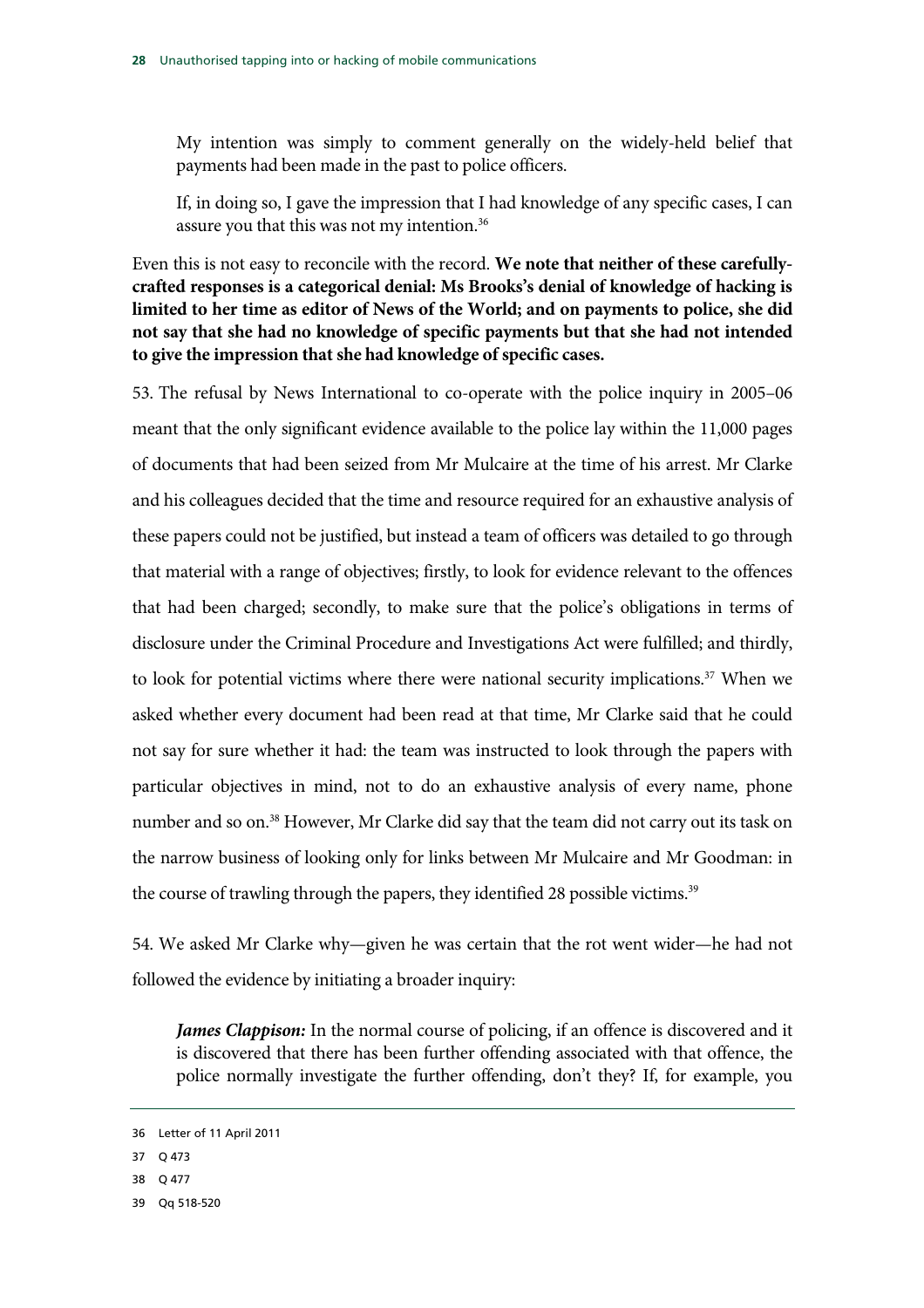stop somebody for driving while disqualified and you find they have been committing burglaries, you would investigate the burglaries as well, wouldn't you?

He replied that the correct comparison was not with a crime such as burglary but with a complex fraud case where one would focus the investigation at an early stage, decide what the potential offences might be and then concentrate on trying to prove those offences.<sup>40</sup>

55. **The consequences of the decision to focus within the Mulcaire papers on the areas vital to the prosecution of Mulcaire and Goodman were extremely significant. A huge amount of material that could have identified other perpetrators and victims was in effect set to one side. Mr Clarke explained to us the reasons for taking this approach, starting with the context at the time.** He reminded us of the increase in the terrorist threat since 2002, and the London bombings and attempted bombings in the summer of 2005. He said that by early 2006 the police were investigating the plot to blow up trans-Atlantic airliners in midflight and those responsible were arrested on 9 August 2006, the day after Messrs Goodman and Mulcaire. **By the middle of 2006 the Anti-Terrorist Branch had more than 70 live operations relating to terrorist plots but some of these were not being investigated because there were not enough officers to do so. In this context, he had to decide on priorities, and the priority of protecting life by preventing terrorist attacks was higher than that of dealing with a criminal course of conduct that involved gross**  breaches of privacy but no apparent threat of physical harm to the public.<sup>41</sup> **Nevertheless we cannot overlook the fact that the decision taken not to properly investigate led to serious wrongdoing which the Commissioner himself now accepts was disreputable.**

56. The second reason why the police decided not to do a full analysis of all the material was that they considered the original objectives of the investigation could be achieved through a number of other measures: the high-profile prosecution and imprisonment of a senior journalist from a national newspaper; collaboration with the mobile phone industry to prevent such invasions of privacy in the future; $42$  and briefings to Government,

<sup>40</sup> Q 465

<sup>41</sup> Qq 459 and Q 512

<sup>42</sup> We discuss this in greater detail below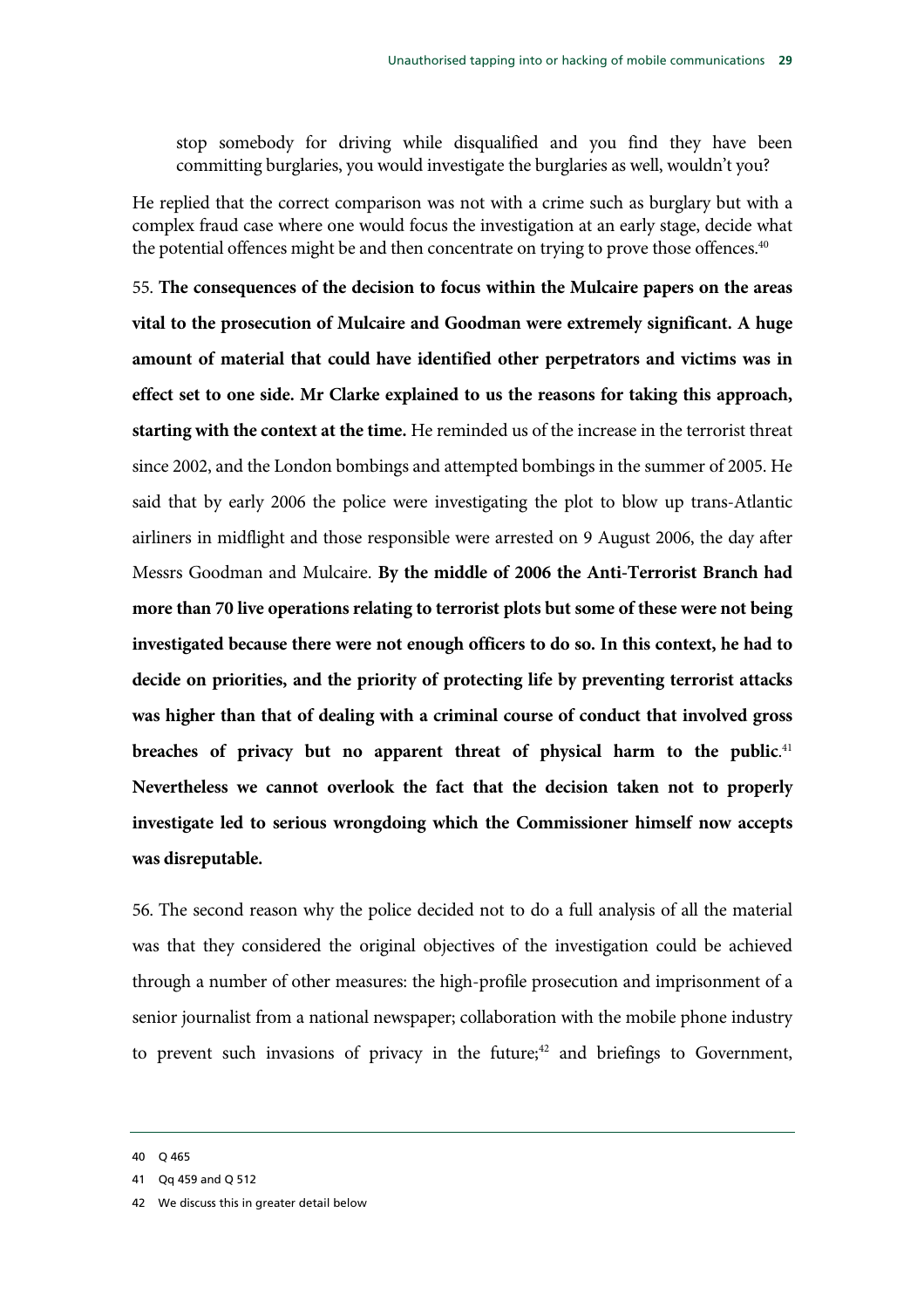including the Home Office and Cabinet Office, to alert them to this activity and to ensure that national security concerns could be addressed.<sup>43</sup>

57. We asked how many officers had been assigned to the investigation. We were told that the number varied but at the start of the investigation, because of the tight focus and the desire to limit the numbers with access to potentially sensitive information, the average was ten to twelve officers, and these formed the core during the investigation, with occasional support from analysts, intelligence officers and document readers. When it came to arrests and searches, officers were borrowed from elsewhere and maybe as many as 60 were involved.44 This compares with an average of 45 officers who have been involved throughout in trawling through the Mulcaire papers and dealing with disclosure requests for the current investigation.

58. We also asked, given that counter-terrorism had to be his officers' priority, whether anyone had ever considered transferring responsibility for the non-terrorism related aspects of the case to other parts of the Metropolitan Police Service, such as the Specialist Crime Directorate:

*Alun Michael:* Was any consideration given to stripping out the non-terrorismrelated aspects of your command and putting these sorts of responsibilities, which could be seen as a distraction in those terms, to other parts of the Met, the Specialist Crime Directorate or whatever?

*Mr Clarke:* I suppose you could say that this type of investigation was never core business for the Anti-Terrorist Branch. It came to us because of the national security issues at the beginning.

*Mr Clarke:* Having got to that point, forgive me, is the point then that could I have tried to pass the investigation to somebody else? I think the realistic point—and I certainly thought about this at the time and it is reflected in the decision logs from the time—is that for the previous two years I had already been stripping out other parts of the Metropolitan Police to support the Anti-Terrorist Branch in a whole series of anti-terrorist operations. A lot of other serious crime had gone uninvestigated to the extent it should have done because of the demands I was placing on them. I took the view that it would be completely unrealistic, given that we were heading towards a prosecution of Goodman and Mulcaire, to then go to another department and say, "We've got a prosecution running. We have a huge

<sup>43</sup> Q 458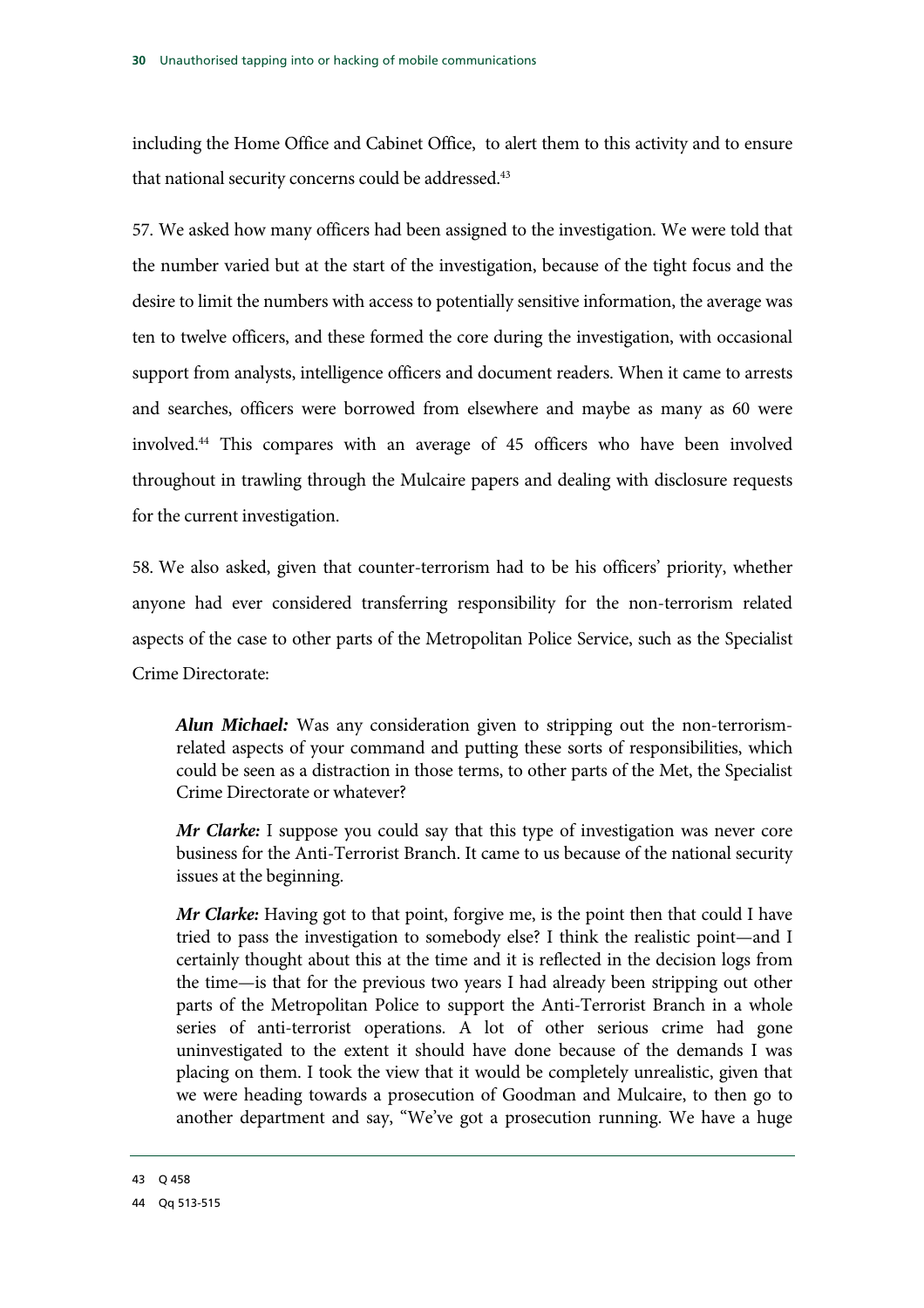amount of material here that needs analysing. We don't know, given the uncertainties of the legal advice, whether there will be further offences coming from this or not. Would you like to devote 50, 60, 70 officers for a protracted period to do this?" I took the judgment that that would be an unreasonable request and so I didn't make it.

*Alun Michael:* In your answer, you have indicated that other aspects were stripped out of the command in order to give you the maximum resource for dealing with terrorism. With the obvious benefit of hindsight, might it not have been better to shift this activity as well?

*Mr Clarke:* I don't honestly see where I could have shifted it to. It would have been more a case of trying to invite people, I think, to lend me more officers and, to be frank, I think I had tried their patience quite sufficiently over the past years. I don't mean it to sound trite but it would have been a very difficult request to have made to colleagues.

*Alun Michael:* But it wasn't pushed up the tree as a responsibility?

*Mr Clarke:* To be honest, there wasn't much of a tree to push up above me. I know this is something I discussed not only with my own colleagues in the Anti-Terrorist Branch but of course with Andy Hayman as well.<sup>45</sup>

59. Mr Clarke also addressed the question of whether his team could have returned to the unassessed material in the months after Messrs Goodman and Mulcaire's arrests. He said, "The answer quite simply is no. By December we were embroiled in the Litvinenko murder in London, and a few months later the attacks in Haymarket and Glasgow. Meanwhile, we had to service all the court cases that had been coming through the process for some years that in 2007 led to the conviction of dozens of people for terrorist-related crimes." He added that it would not have been feasible to ask other departments to undertake the task using their own scarce resources in a case where there had already been convictions and there was no certainty of obtaining convictions for serious offences, given the untested nature of the legislation.46

60. We asked whether Mr Clarke personally had been aware of the serious concerns about media breaches of privacy raised in two roughly contemporary reports from the Information Commissioner, *What price privacy?,* and its follow-up six months later, *What price privacy now?,* Mr Clarke said he had not been aware of them, probably because his

<sup>45</sup> Qq 521–523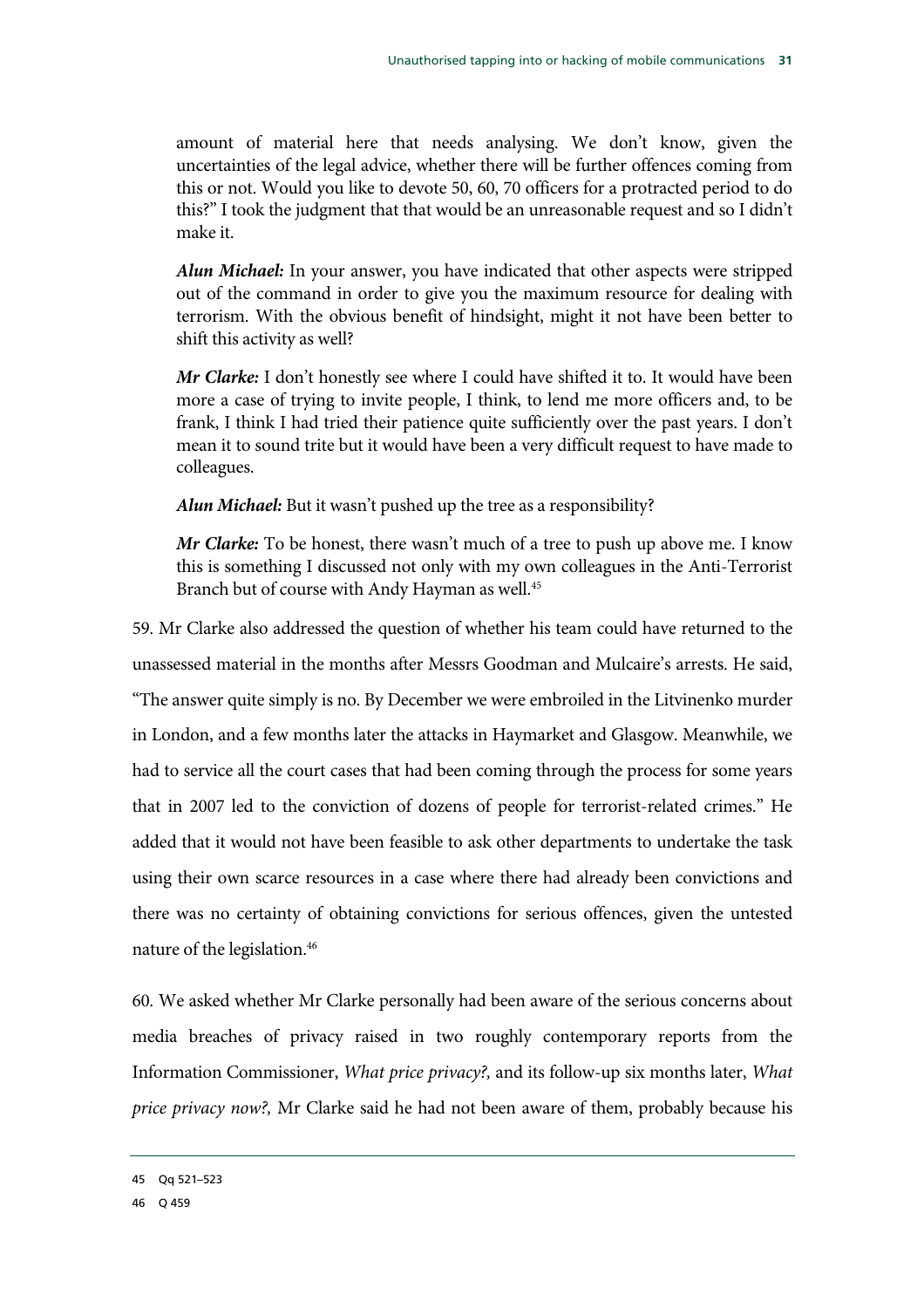focus was on terrorist issues, and if anyone else in the Metropolitan police had known of them they had not linked these reports with the Mulcaire investigation.<sup>47</sup>

61. **When challenged on whether he stood by his decision to limit the investigation in 2006, Mr Clarke said that, despite all that had been revealed since, he believed the decision to have been correct, given the limited resources at his disposal and the absolute priority of dealing with threats to public safety. We note this position. However, its consequences have been serious and we are not convinced that the former Commissioner's decision to merge anti-terrorist and royal protection functions on the basis that both involved firearms, or the decision to pursue this investigation within the command, were justified. It is also revealing about the nature of management within the Metropolitan Police Service that this issue does not appear to have been escalated to the Commissioner or Deputy Commissioner, or even the Assistant Commissioner, as an issue about which they ought to be aware and to which a solution needed to be found.**

62. Mr Clarke went further and said he considered that, in its own terms, the operation had been a success: the prosecutions had succeeded and the mobile phone industry had taken action to ensure that their customers were less vulnerable to the type of interception practised by Mr Mulcaire than before—so much so that "because of our work with the mobile phone companies in getting the protective security arrangements around voicemails changed, voicemail hacking no longer continues."48 As we discuss in the next chapter, **whilst it is true that mobile phone companies have now acted to provide much greater security for their customers' communications, and whilst the 2005–07 inquiry succeeded on its own terms, we cannot say that inquiry was a success given the extent of the intrusion now becoming apparent and the fact that even now not all the victims of interception have been identified let alone contacted. Nor are we convinced that no hacking takes places or that it cannot take place. We do not have the technical** 

<sup>47</sup> Qq 504–505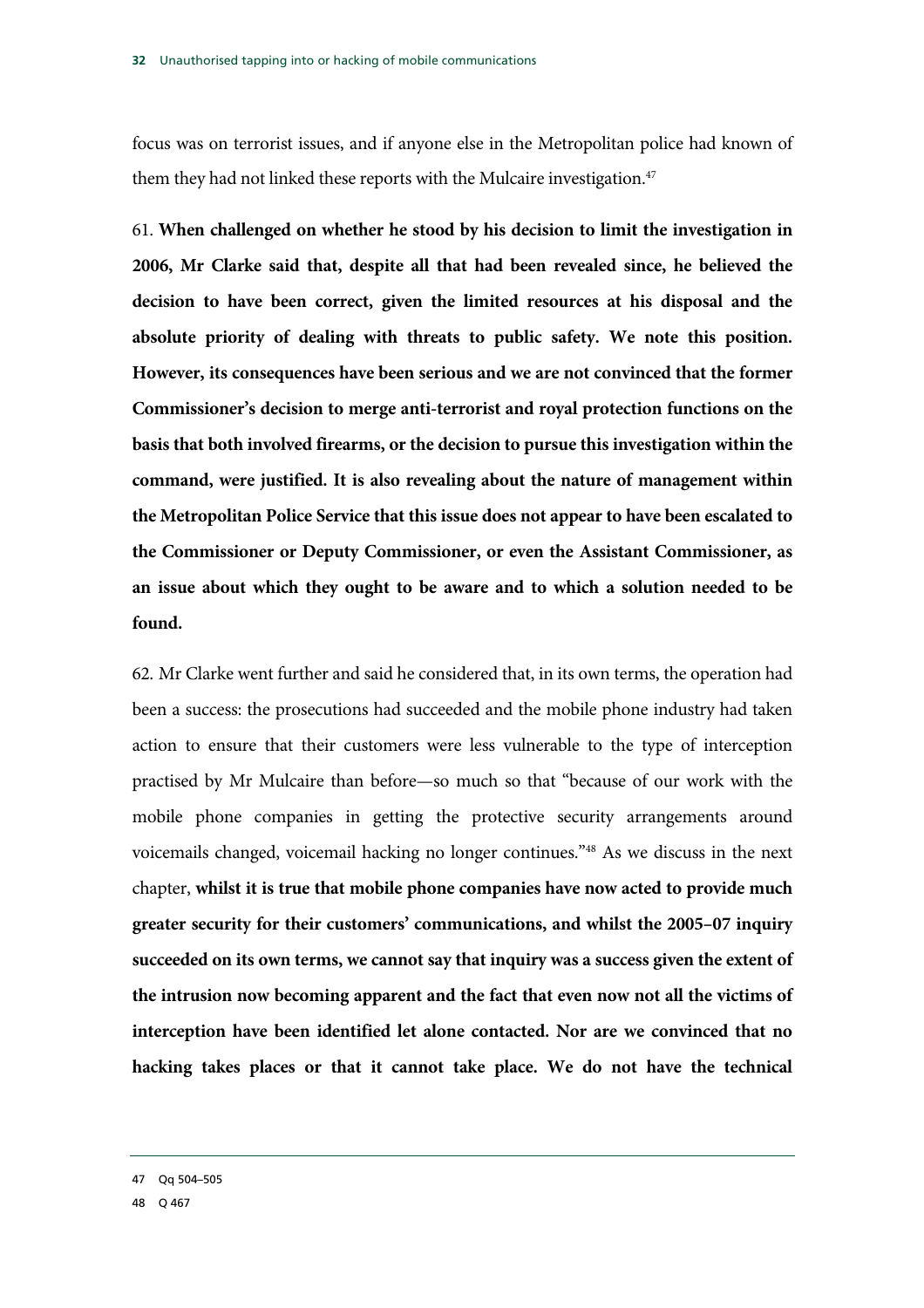**competence to make such a judgement, and nor did we receive detailed evidence on that point.**

63. Mr Clarke's main regrets involved the consequences for victims of the decisions he had taken. One of the reasons why he thought a full trawl through the Mulcaire papers was not vital, was that he was putting in place a strategy for dealing with victims. As far as the people who had been identified by his officers were concerned, the strategy involved police officers informing certain categories of potential victim and the mobile phone companies identifying and informing others to see if they wanted to contact the police. As Mr Clarke acknowledged, he had since learned that this strategy did not work as intended. He also considered it "utterly regrettable" that the decision not to conduct a detailed analysis of all the material available had led to the failure to identify that victims of some of the most serious crimes were also among the victims of hacking—a category of people not previously considered to be potential targets.<sup>49</sup>

64. We also questioned Mr Andy Hayman, who at the time had been Assistant Commissioner in charge of the Specialist Operations Group and Mr Peter Clarke's immediate superior officer. We wanted to explore Mr Hayman's role in the 2006 investigation, not least in the light of the fact that he was known to have had a number of meals with senior News International figures at the time and had subsequently, shortly after his resignation from the Metropolitan Police in 2008, started to write a regular column for *The Times*. 50

65. Mr Hayman denied that anything improper or unprofessional had occurred, either in relation to his informal contacts with News International at the time or in relation to his subsequent employment by them. On the dinners, he said that he had not revealed anything about the hacking investigation, not least because Mr Clarke was, for security reasons, minimising the number of people kept informed about the investigation so Mr Hayman did not know the details himself. Mr Hayman said whilst he was accountable for what was done and had oversight of the investigation, the day-to-day responsibility was Mr

<sup>49</sup> Qq 458-459

<sup>50</sup> For *the Times* column, see Qq 528–532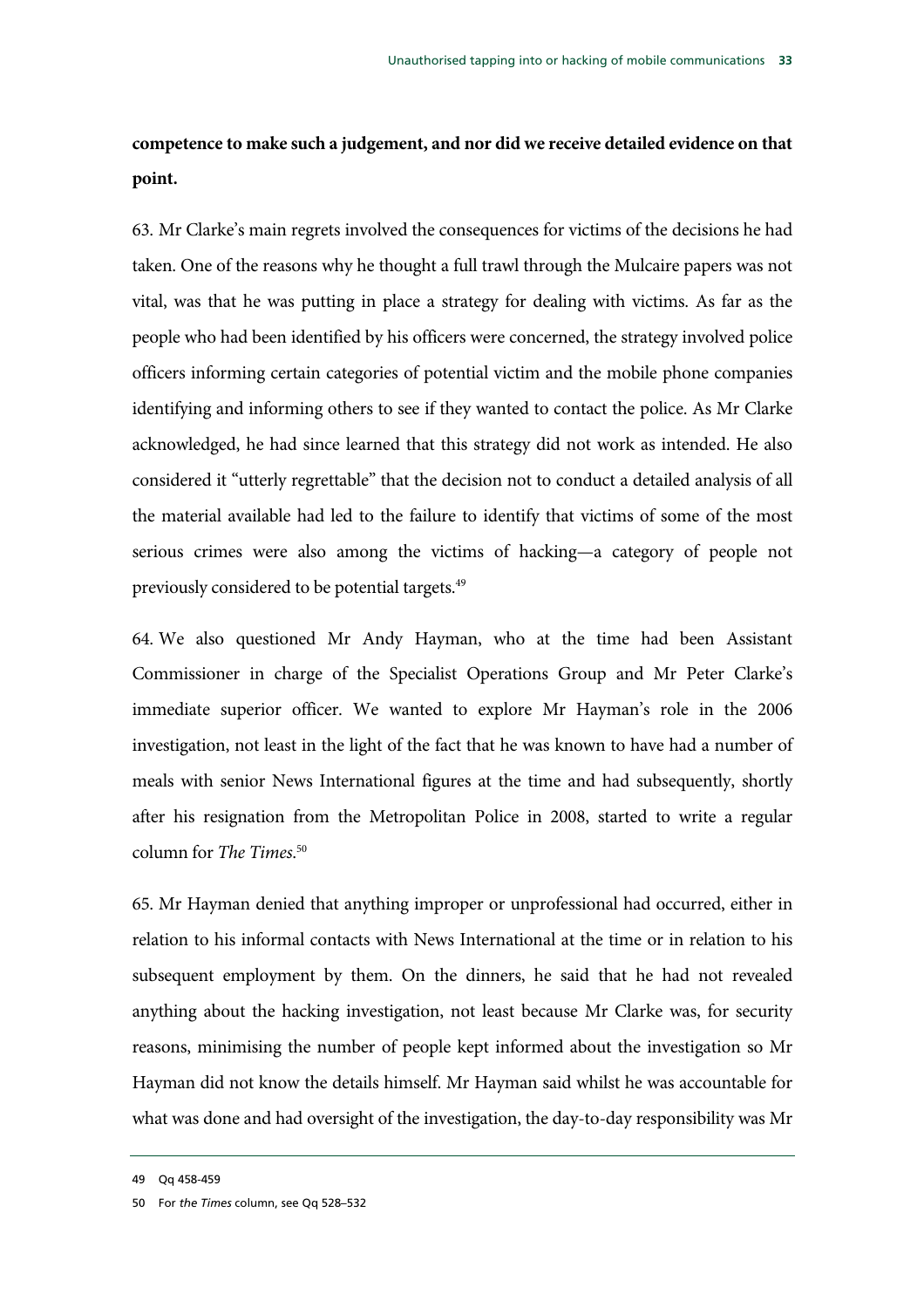Clarke's and he was not even aware that Mr Clarke considered News International was being very obstructive in relation to the investigation.<sup>51</sup> He stated that he had had no involvement in the decision to set narrow parameters for the inquiry, nor in the decision not to comb through the 11,000 pages of the Mulcaire documents. He said that he could not remember the detail of his daily briefings from Mr Clarke, but said that he had been aware of the CPS advice and had endorsed all Mr Clarke's decisions about strategy and approach.<sup>52</sup>

66. **Mr Hayman claims to have had little knowledge of the detail of the 2006 operation, and to have taken no part in scoping it or reviewing it; his role seems to have been merely to rubber-stamp what more junior officers did. Whilst we have no reason to question the ability and diligence of the officers on the investigation team, we do wonder what 'oversight', 'responsibility' and 'accountability'—all of which words were used by Mr Hayman to describe his role—mean in this context.** 

67. **Leaving aside the fact that his approach to our evidence session failed to demonstrate any sense of the public outrage at the role of the police in this scandal, we were very concerned about Mr Hayman's apparently lackadaisical attitude towards contacts with those under investigation. Even if all his social contacts with News International personnel were entirely above board, no information was exchanged and no obligations considered to have been incurred, it seems to us extraordinary that he did not realise what the public perception of such contacts would be—or, if he did realise, he did not care that confidence in the impartiality of the police could be seriously undermined.** 

68. Mr Hayman was very vague about the number of dinners and other events that occurred during the time of the 2005–07 investigation, but he stated that he had always been accompanied by the Director of Communications of the Metropolitan Police.<sup>53</sup> We have subsequently received evidence from the Director of Communications that, to the

<sup>51</sup> Qq 534–536 and 544

<sup>52</sup> Qq 562–570

<sup>53</sup> Qq 534–535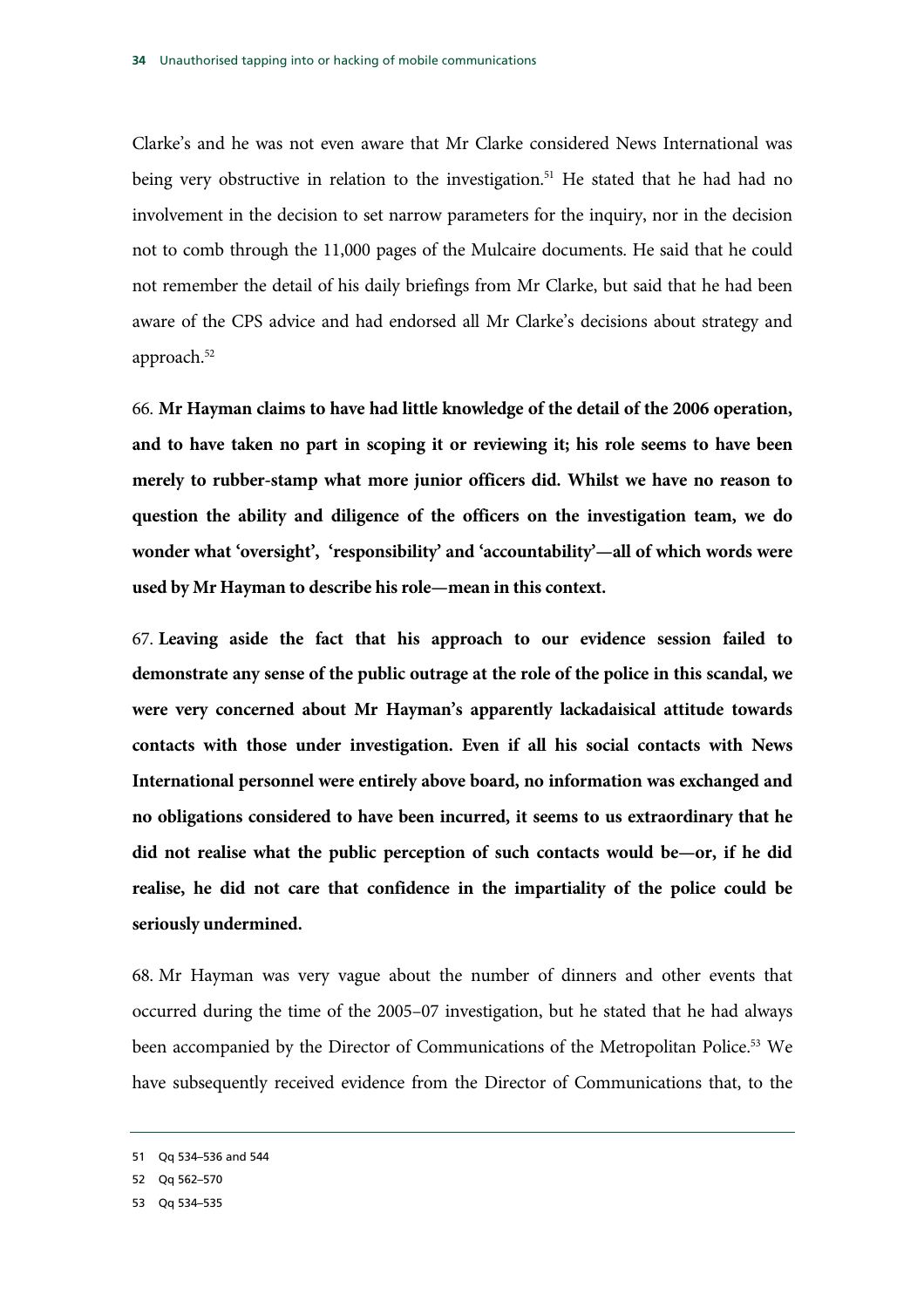best of his recollection, he accompanied Mr Hayman only once to a social event with News

International:

I first became aware of the investigation into phone hacking upon my return from a period of leave in August 2006.

To the best of my knowledge and recollection, the only dinner that I attended with Mr Hayman and News International staff was on 25 April 2006, some three months previously. The dinner was entered in the Specialist Operations Directorate Hospitality Register.

Therefore, I did not discuss with, or give advice to, Mr Hayman on any question relating to attending this dinner whilst the investigation was in progress. Furthermore, I did not have any conversation with Mr Hayman about phone hacking more generally at that time. 54

**We do not expressly accuse Mr Hayman of lying to us in his evidence, but it is difficult to escape the suspicion that he deliberately prevaricated in order to mislead us. This is very serious.**

69. **Mr Hayman's conduct during the investigation and during our evidence session was both unprofessional and inappropriate. The fact that even in hindsight Mr Hayman did not acknowledge this points to, at the very least, an attitude of complacency. We are very concerned that such an individual was placed in charge of anti-terrorism policing in the first place. We deplore the fact that Mr Hayman took a job with News International within two months of his resignation and less than two years after he was—purportedly—responsible for an investigation into employees of that company. It has been suggested that police officers should not be able to take employment with a company that they have been investigating, at least for a period of time. We recommend that Lord Justice Leveson explore this in his inquiry.**

### *Assistant Commissioner Yates's role*

70. Following the conviction of Messrs Mulcaire and Goodman, the papers seized from Mr Mulcaire were stored in evidence bags and the police seem to have expected no further action would need to be taken. The case was considered closed.55 However, *The Guardian* newspaper continued to investigate whether other journalists and editorial staff from the

<sup>54</sup> Letter from Dick Fedorcio, 8 July 2011

<sup>55</sup> Letter from Yates to Chair, 8 July 2011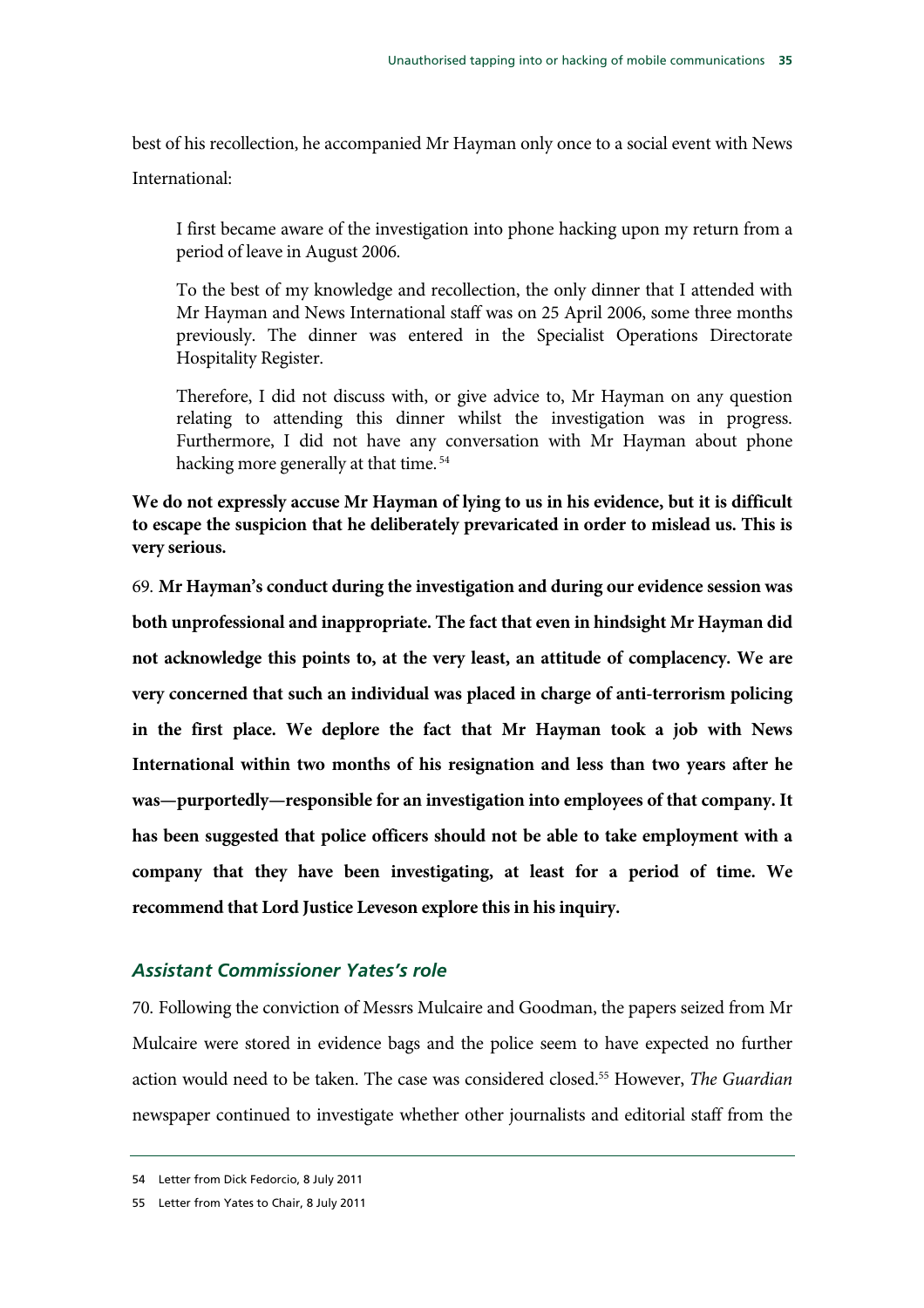*News of the World* had made use of Mr Mulcaire's services to obtain information illegally. On 8 July 2009, *The Guardian* published a story that Mr Gordon Taylor, head of the Professional Footballers Association, had been paid a substantial sum by News International to stop him speaking about the alleged hacking of his mobile phone. The obvious inference was that it was unlikely the royal correspondent of the *News of the World* would have been interested in Mr Taylor's messages so other journalists must also have been involved in hacking. As stated earlier, this and other stories led the Commissioner of the Metropolitan Police on 9 July 2009 to put Assistant Commissioner John Yates in charge of examining the allegations. This process has been frequently referred to as a 'review' of the earlier investigation, but Mr Yates told us: "From the beginning of my involvement in this matter in 2009, I have never conducted a 'review' of the original investigation and nor have I ever been asked to do so." He told us that 'review' has a specific meaning for the police, "a review, in police parlance, involves considerable resources and can either be thematic in approach—such as a forensic review in an unsolved murder investigation—or involves a review of all relevant material." 56 Mr Yates told us that the Commissioner had asked him to "establish the facts around the case and to consider whether there was anything new arising in the *Guardian* article. This was specifically not a review. [*Mr Yates's emphasis*]"57

71. The form of Mr Yates's consideration of the hacking allegations appears to have been that he received detailed briefings from the Senior Investigative Officer for the 2005–07 investigation, including considering the CPS's contemporaneous advice (he did not take fresh legal advice), and after discussing it with some of the officers involved in the investigation he came to the conclusion that the *Guardian* articles gave no new information unknown to the police in 2005–07 that would justify either re-opening or reviewing the investigation. The whole process took about eight hours.<sup>58</sup> At that time, Mr Yates also took the decision that the material seized from Mr Mulcaire should be listed on a

57 Ibid.

<sup>56</sup> Letter to Committee of 8 July 2011

<sup>58</sup> Ibid. And Qq 327, 335–336, 364–369, 386–388, 390, 394–401, 406–408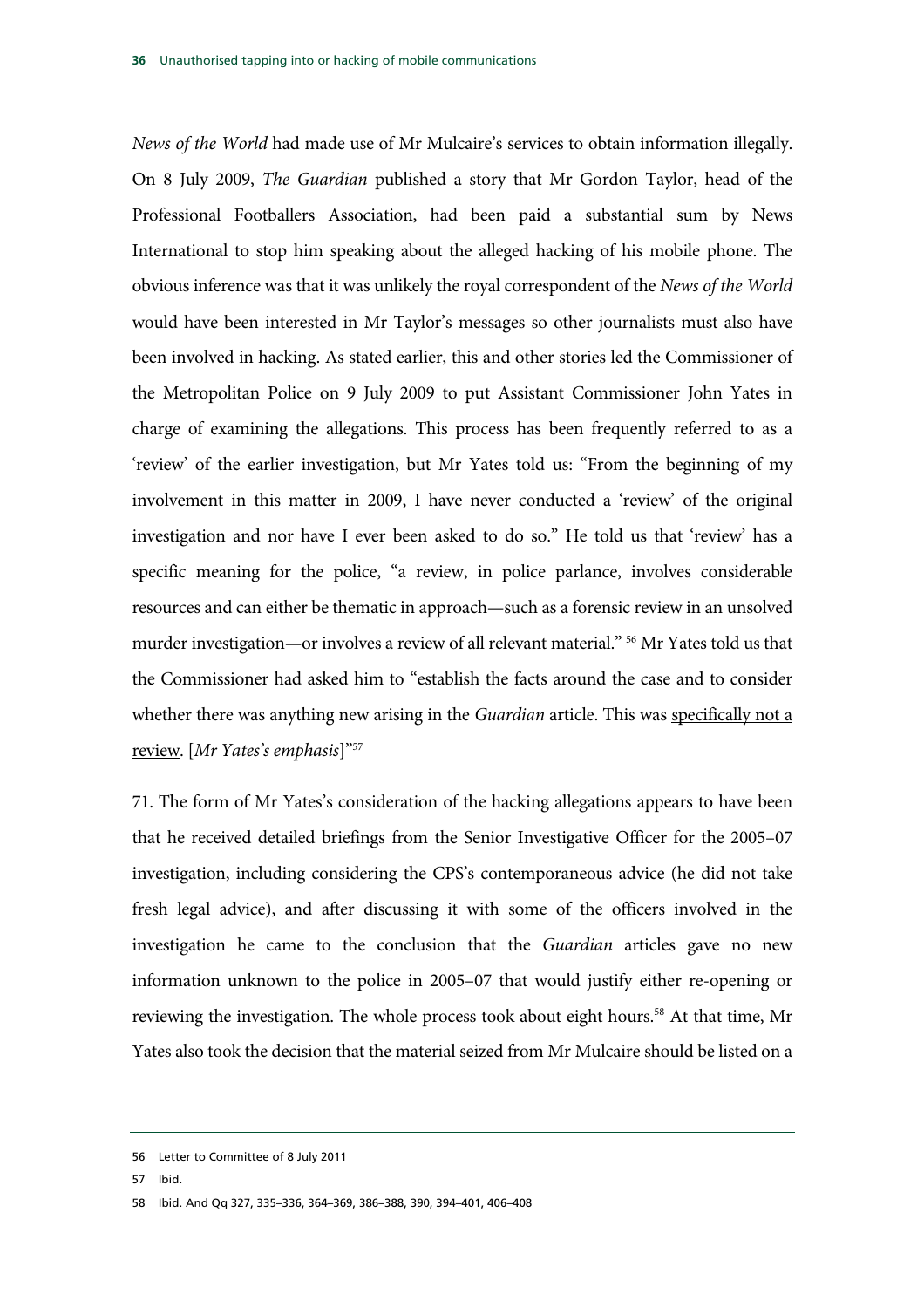database so that it would in the future be easier to see whether new evidence could be linked to any existing evidence.<sup>59</sup>

72. At the same time, the Director of Public Prosecutions had ordered an urgent examination of the material supplied to the CPS. Such a review by the CPS "is always undertaken in relation to relevance in respect of the indictment", although Mr Yates stresses that the CPS saw all material available to the Met. It appears that the CPS review only reconsidered whether all the material relevant to the original indictment of Messrs Mulcaire and Goodman in relation to the six charges in 2007 had been dealt with thoroughly. However, in a written memorandum dated 14 July 2009, Counsel confirmed that the CPS had asked about the possibility of the then editor of the *News of the World* or other journalists being involved in the Goodman-Mulcaire offences, but had never seen any evidence of such involvement. We were told by the current Director of Public Prosecutions that at this time, in July 2009, the police and CPS discussed the mention in the papers of the name 'Neville'—which was taken possibly to refer to Mr Neville Thurlbeck, ex-chief reporter of the *News of the World*. The DPP, however, concluded that the name 'Neville' was not enough to warrant re-opening the investigation, and Mr Thurlbeck was not interviewed.<sup>60</sup> At the end of the CPS review, the Director of Public Prosecutions said that "it would not be appropriate to re-open the cases against Goodman and Mulcaire or to re-visit the decisions taken in the course of investigating and prosecuting them."61

73. **In short, the exercises conducted by the police and the CPS in July 2009 appear to have been limited to the consideration of whether or not, in the light of recent reports in the media, the 2005–07 investigation had been carried out thoroughly and correctly. Critically, because the 2005–07 investigation had focused only on the joint roles of Messrs Mulcaire and Goodman, there was no progress in 2009 to consideration of the** 

<sup>59</sup> Q 372

<sup>60</sup> Qq 399–401

<sup>61</sup> Yates letter of 8 July, Press release from the CPS dated 16 july 2009 and Qq 337–338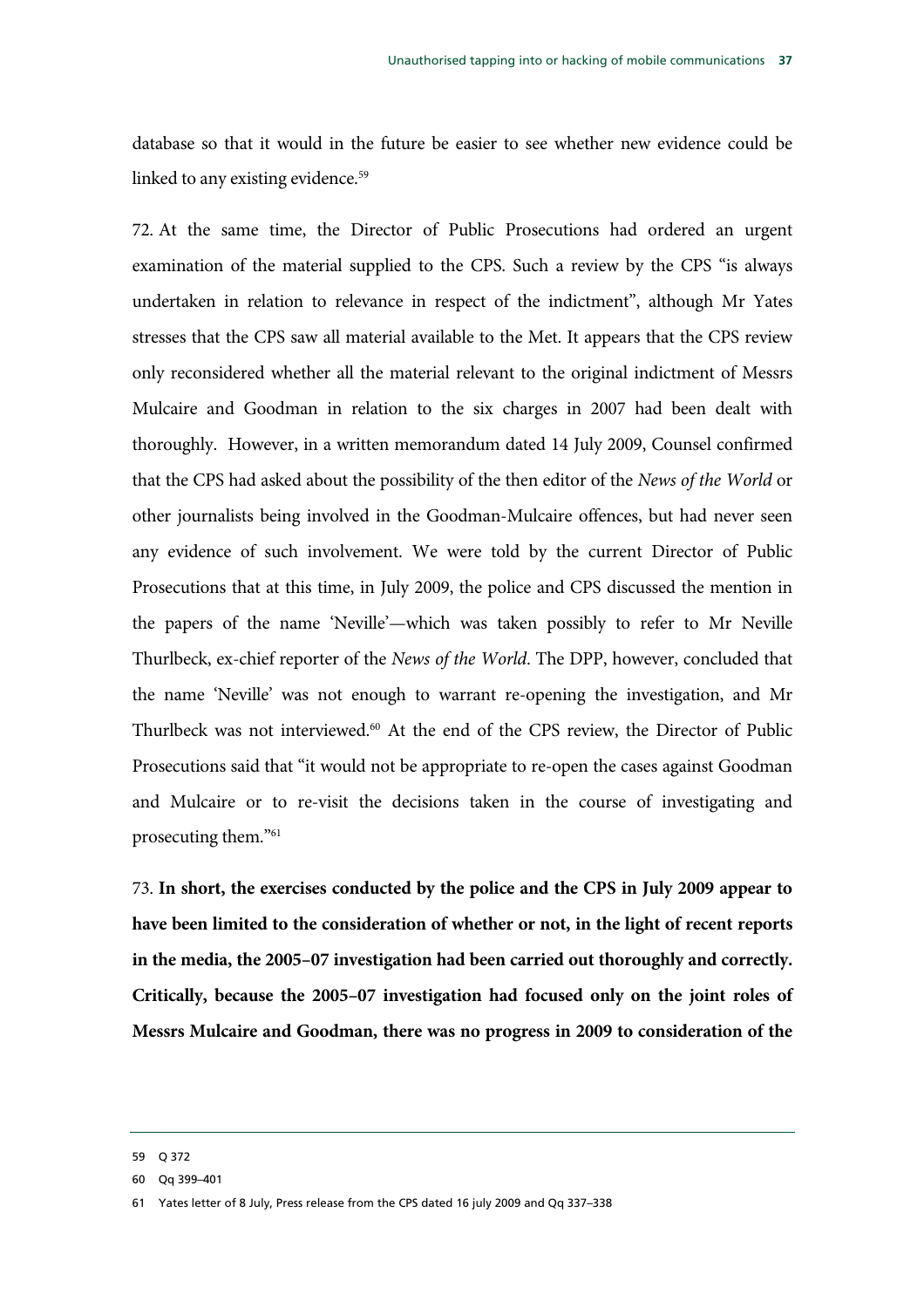### **relationships that Mr Mulcaire might have had with other journalists, even though the Gordon Taylor story implied that such relationships had existed.**

74. On 1 September 2010, just before AC Yates first gave oral evidence to us, the New York Times reported comments comments by the late former News International journalist, Mr Sean Hoare, about the involvement of former colleagues in hacking. This led Mr Yates to undertake a scoping study—in other words, to appoint a Senior Investigating Officer to ascertain whether the new information published in the *New York Times* was sufficient to justify (re)opening an investigation.

75. On 7 September, we asked Mr Yates about his approach to the new allegations:

**Q22 Alun Michael:** Can I just clear up one simple point? You referred to speaking to and interviewing a number of people, and a letter that is going today to the *New York Times* and so on. Would I be right in interpreting what you have said as meaning there is now a live investigation taking place?

*Mr Yates:* I think it's a semantic point. What constitutes a reopened investigation? If we are going to speak to somebody, some people will say that is a reopened investigation. I would say we are considering new material and then we will work with the CPS to see whether that constitutes potential lines of inquiry that can be followed up and would be likely to produce evidence and be a proper use of our resources.

**Q23 Alun Michael:** I suppose I would put it another way. Is it just a question of having some discussions or are you actively seeking to be able to say to the public that the issues have been fully investigated?

*Mr Yates:* Mr Hoare has made some very serious allegations both in print and on the radio, and clearly we need to go and speak to him to see what he has to say about that in the broader context.<sup>62</sup>

Rather than being 'a semantic point', we consider the evidence given to us by Mr Yates to be totally unclear. There was considerable ambiguity about the status and depth of the police enquiries, and it was not clear whether the purpose was to respond to potential criticism of the earlier inquiries or to genuinely pursue the evidence to a clear conclusion. This is one reason that we kept our own inquiry open in the hope of obtaining greater clarity in due course.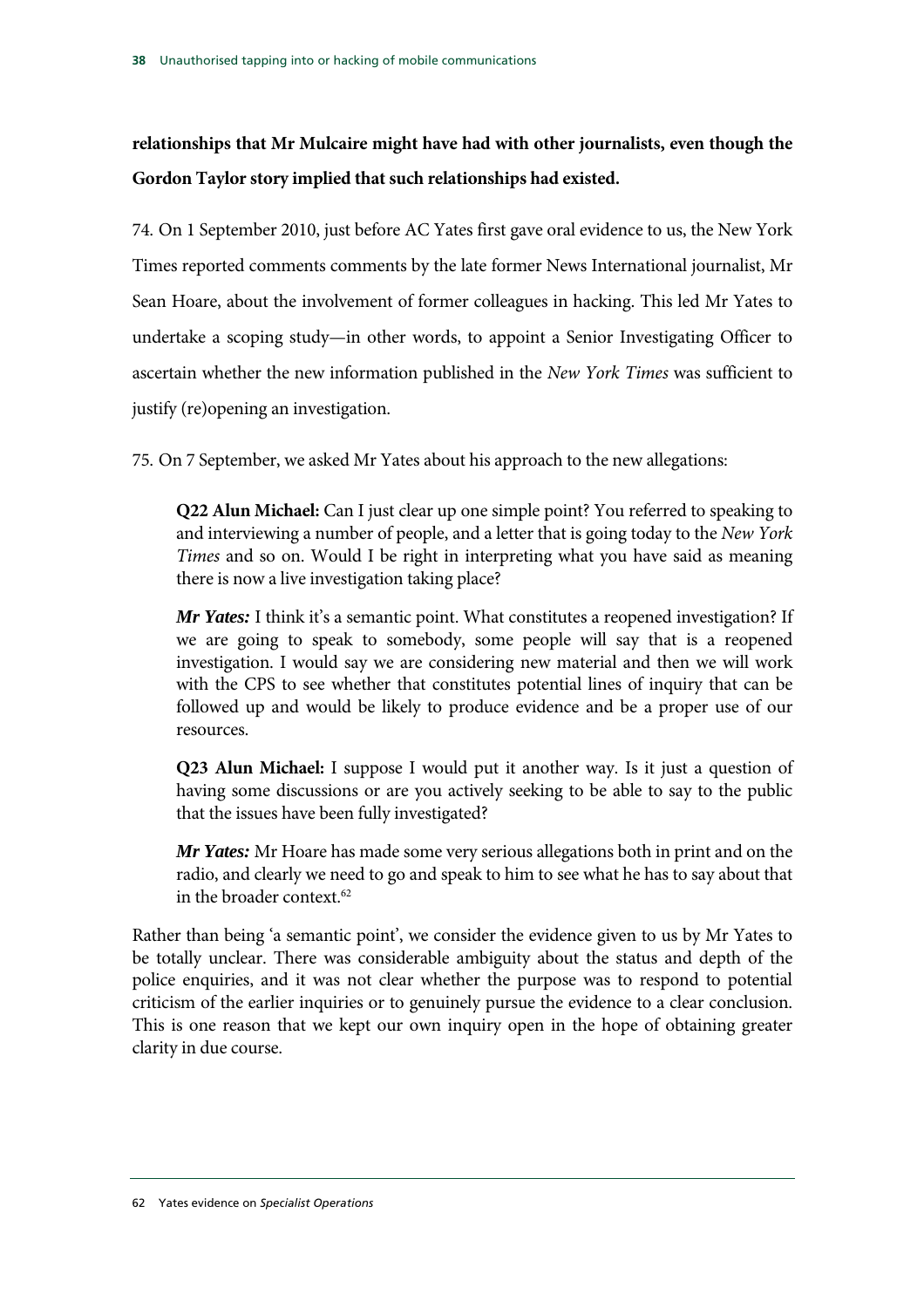76. Again, apparently because witnesses were unwilling to come forward, the CPS decided on 10 December 2010 that there was insufficient evidence to provide a realistic prospect of conviction against any of the people identified in the *New York Times*. 63

77. However, the situation changed completely very early in January 2011. As a result of the continuing civil proceedings being brought by people who believed themselves to have been victims of hacking, disclosure requirements were imposed on the police by the courts and—arguably in response to these disclosures—News International decided to suspend Mr Ian Edmondson on 5 January and thereafter to provide new information to the police about the scope of complicity by other employees in the hacking by Mr Mulcaire. On 14 January 2011 the Director of Public Prosecutions announced that the CPS would conduct a "comprehensive assessment of all material in the possession of the Metropolitan Police Service relating to phone hacking, following developments in the civil courts", which would "involve an examination of all material considered as part of the original investigation into Clive Goodman and Glenn Mulcaire and any material that has subsequently come to light." <sup>64</sup>The assessment was to be carried out by the Principal Legal Advisor, Alison Levitt QC.

78. On 26 January 2011, the Metropolitan Police announced it was launching a new inquiry into alleged phone hacking as a result of receiving "significant new information from News International relating to allegations of phone hacking at the News of the World in 2005/06." The new investigation was to be led by DAC Sue Akers and carried out by the Specialist Crime Directorate which had, according to the press notice announcing the inquiry, been investigating a related phone hacking allegation since September 2010.<sup>65</sup> It was agreed with the CPS that Alison Levitt would continue her re-examination of the existing material.

79. We pressed Mr Yates repeatedly on why the scope of the exercises in 2009–10 had been so narrow, when he was aware of the earlier Operation Motorman which—though not

64 CPS Press Notice of 14 january 2011, 'DPP announcement on phone hacking'

<sup>63</sup> Quoted in letter from Yates to Committee of 8 july

<sup>65 &#</sup>x27;New investigation regarding alleged phone hacking', Press Notice dated 26 January 2011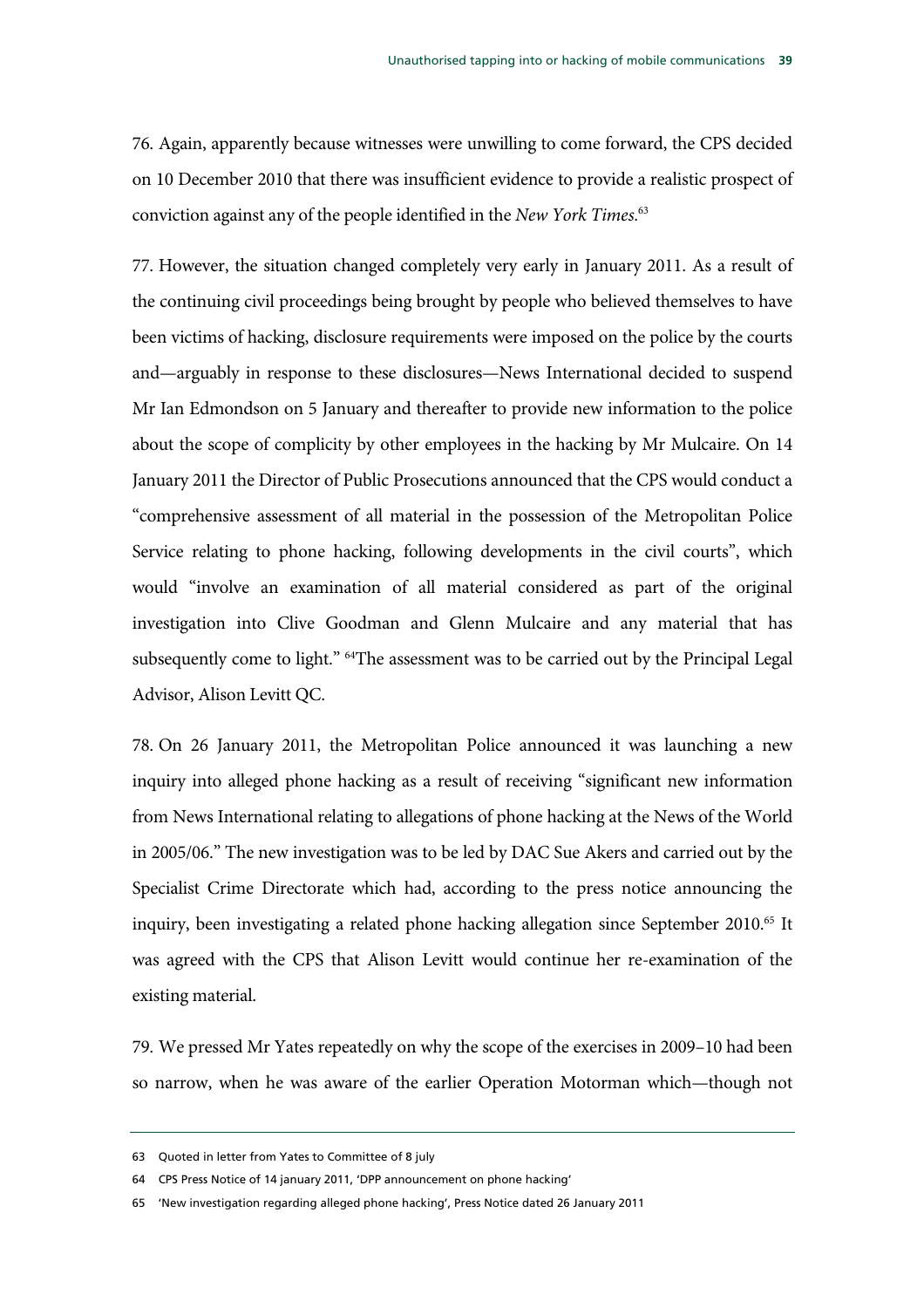related to hacking—revealed journalists' widespread use of blagging and other illegal methods of obtaining information.<sup>66</sup> He replied:

It is a very fair question, but you talked about command decision. What you have to do occasionally, you do take decisions, you base them on risk and you consider them fully about what are the other issues, and I have given you the levels of reassurance I had. There was simply no reason at that time. The ICO is a completely different matter, it judges on a different standard of evidence against different offences. It was a decision taken. Now, in the light of what we now know, it was not a very good decision, but it is solely—I will repeat it—it is solely as a result of the new information provided by News International who clearly misled us. They clearly misled us.

**Nicola Blackwood:** Was there a feeling that you were going to do the minimum necessary in order to show that you had looked at the facts and that there was nothing new in this case because you have more important things to be getting on with?

*AC Yates:* There is probably an element of that but if there had been any new evidence there, if I had seen any new evidence there, then of course—

**Nicola Blackwood:** But you did not even take new legal advice, so you just looked at the documentation from before.

*AC Yates:* I was supported later by the DPP and by counsel.<sup>67</sup>

80. **We understand that, when Sir Paul announced in July 2009 that he was asking Mr Yates to look into any new information, this was an unprepared remark made as he was going into the ACPO conference rather than a carefully prepared statement.**<sup>68</sup> **Unfortunately it left the public—and indeed Parliament—with the impression that a more detailed examination was to be held than was in fact the case.**

81. **We assume that Sir Paul left Mr Yates with a large amount of discretion as to how he should consider the evidence. Mr Yates has subsequently expressed his view that his reconsideration in 2009 of the material available from the earlier investigation was very poor.69 We agree. Although what Mr Yates was tasked to do was not a review in the proper police use of the term, the public was allowed to form the impression that the** 

69 Q 325

<sup>66</sup> Qq 376–378, 381–385

<sup>67</sup> Qq 382–384

<sup>68</sup> Letter of Sir Paul to Committee dated 13 July 2011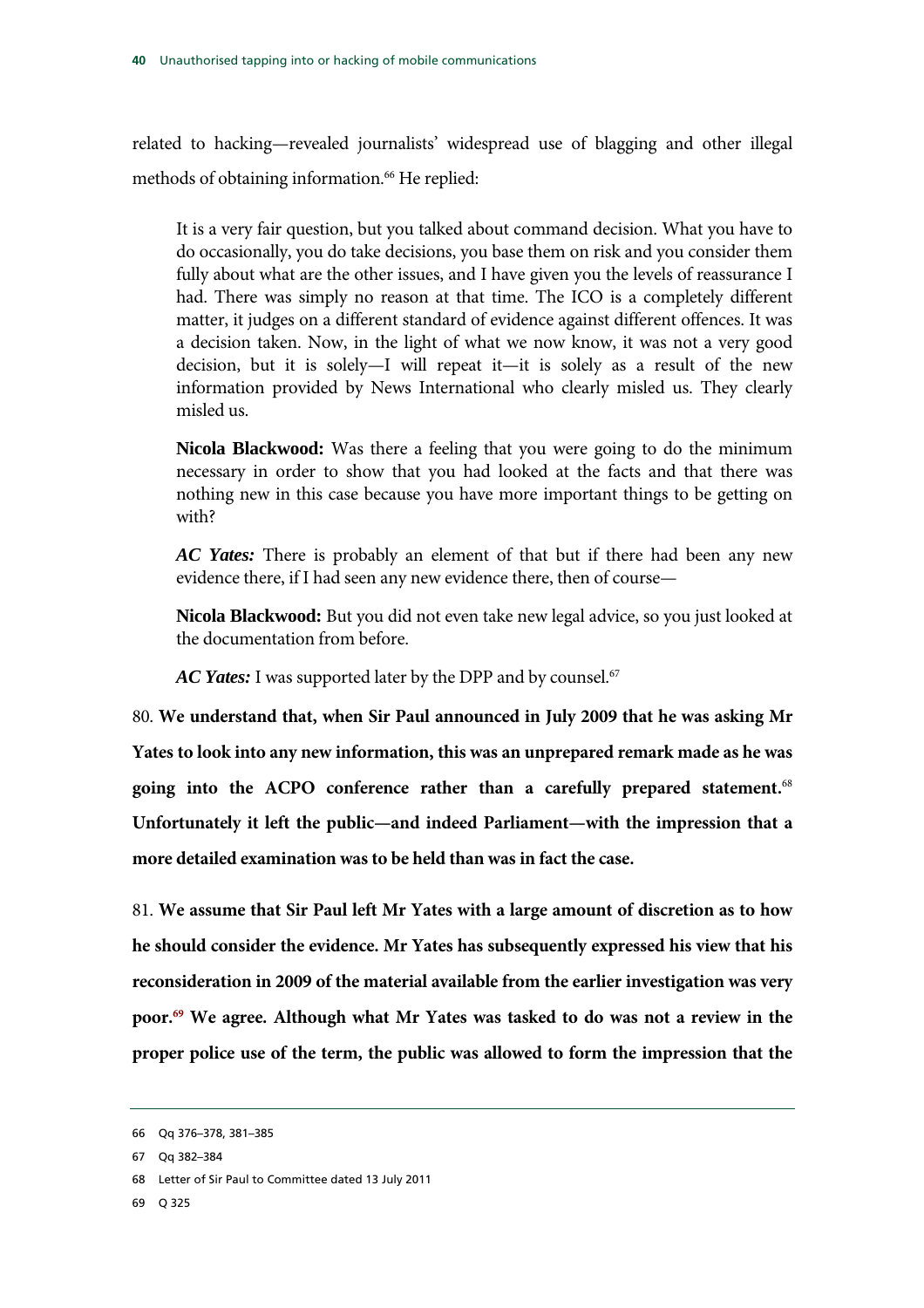**material seized from Mr Mulcaire in 2006 was being re-examined to identify any other possible victims and perpetrators. Instead, the process was more in the nature of a check as to whether a narrowly-defined inquiry had been done properly and whether any new information was sufficient to lead to that inquiry being re-opened or a new one instigated. It is clear that the officers consulted about the earlier investigation were not asked the right questions, otherwise we assume it would have been obvious that there was the potential to identify far more possible perpetrators in the material seized from Mr Mulcaire. Whether or not this would have enabled the police to put more pressure on News International to release information, by making it clear that police inquiries were not merely a 'fishing expedition' but targeted at certain people, is an issue that may be addressed by the forthcoming public inquiry.** 

82. **Mr Yates has apologised to the victims of hacking who may have been let down by his not delving more deeply into the material already held by the police. We welcomed that and agree that his decision not to conduct an effective assessment of the evidence in police possession was a serious misjudgement.**

83. As we were finishing our inquiry, the news broke that Sir Paul Stephenson and Assistant Commission Yates has resigned, and that the Metropolitan Police Authority has referred to the IPCC complaints about their conduct and the conduct of Mr Peter Clarke, Mr Andy Hayman and Mr Dick Fedorcio. The Deputy Chair of the IPCC had made a statement that the IPCC would carry out an independent investigation of the matters referred.

84. We asked Sir Paul, Mr Yates and Mr Dick Fedorcio, Director of Public Affairs at the Metropolitan Police, about the allegations being circulated in the media, about the employment of Mr Neil Wallis, former deputy editor of the News of the World. Assistant Commissioner Yates admitted to us that he was a friend, though not a close friend of Mr Wallis. In September 2009 Mr Wallis, who had resigned from his employment from News International was employed on a 'retainer contract' to assist Mr Fedorcio during the illness of Mr Ferdorcio's deputy. The contract was on a rolling 6 month basis and was renewed twice. Just after the second renewal, on 7 September 2010. Stories in the New York Times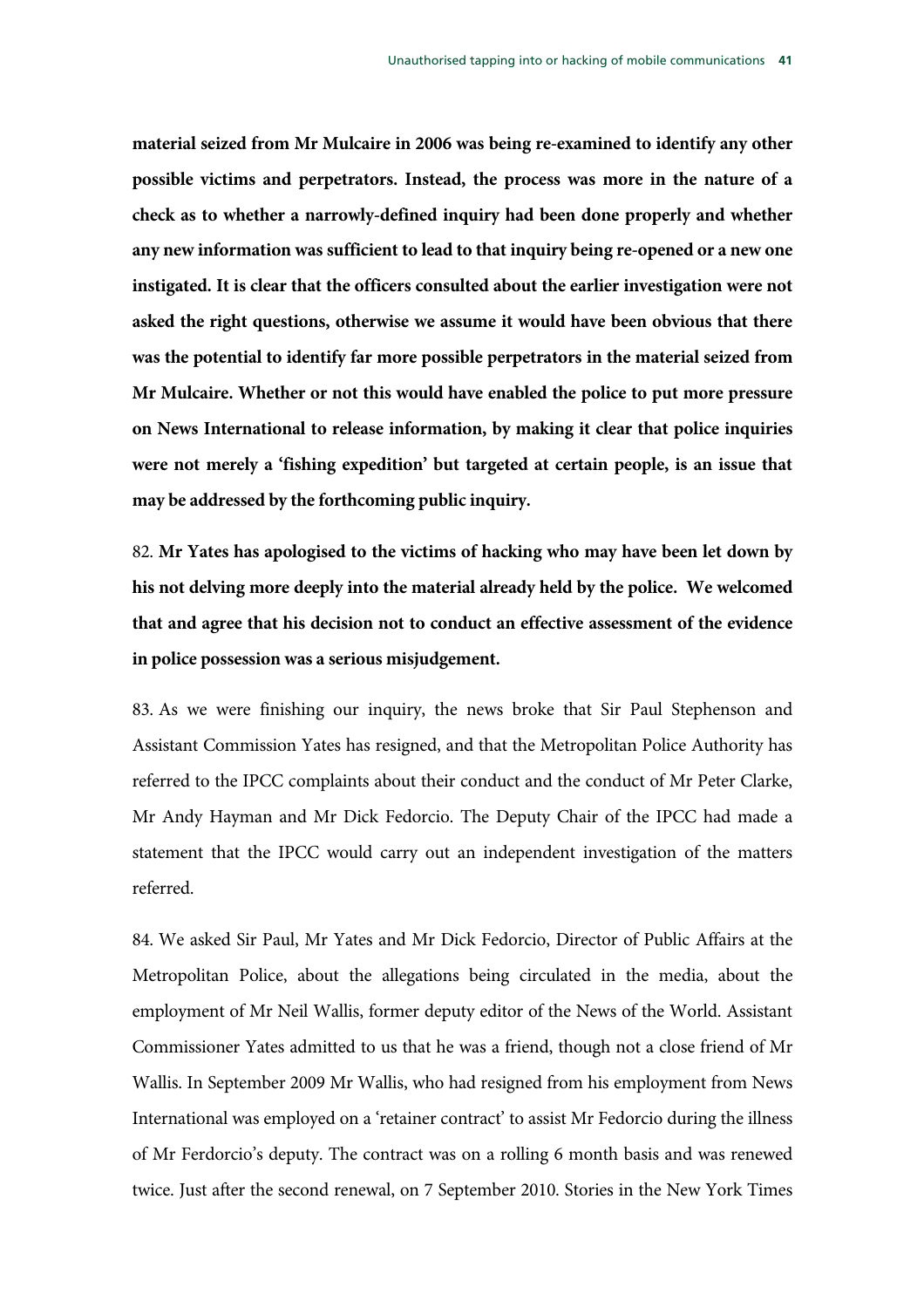about hacking by News International journalists led Mr Ferdorcio and Mr Wallis to come to the conclusion that the relationship now might lead to embarrassment and to continue the contract was inappropriate.

85. We examined the process for appointing Mr Wallis. We were told that three quotes were invited: Mr Wallis' was by far the lowest. On the question of whether due diligence had been performed in relation to Mr Wallis, Mr Fedorcio said that he had consulted AC Yates. AC Yates said that he had asked Mr Wallis informally about whether anything in his past might be a source of embarrassment to him, the Met or Mr Wallis himself, Mr Wallis told him he need have no concerns. Mr Yates completely denied the suggestion that what he had done at all deserved the description of 'due diligence'; he argued he had sought informal assurances to satisfy himself, and this was completely separate from the objective process of assessment and awarding of contracts.

86. **We are appalled at what we have learnt about the letting of the media support contract to Mr Wallis. We are particularly shocked by the approach taken by Mr Fedorcio: he said he could not remember who had suggested seeking a quote from Mr Wallis; he appears to have carried out no due diligence in any generally recognised sense of that term; he failed to answer when asked whether he knew that AC Yates was a friend of Mr Wallis; he entirely inappropriately asked Mr Yates to sound out Mr Wallis although he knew that Mr Yates had recently looked at the hacking investigation of 2005-06; and he attempted to deflect all blame on to Mr Yates when he himself was responsible for letting the contract.**

### **The new investigation**

87. As described by DAC Akers, the catalyst for the new investigation was the civil actions against News International brought by a number of people who suspected that they had been victims of hacking. These actions involved legal requests for a "vast amount" of disclosure from news International and, in the process of trawling through their e-mail and other records, News International found three key e-mails implicating an employee other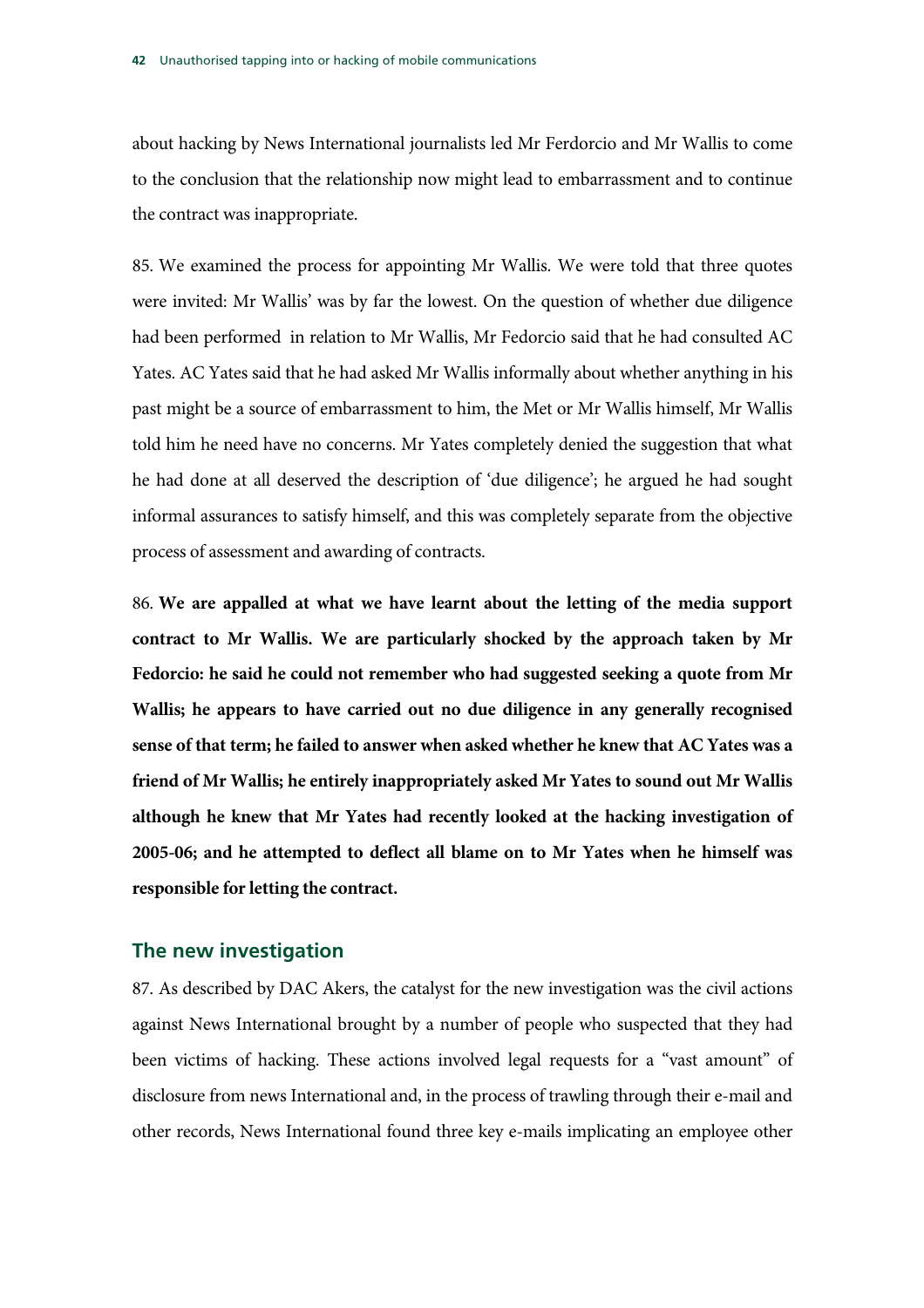than Mr Goodman in hacking. These were passed to the police in January 2011 and led to the launch of the new inquiry.<sup>70</sup>

88. We asked DAC Sue Akers about progress in the new investigation. She said that in the six months since it started, there had been eight arrests. Her team of 45 officers were still compiling lists of all the material seized in 2006 as the database started under AC Yates's auspices had not worked properly. However, she assured us that the material would be examined thoroughly and, if it led to suspicions about journalists inside or outside the News International group, the investigation would follow that evidence.<sup>71</sup> As for relations with News International, she explained that these had been difficult at first when most of the contact was with News International's lawyers and it had taken two months to agree a protocol on journalistic privilege.<sup>72</sup> However, following a meeting between News International executives and the police to discuss their "very different interpretations of the expression 'full co-operation'", relations had improved markedly.73

89. In order to reassure the public and all those who feared that they might have been targets of hacking, she had adopted a different approach from her predecessors': instead of addressing only those who were definitely victims of crime, she had decided they should contact everyone whose name or phone number appeared in the Mulcaire papers and who could be identified from the information available. She said there were in the region of 3,870 full names of individuals in the evidence already held by the police, plus about 5,000 landline numbers and 4,000 mobile numbers. However, when we asked her how many of these people had been contacted so far, the figure she gave was 170. Many others approximately 500—had contacted her team asking whether their details were recorded in Mr Mulcaire's papers; only 70 of these had been definitely identified as potential victims. She noted that her team also had the task of responding to disclosure requests in connection with the civil actions that were continuing; she indicated that this was very time-consuming and was significantly slowing down the investigation. It was therefore

73 Qq 622–623

<sup>70</sup> Qq 605 and 627–632

<sup>71</sup> Qq 606, 612, 635–638 and 640

<sup>72</sup> The problem relating tosection 55 of the Data Protection Act discussed in paragraphs x-y above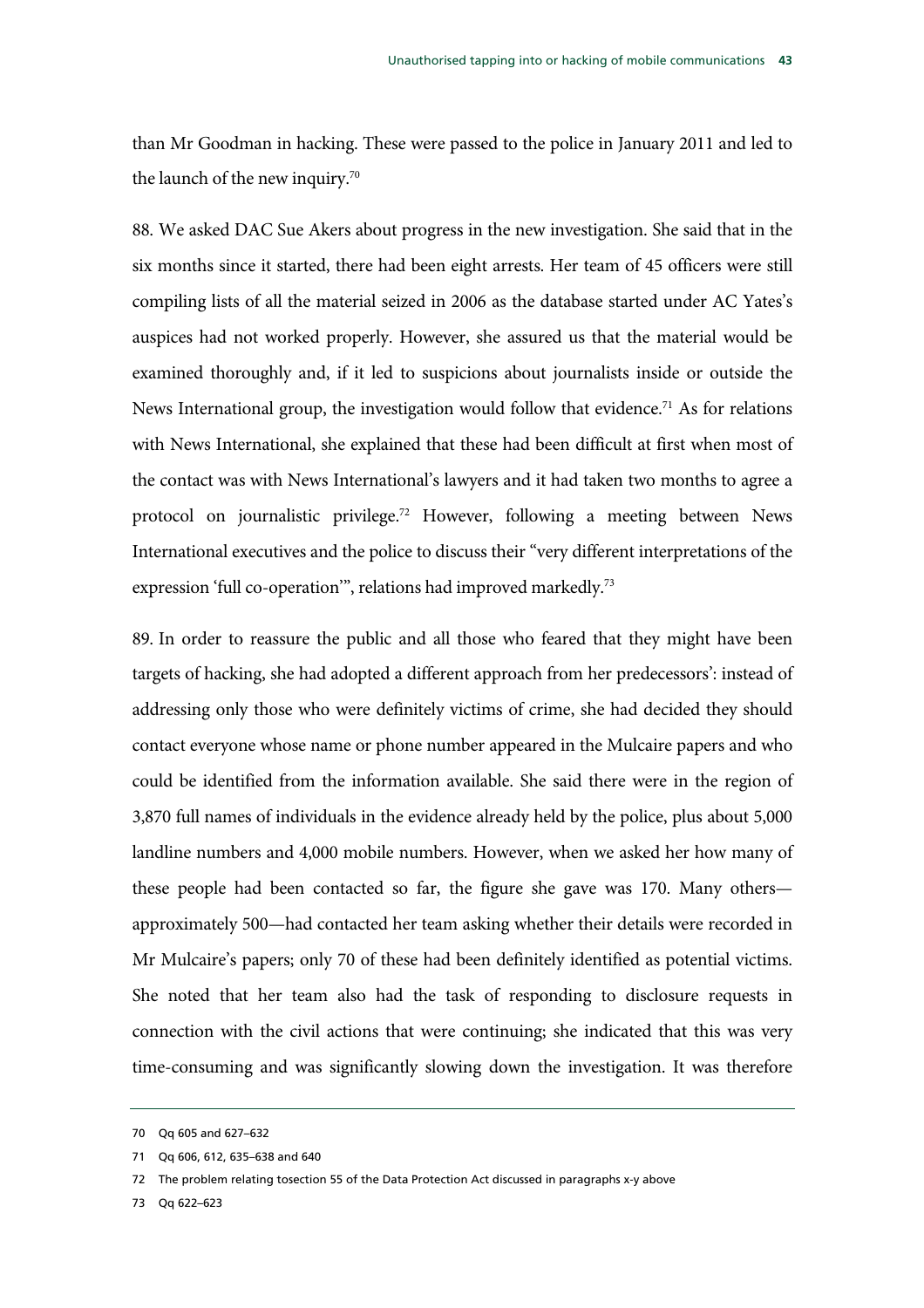impossible to predict when the investigation would be complete, though she drew attention to the fact that those arrested had been bailed to appear in October, which gave an indication of the minimum timescale.74

90. We asked DAC Akers about the fact that some of the material recently handed over to the police by News International revealed that newspapers had made payments to some police officers, and that the Commissioner of the Metropolitan Police had put her in charge of investigating this. DAC Akers said that, as a result of having become aware of these allegations on 20 June with more material being supplied on 22 June, she had met the Independent Police Complaints Commission ('IPCC')and it was agreed with them that she should continue to "scope" a possible investigation. On 7 July, the matter was formally referred to the IPCC by the Metropolitan Police. In technical terms, it was a 'supervised investigation' under the personal supervision of the Deputy Chair of the IPCC: this meant that, whilst DAC Akers retained direction and control of the investigation, the Deputy Chair of the IPCC was kept fully appraised of what was happening.<sup>75</sup>

91. **From the point of view of victim support and of reassurance to the public, DAC Akers's decision to contact all those who can be identified as of interest to Mr Mulcaire is the correct one. However, this is not the same as saying all these people were victims of hacking, let alone that they could be proved to be victims. Only 18 months' worth of phone data from the relevant period still exist: unless Mr Mulcaire provides a list, no one will ever know whose phone may have been hacked into outside that period. Within the 18-months data held, about 400 unique voicemail numbers were rung by Messrs Mulcaire or Goodman or from News of the World hub phones, and these are the voicemails likely to have been hacked into. The total number of people who may eventually be identified as victims of Mr Mulcaire's hacking is therefore much lower than the number of names in his papers.**

92. **DAC Akers gave us a guarantee that this further investigation would be carried out thoroughly. We were impressed by her determination to undertake a full and searching** 

75 Qq 613–614

<sup>74</sup> Qq 608, 637, 611, 639 and 616–617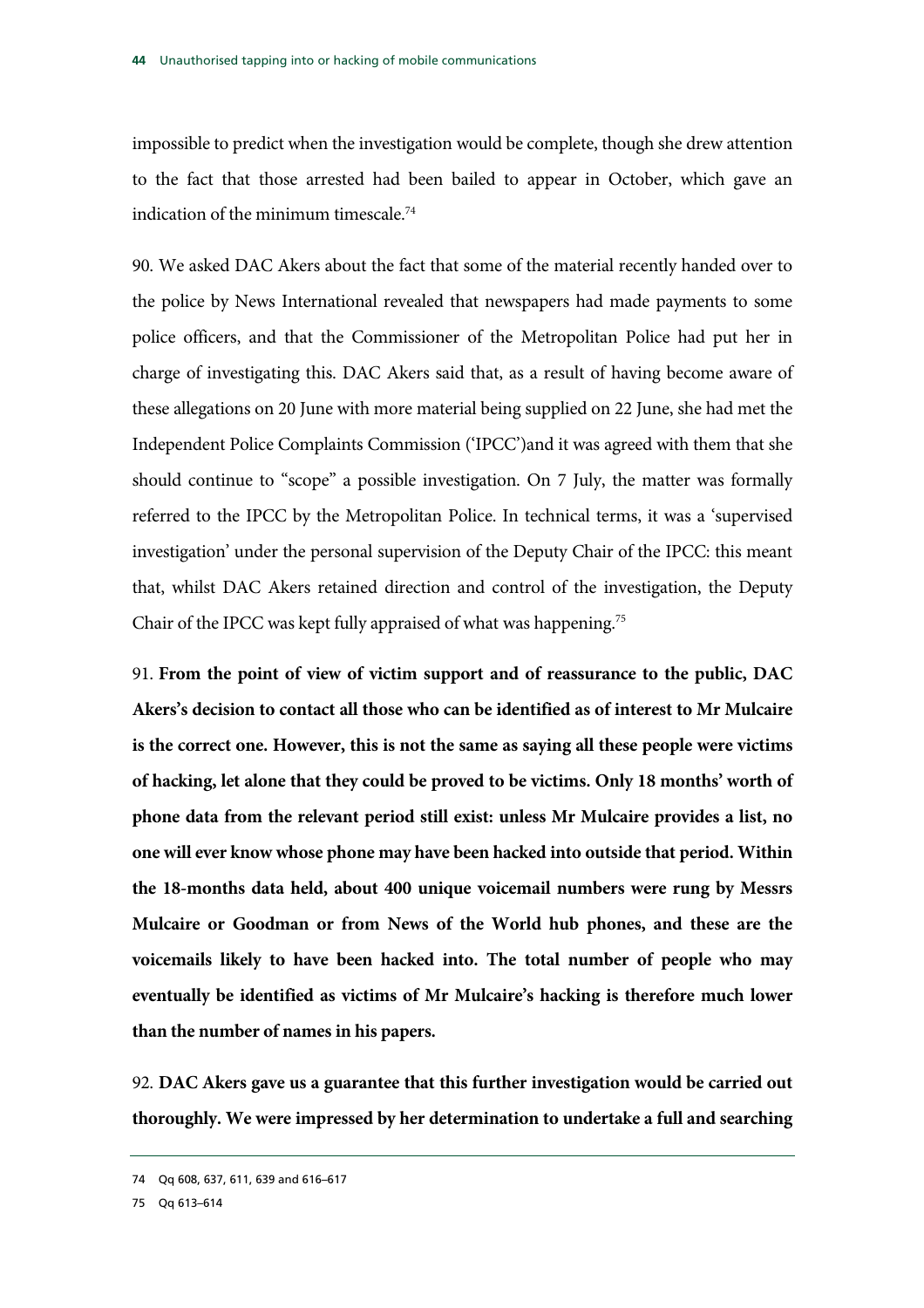**investigation. The Specialist Crime Directorate is clearly the correct place for an investigation of this sort, though we note that officers have had to be 'borrowed' from across the Metropolitan Police Service to meet the needs of this particularly labourintensive inquiry.** 

93. **We note with some alarm the fact that only 170 people have as yet been informed that they may have been victims of hacking. If one adds together those identified by name, the number of landlines and the number of mobile phone numbers identified (and we accept that there may be some overlap in these), that means up to 12,800 people may have been affected all of whom will have to be notified. We accept that there are a number of reasons why progress may have been slow so far, but at this rate it would be at least a decade before everyone was informed. This timeframe is clearly absurd, but it seems to us to underline the need for more resources to be made available to DAC Akers. We understand that in the current situation of significant budget and staff reductions, this is very difficult. However, we consider that the Government should consider making extra funds available specifically for this investigation, not least because any delay in completing it will seriously delay the start of the public inquiry announced by the Prime Minister.** 

94. **We are seriously concerned about the allegations of payments being made to the police by the media, whether in cash, kind or the promise of future jobs. It is imperative that these are investigated as swiftly and thoroughly as possible, not only because this is the way that possible corruption should always be treated but also because of the suspicion that such payments may have had an impact on the way the Metropolitan police may have approached the whole issue of hacking. The sooner it is established whether or not undue influence was brought to bear upon police investigations between December 2005 and January 2011, the better.**

95. **We are concerned about the level of social interaction which took place between senior Metropolitan Police Officers and executives at News International while investigations were or should have been being undertaken into the allegations of phone hacking carried out on behalf of the News of the world. Whilst we fully accept the**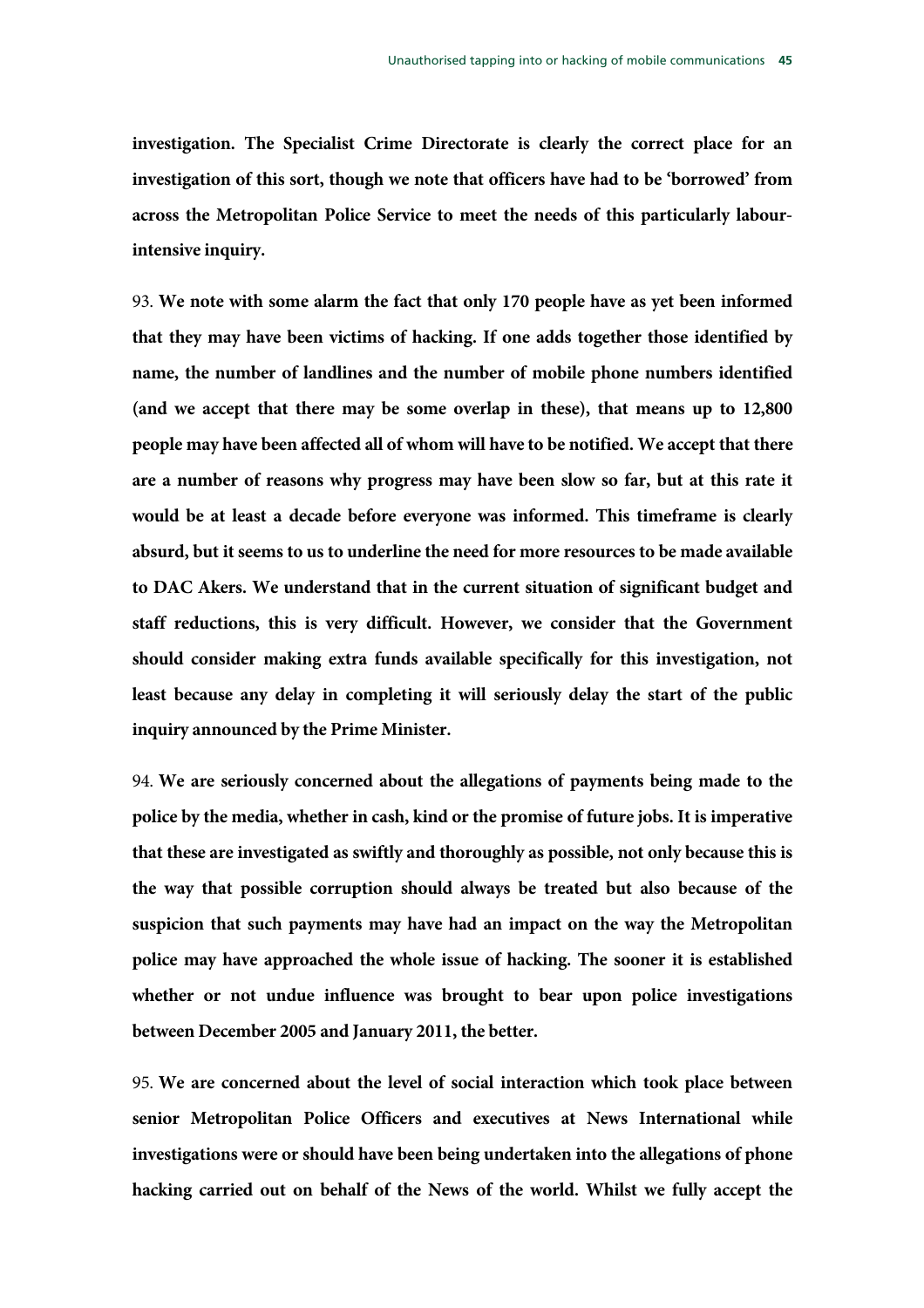**necessity of interaction between officers and reporters, regardless of any ongoing police investigations senior officers ought to be mindful of how their behaviour will appear if placed under scrutiny. Recent events have damaged the reputation of the Metropolitan Police and led to the resignation of two senior police officers at a time when the security of London is paramount.**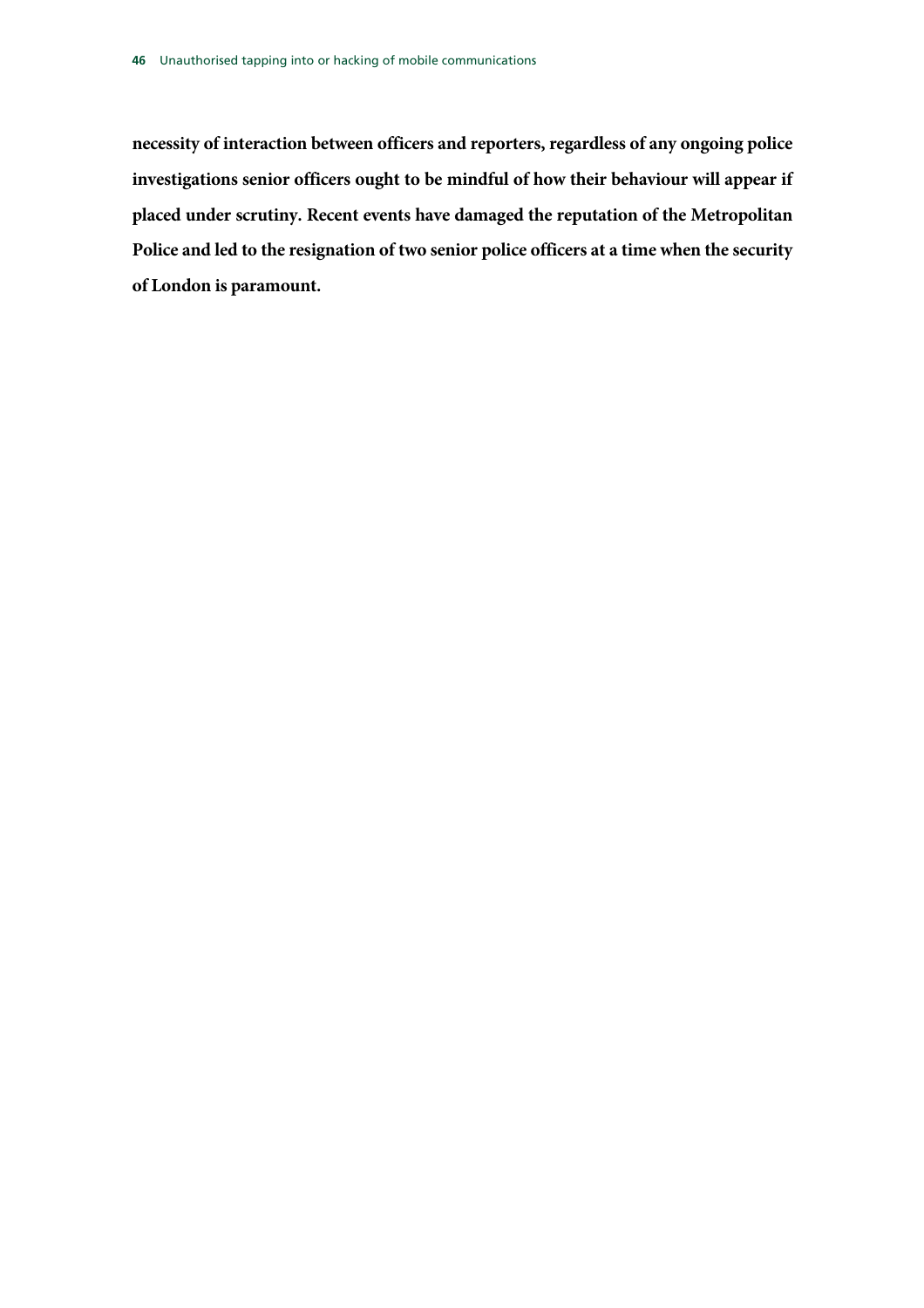## 4 The role of the mobile phone companies

96. To date in the various parliamentary, police and media inquiries into phone hacking, there has been little focus on the role of the mobile phone companies in advising customers on security, protecting the data of their customers, and in notifying customers of any suspected breaches of security or data protection.

97. We were aware that the few possible victims of hacking by Mr Mulcaire already firmly identified by April this year had been customers of three leading mobile phone companies: O2, Vodafone, and the joint venture between Orange UK and T-Mobile UK which is called 'everything everywhere' (because these names are more familiar, we use the form 'Orange UK/T-Mobile UK' for the joint venture in this report). We also received some information from 'Three' describing its security procedures relating to voicemail, but since—as of 8 June 2011—it had had no indication that any of its customers had been victims of hacking, we did not pursue more detailed inquiries with that company.

### **How the hacking was done**

98. Mobile phone companies have for some years offered the service to customers of being able to access their voicemails either from their own handsets or, using a PIN number, from another phone. In order to carry out his operations, Mr Mulcaire had to obtain the mobile phone numbers and the voicemail pin numbers of his quarry. In 2005–06, there were considerable variations between mobile phone companies in the ease of accessing voicemails. Handsets often came with a default PIN number for accessing voicemail and, it has been suggested, many of the victims may not have changed the standard default settings on their phones. Hackers knew that there were a limited number of default numbers and could at least try those first. O2 told us that before 2006 customers could use the default number for access and were not required to register a personal voicemail PIN; Vodafone's system seems to have been similar as it said that prior to 2006 customers were "able to" (not 'required' to) change their voicemail PIN to a number of their choosing; default PINs were removed on T-Mobile in 2002 and had never existed on Orange, so from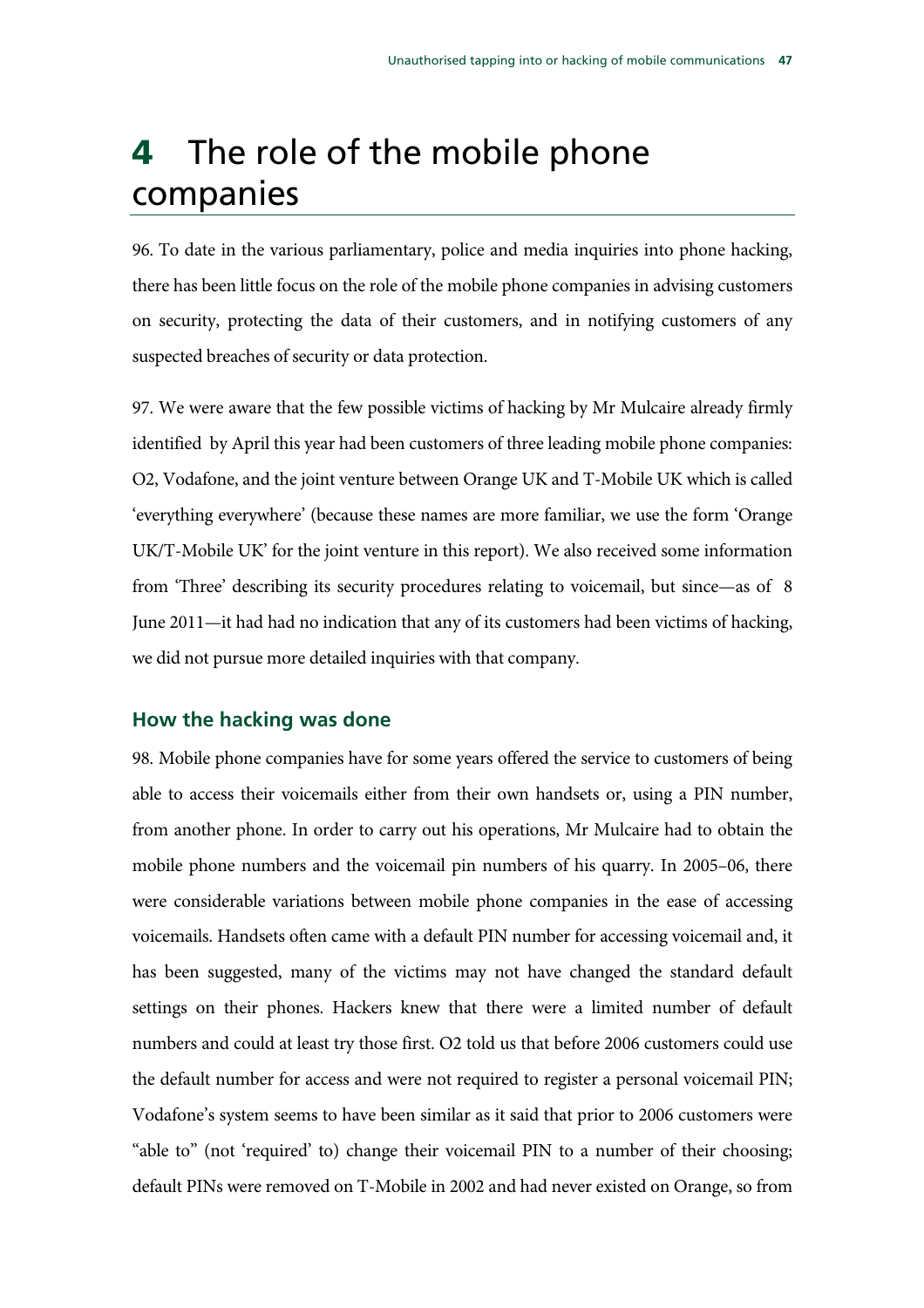2002 onwards customers of both companies were unable to access voicemail remotely without a personal PIN. 76

99. In oral evidence in September 2010, AC Yates said: "When the investigation started in 2006, it was a catalyst for the service providers to provide proper direct and more prescriptive security advice rather than what most people did in the past, which is leave their PIN number as the factory setting."77

100. In some circumstances, even when a customer had set a personal PIN number but forgotten this, it was possible to ask the phone company to reset the PIN to default or a temporary PIN number, if the person requesting it passed security checks such as the provision of registered personal information.78 Unfortunately, this sort of information is often easy for a hacker to guess or ascertain if the customer is well known.

101. However, given DAC Akers's evidence that about 400 unique voicemail numbers were rung from Mr Mulcaire's, Mr Goodman's or News of the World hub phones,<sup>79</sup> it is possible that Mr Mulcaire obtained some of the information he needed for hacking from the mobile companies by either pretending to be someone with a legitimate right to the information or by bribing an employee for information. We therefore tried to discover whether phone company staff may have had access to personal PIN numbers, which they may have been either deceived or bribed into passing on.

102. O2 said that staff did not have access to customers personal voicemail PIN numbers even before 2006.<sup>80</sup> Vodafone UK told us that personal PINs were held on an encrypted platform which had always been inaccessible to its staff.<sup>81</sup> Orange UK/T-Mobile UK said that the voicemail PIN was not stored in any readable format within either T-Mobile or Orange UK "and therefore we do not consider it possible for anyone to obtain a customer's

<sup>76</sup> Letters from Vodafone and O2 of 6 July and Orange of 14 July

<sup>77</sup> Q 26, oral evidence on Specialist Operations of 7 September 2010

<sup>78</sup> O2 letter of 6 July and May letter from OrangeUK/T-Mobile UK

<sup>79</sup> Letter of 6 July 2011

<sup>80</sup> Letter of 6 July 2011

<sup>81</sup> Letter of 6 July 2011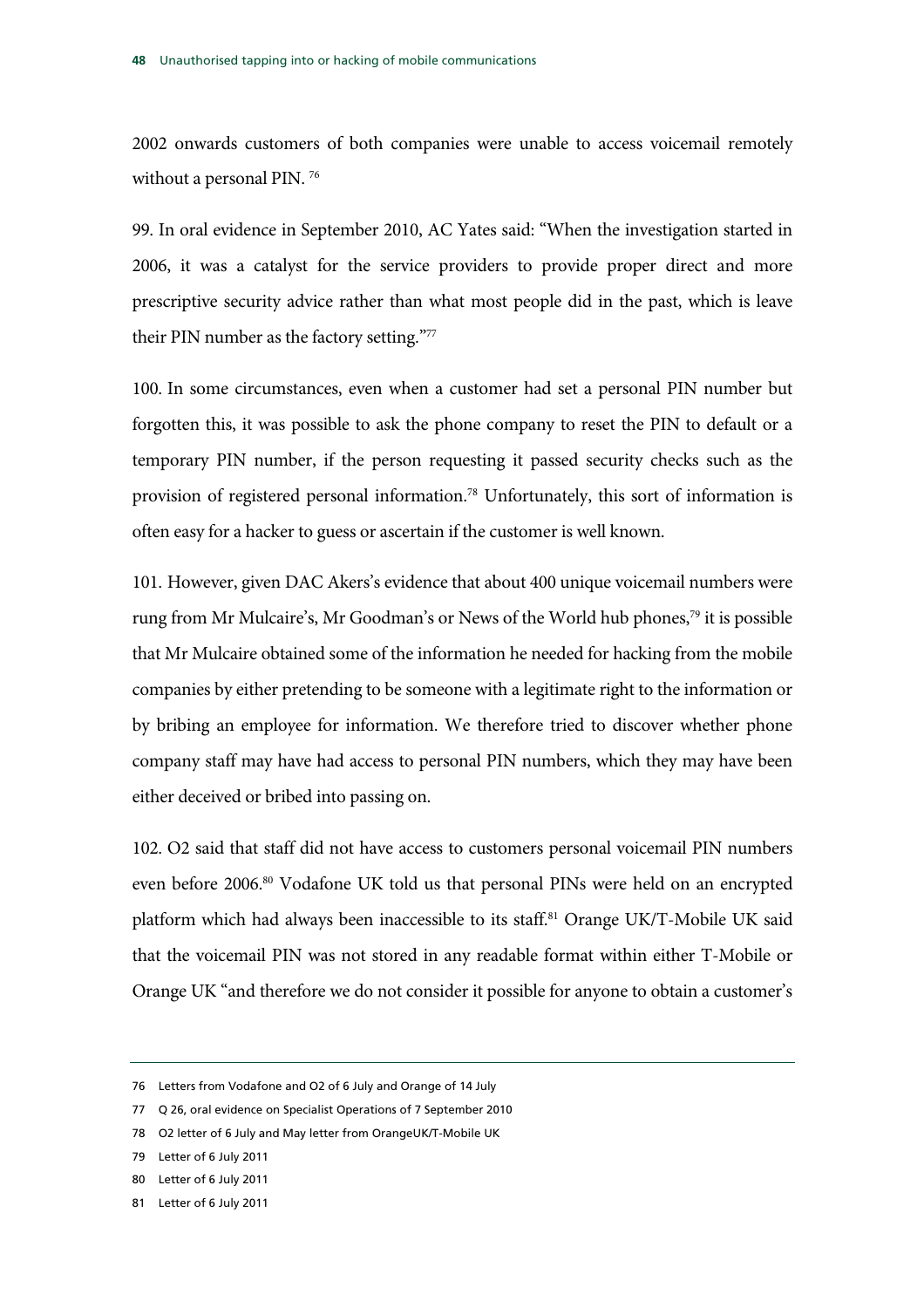unique PIN via our systems."82 However, Orange UK/T-Mobile UK noted that Customer Service Advisers may change PIN numbers at the request of customers who have, for example, lost their phones. Whilst customers may subsequently change the number again through their own handset, unless and until they do so the Customer Service Adviser knows their PIN.83

103. Of the three mobile companies which we knew had had customers identified as possible hacking victims of Mr Mulcaire, only one directly answered our question: Did you carry out any investigation to discover how Mr Mulcaire had obtained access to customers' PIN numbers? Vodafone told us: "Yes. ... it appears that attempts may have been made by an individual/individuals to obtain certain customer voicemail box numbers and/or PIN resets from Vodafone personnel by falsely assuming the identity of someone with the requisite authority (such as the relevant customer)."

104. In his Adjournment Debate on Mobile Communications (Interception) on 10 March 2011, Mr Chris Bryant MP said: "There is clear evidence that in some cases rogue staff members [of mobile phone companies] sold information to investigators and reporters."<sup>84</sup> We attempted to discover whether that may have happened in this case. We asked: 'Were any members of your staff disciplined followed the release of PIN numbers; and, if so, how many?' Vodafone replied that, given it was not clear exactly how many and which of its customers had been affected by the Mulcaire case, and given the nature of the deception that may have been practised on its staff, it was not in a position to investigate the matter, let alone discipline anyone.<sup>85</sup> O2 said: "We found no evidence to suggest that any of our staff disclosed PIN numbers (which is consistent with our investigation that found that voicemails were accessed through use of the default PIN number). No employee, therefore, was disciplined."86 Orange UK/T-Mobile UK said: "We have no evidence of any Orange UK or T-Mobile UK staff involvement related to this hacking incident therefore there was

- 84 HC Debate, col 1171
- 85 May letter
- 86 May letter

<sup>82</sup> May letter

<sup>83</sup> Letter of 14 July 2011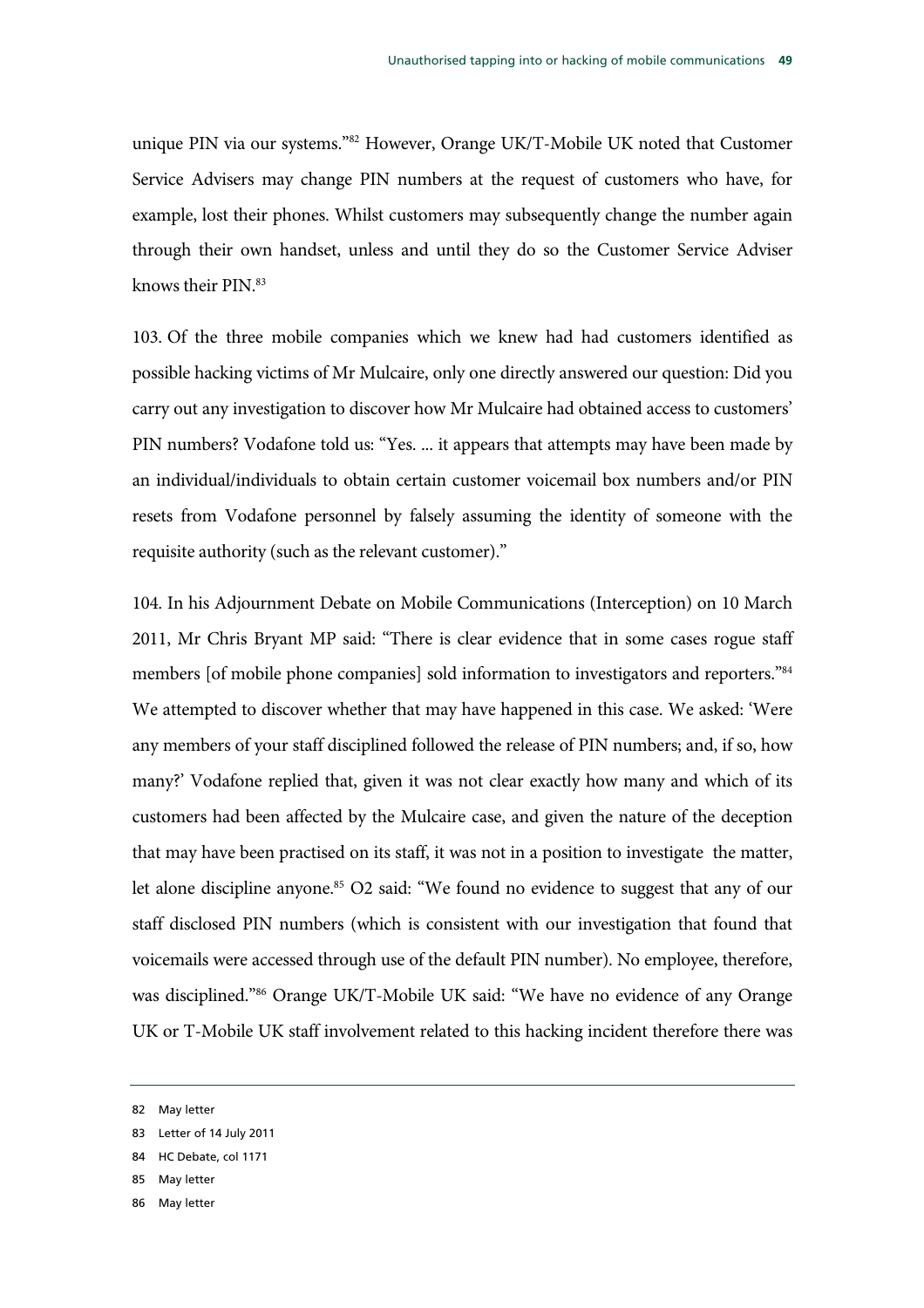no requirement to take disciplinary action. Importantly, the systems we operate mean that individual staff members do not have access to a customer's PIN number. They would only ever know the PIN number when a temporary PIN is issued ... and this would only be done when the customer had successfully passed through our security process to verify their identity."

105. **We note that, despite these protections, each of the companies had identified about 40 customers whose voicemails appeared to have been accessed by Mr Mulcaire. We also note that all three companies have disciplined or dismissed employees for**  unauthorised disclosure of customer information in the last ten years,<sup>87</sup> though there is **no indication that any of these employees was linked to this case.** 

### **Measures taken since to deter hacking**

106. In his evidence to us, Mr Bryant was asked what mobile phone companies should do to protect their customers' privacy better. He replied:

I think they need stronger internal mechanisms to make sure that PIN numbers aren't available to be handed out by somebody when ringing into a mobile phone company. I think all the phone companies should adopt the same processes as well because people do often change from one company to another. I think it would be a good idea if they always notified somebody when there was any doubt about whether their phone was being accessed illegally, which is not the policy of all the mobile companies at the moment. Some of them do it and some of them don't, which is why, for instance, in my case I rang Orange and found out seven years after the occasion that my phone had been accessed back in 2003.88

107. Very soon after the police began their inquiry into Mr Mulcaire, and arguably as a result of that investigation, the mobile phone companies reviewed and changed the way in which they allowed customers to access their voicemails remotely (ie not from their own handsets). Whereas previously Vodafone's customers had been able to contact Customer Services to request that the PIN number be manually reset to a number of their choice, Vodafone tightened up the operation by providing that new PIN numbers could be issued only via SMS message direct to the customer's own handset. Vodafone also subsequently

<sup>87</sup> Letters of 6 July and 14 July 2011

<sup>88</sup> Q 27 (oral evidence of 27 March)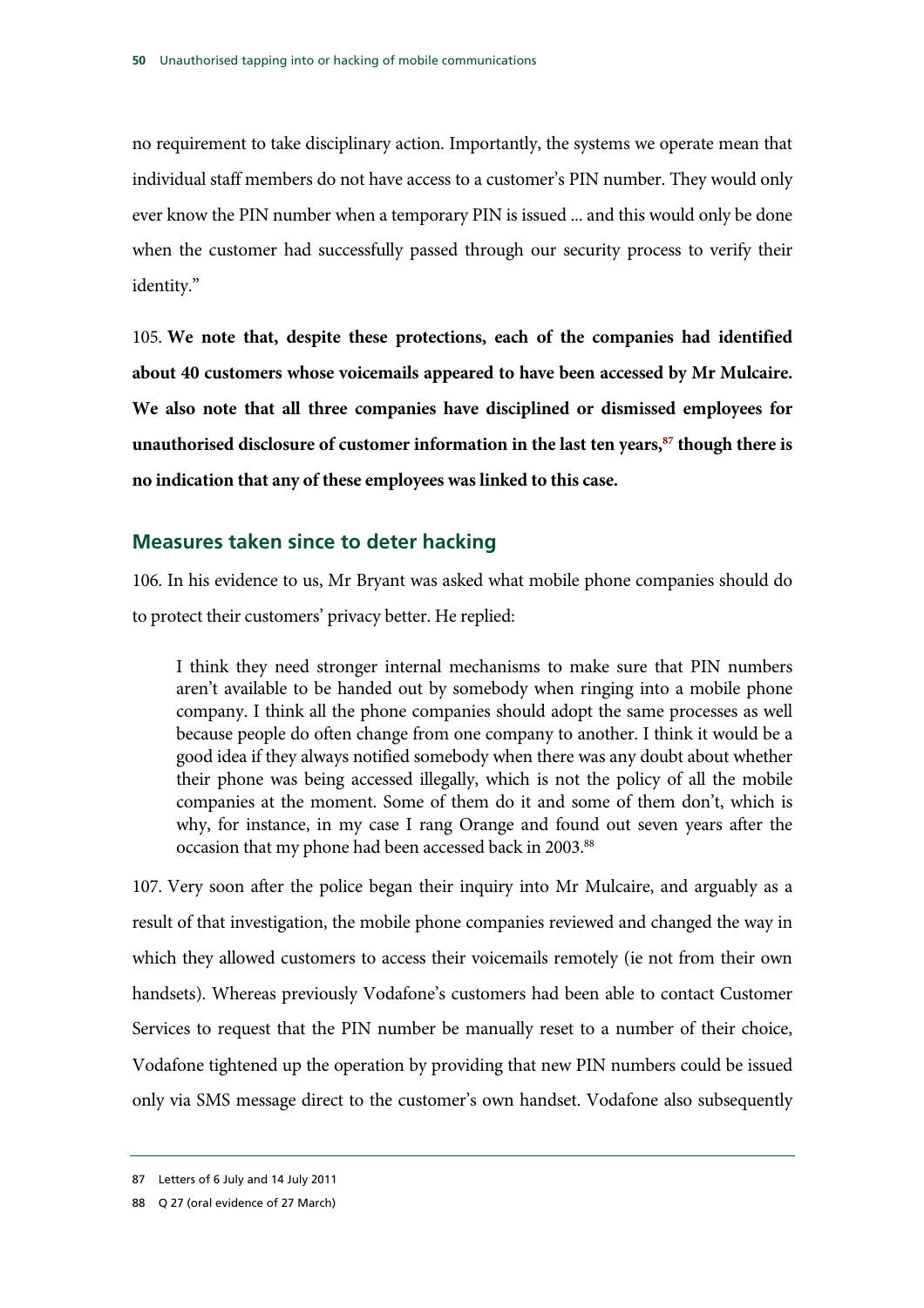installed a new, more secure voicemail platform, with additional procedures in place to warn customers in the event of unsuccessful remote attempts at access.<sup>89</sup> O2 changed its voicemail service so that customers cannot access their voicemails remotely at all unless they have registered a personalised PIN number.<sup>90</sup>

108. When he was asked what more mobile phone companies should be doing to improve security, the Information Commissioner highlighted a lack of information for the public:

I wish they were a bit noisier about advising their customers on how they can keep their information secure. It is a general point, I think. There are responsibilities on communication service providers and internet service providers, and there are also things that individual consumers and citizens can do, but you kind of have to be told about them to know what it is you can do. We recently did some survey work and found that a very high proportion of people had no idea whether their home wi-fi was passworded or not. That is a pretty basic step. I wonder how many of us are very, very careful to password protect our mobile phones, not just the voicemail mailbox but also the machine itself, the device itself. I would like the mobile phone operators to be much louder in their advice to customers saying, "Look, your Smartphone, your iPhone, it's a wonderful thing, you can do fantastic things on it but there's a downside. Be careful, make sure you've set appropriate permissions, make sure you've set appropriate passwords." That should not be in the small print of some agreement written in lawyer-speak that nobody can understand; it should up front, user-friendly advice.<sup>91</sup>

109. However, he considered that the situation was improving:

I have found that the mobile phone companies are getting much better at this. I have been invited to give presentations to global privacy conferences by two of our leading mobile providers recently. They really are interested. The reason they are interested is, I think, they have got that we are now beyond the stage of kiddies in the sweet shop bowled over by the wonders of what we can see; we are a bit more questioning. .... There is a commercial reason for treating customers with respect.<sup>92</sup>

110. As mentioned above, the Information Commissioner also explained that, under the new Privacy and Electronic Communications Regulations which came into effect on 25 May 2011, from now on any data controller, including a mobile phone company, which becomes aware that data security has been breached must inform its customers of this.

92 Q 162

<sup>89</sup> May letter

<sup>90</sup> May letter

<sup>91</sup> Q 162 (oral evidence of 26 April)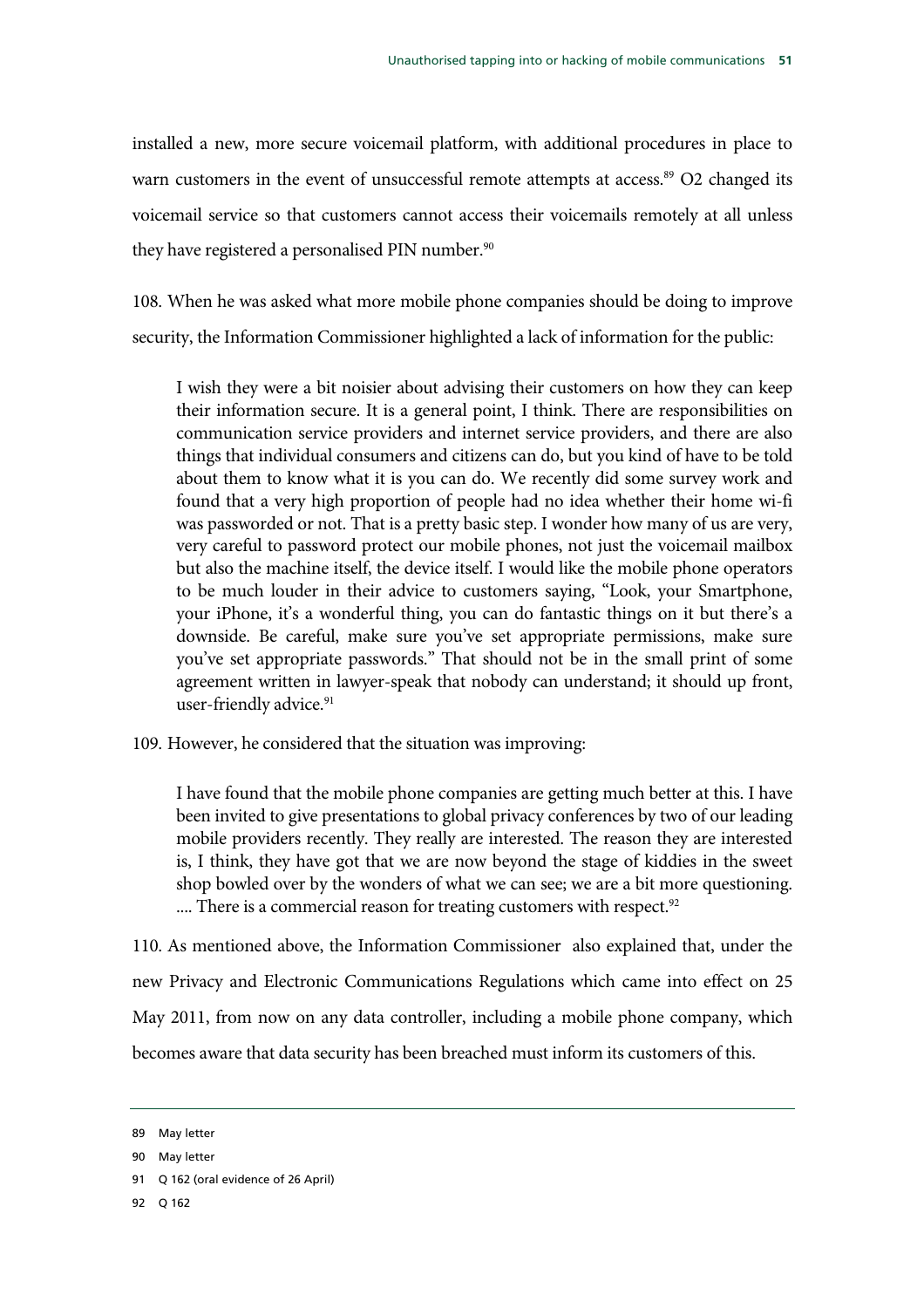111. **We welcome the measures taken so far to increase the security of mobile communications. However, with hackers constantly developing new techniques and approaches, companies must remain alert. In particular, it is inevitable that companies will think it in their interest not to make using technology too difficult or fiddly for their customers, so do not give as much prominence to the need to make full use of all safety features as they should do. We would like to see security advice given as great prominence as information about new and special features in the information provided when customers purchase new mobile communication devices.**

### **Notifying the victims**

112. Mr Peter Clarke told us that he had established a strategy for informing the potential victims of Mr Mulcaire's hacking, with the police contacting certain categories of potential victim and the mobile phone companies identifying and informing others to see if they wanted to contact the police. He had not been aware that this had not worked.

113. We were told that from an early stage the investigation team were in close contact with, and had co-operation from, all the main mobile phone service providers. This was supplemented by communication via the Mobile Industry Crime Action Forum and its Chair. However, whilst each of the companies was well aware of the investigation, only one of those from whom we took evidence (O2) actually took the step of contacting their customers at the time to inform them that their voicemail messages might have been intercepted. It is worth setting out their reasoning in full.

114. O2 said that, when they had checked with the police that this would not interfere with the investigation: "As soon as the above customers were identified, we contacted the vast majority by telephone to alert them that there may have been a breach of data. There were a small number of customers who were members of a concierge service that were contacted directly by that service rather than O2. There were also a small number of customers that the Police contacted directly for security reasons;" and "We informed the customers that they were potential targets for voicemail interception and changed their voicemail PIN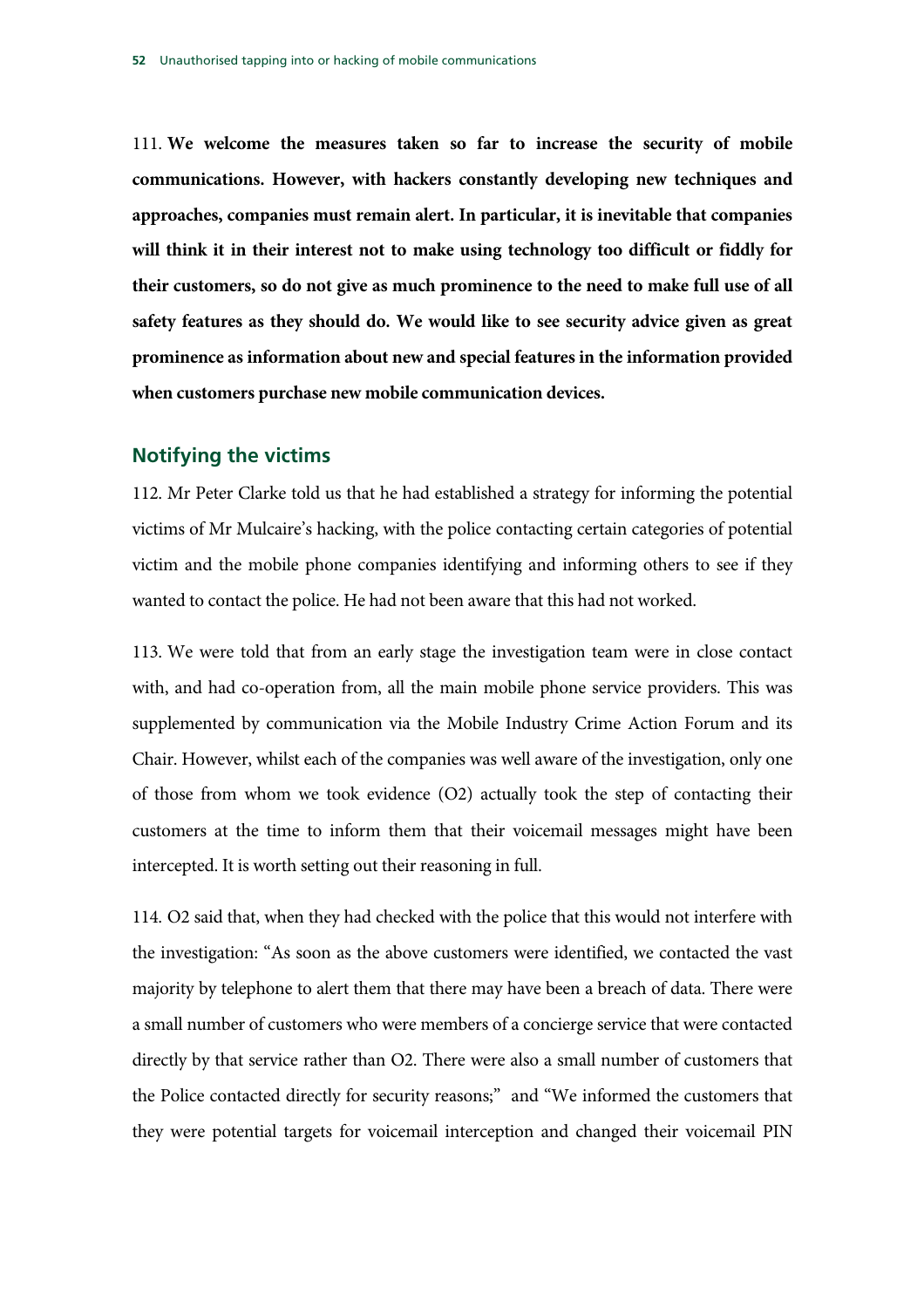numbers. We also offered to put them in touch with the Metropolitan police, if they wished to discuss this matter with the investigation team."93

115. Vodafone's response to the investigation was less direct: "mindful of the need to avoid undermining the ongoing Police investigation and/or jeopardising any subsequent prosecutions, Vodafone sought to contact the above customers in August 2006 to remind them to be vigilant with their voicemail security."94

116. Orange UK and T-Mobile UK at first told us: "We have not had any cause to suspect that particular mailboxes have been unlawfully accessed, and accordingly we have not needed to notify the relevant customers."95 They subsequently explained that they considered it inappropriate to take any action in respect of their customers: " as any direct contact with customers could jeopardise the ongoing Police investigation and prejudice any subsequent trial. This is our standard approach when assisting in police investigations."96

117. **Clearly, Mr Clarke's strategy for informing victims broke down completely and very early in the process. It seems impossible now to discover what went wrong in 2006. Some of the mobile companies blamed police inaction: both Vodafone and Orange UK/T-Mobile UK said that the police had not told them to contact their customers until November 2010. AC Yates accepted that some of the correspondence between the police and the companies had not been followed up properly.97 However, the companies cannot escape criticism completely. Neither Vodafone nor Orange UK/T-Mobile UK showed the initiative of O2 in asking the police whether such contact would interfere with investigations (and O2 told us that they were given clearance to contact their customers only ten days or so after being informed of the existence of the investigation). Nor did either company check whether the investigation had been completed later. They handed over data to the police, Vodafone at least sent out** 

- 95 Written ev of October 2010, para 14
- 96 May letter
- 97 Q 433

<sup>93</sup> May letter

<sup>94</sup> May letter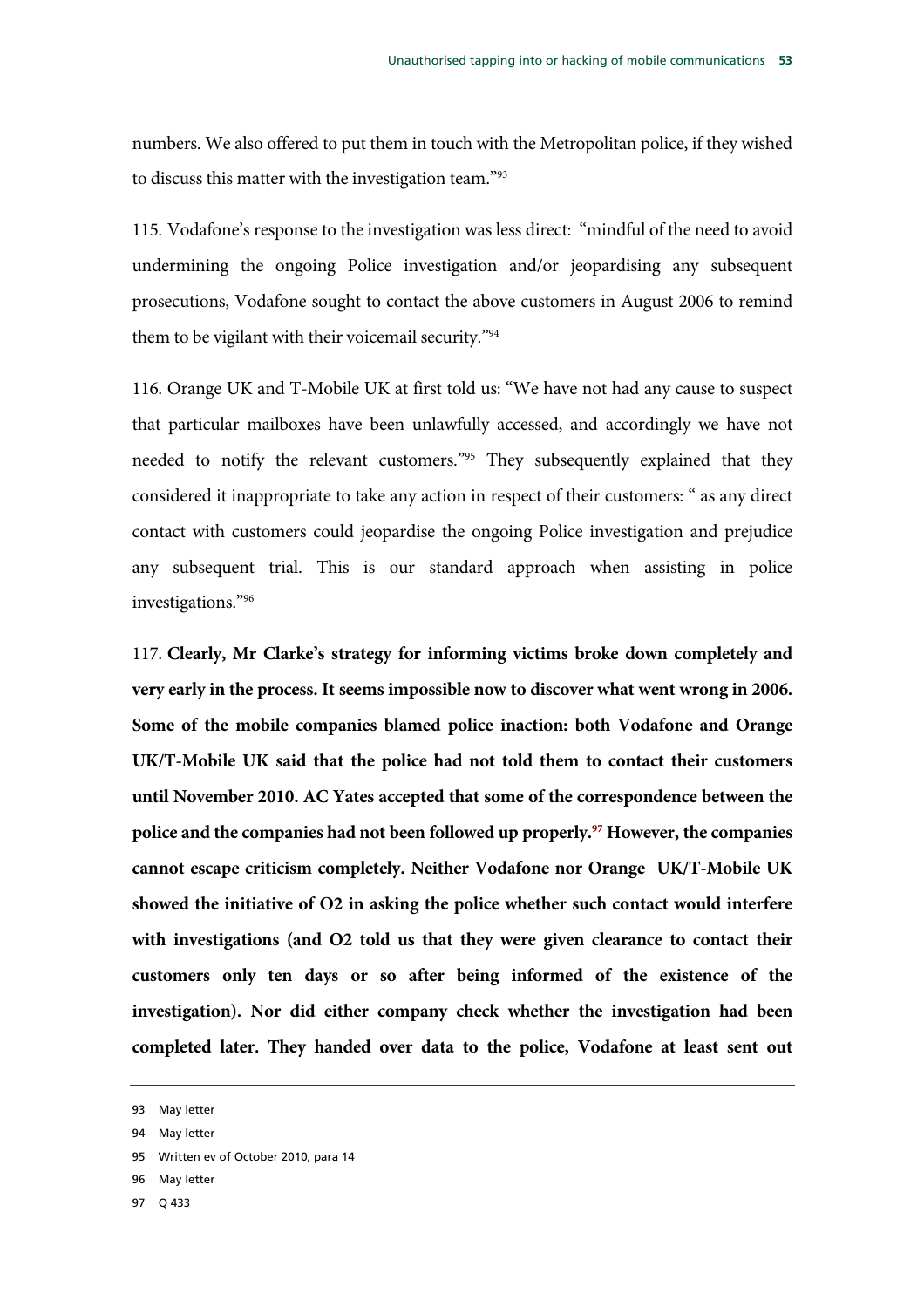**generalised reminders about security (Orange UK/T-Mobile UK may not even have done that), they tightened their procedures, but they made no effort to contact the customers affected.** 

118. **We find this failure of care to their customers astonishing, not least because all the companies told us that they had good working relationships with the police on the many occasions on which the police have to seek information from them to help in their inquiries.** 

119. The police appear to have been completely unaware that few of the potential victims of the crime had been alerted. When we asked AC Yates in September 2010 whether possible hacking victims had been notified, he replied: "Where we believe there is the possibility someone may have been hacked, we believe we have taken all reasonable steps with the service providers, because they have a responsibility here as well, and we think we have done all that is reasonable but we will continue to review it as we go along." In response to the question "What are these reasonable steps?" he said: "Speaking to them or ensuring the phone company has spoken to them. It is those sort of steps."<sup>98</sup>

120. We are reassured now that DAC Akers's investigation is setting this matter to rights by contacting all victims or potential victims. However, we were alarmed that Mr Chris Bryant MP told the House of Commons in March this year:

When I asked Orange yesterday whether it would notify a client if their phone was hacked into now, it said it did not know. However, I understand that today it believes that in certain circumstances it might notify a client. I believe that in every such circumstance the client should be notified when there has been a problem. All that suggests a rather slapdash approach towards the security of mobile telephony.<sup>99</sup>

121. **We expect that this situation will be improved by the coming into force of the new Privacy and Electronic Communications Regulations, which provide that when** 

<sup>98</sup> Qq 7–9, oral evidence on Specialist Operations of 7 September 2010.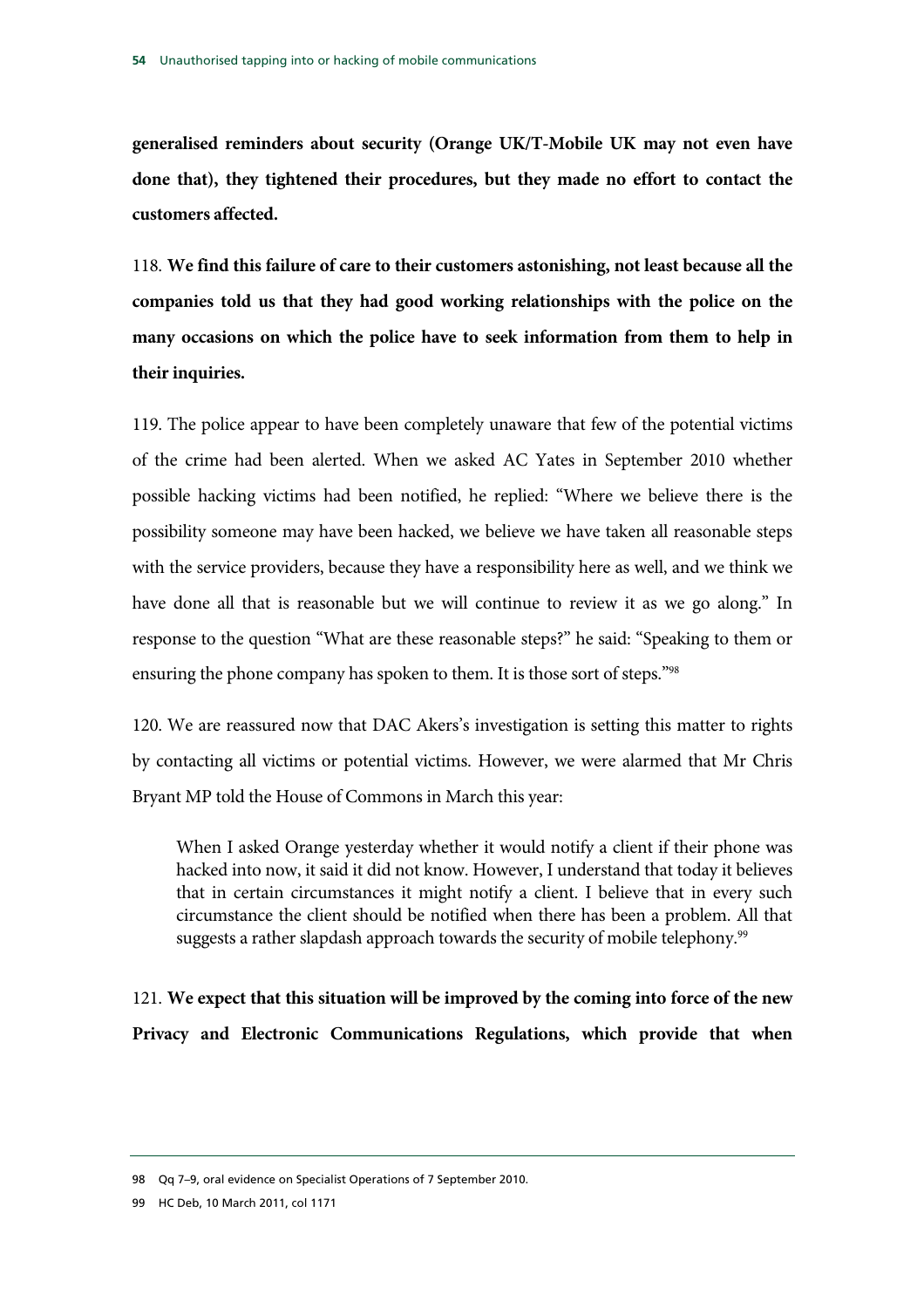**companies discover a breach of data security, they have to notify not only the Information Commissioner but also their affected customers.**100

122. **This inquiry has changed significantly in its remit and relevance as it has progressed, and there are further developments coming out on a regular basis. We expect that further discoveries will go beyond our current state of knowledge. Our report is based on the currently available information we have, but we accept that we may have to return to this issue in the near future.**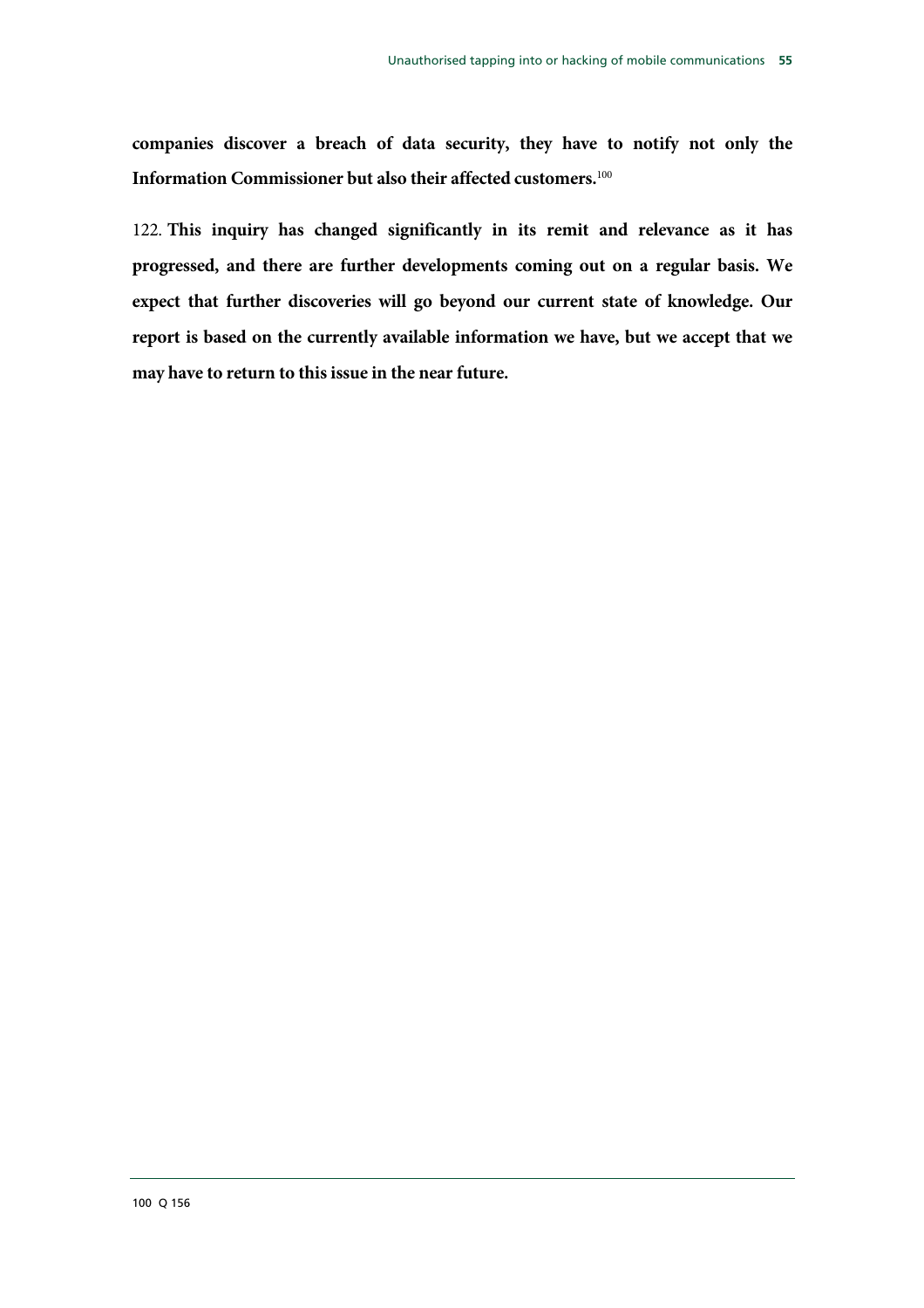### Conclusions and recommendations

- **1.** We have been frustrated by the confusion which has arisen from the evidence given by the CPS to us and our sister Committee. It is difficult to understand what advice was given to whom, when. Only on the last day on which we took evidence did it become clear that there had been a significant conversation between the Director of Public Prosecutions and Assistant Commissioner Yates regarding the mention in the Mulcaire papers of the name Neville and whether this and Mr Mulcaire's contract with News International were a sufficient basis on which to re-open the investigation. The fact that the CPS decided it was not, does not in any way exonerate the police from their actions during the inquiry. (Paragraph 34)
- **2.** Section 2(7) of the Regulation of Investigatory Powers Act 2000 is particularly important and not enough attention has been paid to its significance. (Paragraph 35)

The lack of a regulatory authority under the Regulation of Investigatory Powers Act has a number of serious consequences. Although the Information Commissioner's office provides some advice, there is no formal mechanism for either those who know they are in danger of breaking the law or those whose communications may be or have been intercepted to obtain information and advice. Moreover, the only avenue if anyone is suspected of unauthorised interception is to prosecute a criminal offence, which, as the Information Commissioner noted, is a high hurdle in terms of standard of proof as well as penalty. Especially given the apparent increase of hacking in areas such as child custody battles and matrimonial disputes**,** and the consequential danger of either the police being swamped or the law becoming unenforceable, there is a strong argument for introducing a more flexible approach to the regime, with the intention of allowing victims easier recourse to redress. We therefore recommend the extension of the Information Commissioner's remit to cover the provision of advice and support in relation to chapter 1 of the Regulation of Investigatory Powers Act. (Paragraph 39)

- **3.** We also strongly recommend that the Government reviews how the Act must be amended to allow for a greater variety of penalties for offences of unlawful interception, including the option of providing for civil redress, whilst retaining the current penalty as a deterrent for serious breaches. (Paragraph 40)
- **4.** We note that most of our witnesses claimed to be unaware at the time of the Information Commissioner's two 2006 reports, What price privacy? and What price privacy now?. We are disappointed that they did not attract more attention among the police, the media and in government, and hope that future such reports will be better attended to**.** (Paragraph 41)
- **5.** We are concerned about the number of Commissioners, each responsible for different aspects of privacy. We recommend that the government consider seriously appointing one overall Commissioner, with specialists leading on each separate area. (Paragraph 42)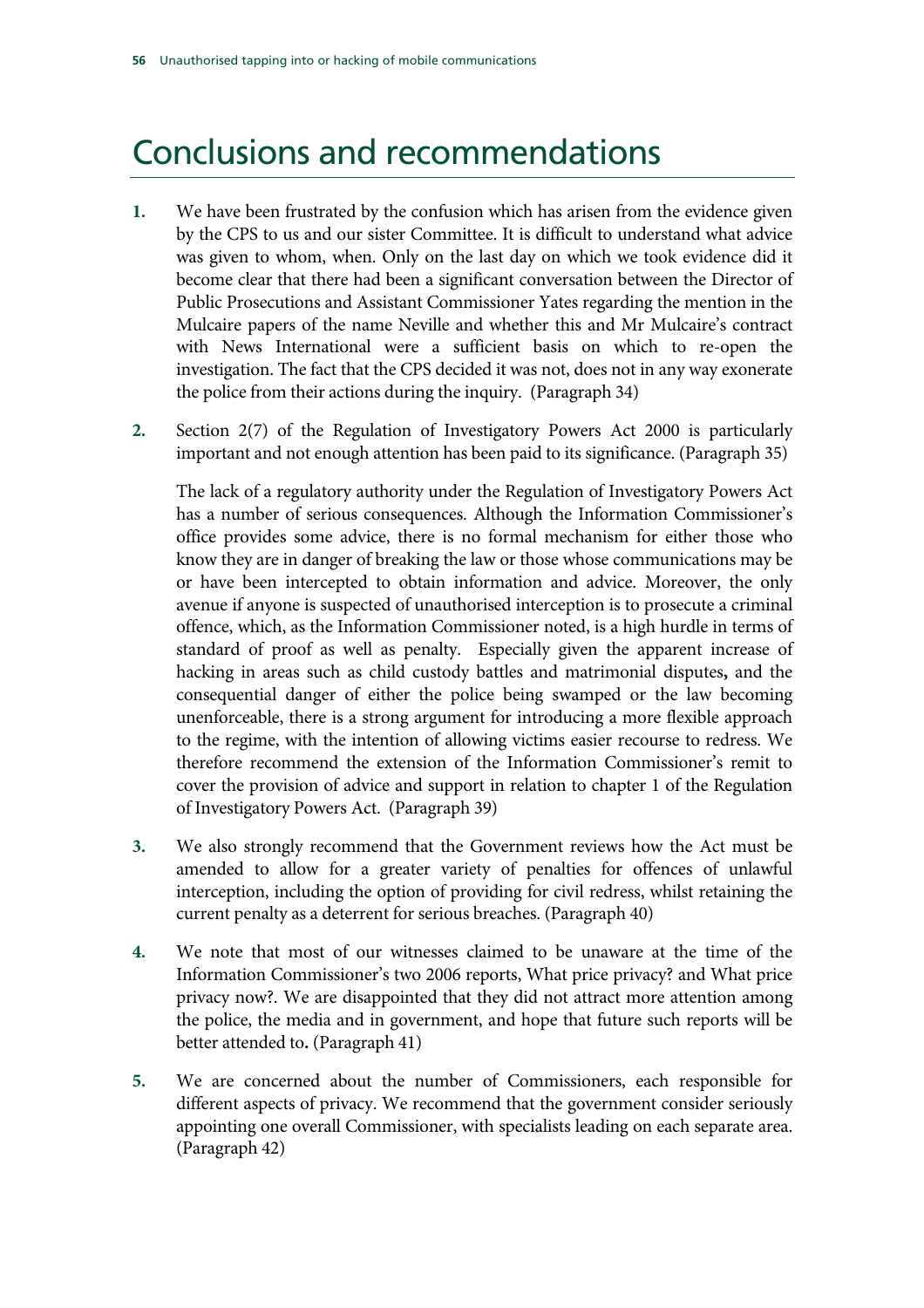- **6.** We deplore the response of News International to the original investigation into hacking. It is almost impossible to escape the conclusion voiced by Mr Clarke that they were deliberately trying to thwart a criminal investigation. We are astounded at the length of time it has taken for News International to cooperate with the police but we are appalled that this is advanced as a reason for failing to mount a robust investigation. The failure of lawbreakers to cooperate with the police is a common state of affairs. Indeed, it might be argued that a failure to cooperate might offer good reason to intensify the investigations rather than being a reason for abandoning them. None of the evidence given to us suggests that these problems were escalated for consideration by the Commissioner of the Metropolitan Police or by Ministers. The difficulties were offered to us as justifying a failure to investigate further and we saw nothing that suggested there was a real will to tackle and overcome those obstacles. We note that neither of these carefully-crafted responses is a categorical denial: Ms Brooks's denial of knowledge of hacking is limited to her time as editor of News of the World; and on payments to police, she did not say that she had no knowledge of specific payments but that she had not intended to give the impression that she had knowledge of specific cases. (Paragraph 52)
- **7.** The consequences of the decision to focus within the Mulcaire papers on the areas vital to the prosecution of Mulcaire and Goodman were extremely significant. A huge amount of material that could have identified other perpetrators and victims was in effect set to one side. Mr Clarke explained to us the reasons for taking this approach, starting with the context at the time. By the middle of 2006 the Anti-Terrorist Branch had more than 70 live operations relating to terrorist plots but some of these were not being investigated because there were not enough officers to do so. In this context, he had to decide on priorities, and the priority of protecting life by preventing terrorist attacks was higher than that of dealing with a criminal course of conduct that involved gross breaches of privacy but no apparent threat of physical harm to the public. Nevertheless we cannot overlook the fact that the decision taken not to properly investigate led to serious wrongdoing which the Commissioner himself now accepts was disreputable. (Paragraph 55)
- **8.** When challenged on whether he stood by his decision to limit the investigation in 2006, Mr Clarke said that, despite all that had been revealed since, he believed the decision to have been correct, given the limited resources at his disposal and the absolute priority of dealing with threats to public safety. We note this position. However, its consequences have been serious and we are not convinced that the former Commissioner's decision to merge anti-terrorist and royal protection functions on the basis that both involved firearms, or the decision to pursue this investigation within the command, were justified. It is also revealing about the nature of management within the Metropolitan Police Service that this issue does not appear to have been escalated to the Commissioner or Deputy Commissioner, or even the Assistant Commissioner, as an issue about which they ought to be aware and to which a solution needed to be found. (Paragraph 61)
- **9.** whilst it is true that mobile phone companies have now acted to provide much greater security for their customers' communications, and whilst the 2005–07 inquiry succeeded on its own terms, we cannot say that inquiry was a success given the extent of the intrusion now becoming apparent and the fact that even now not all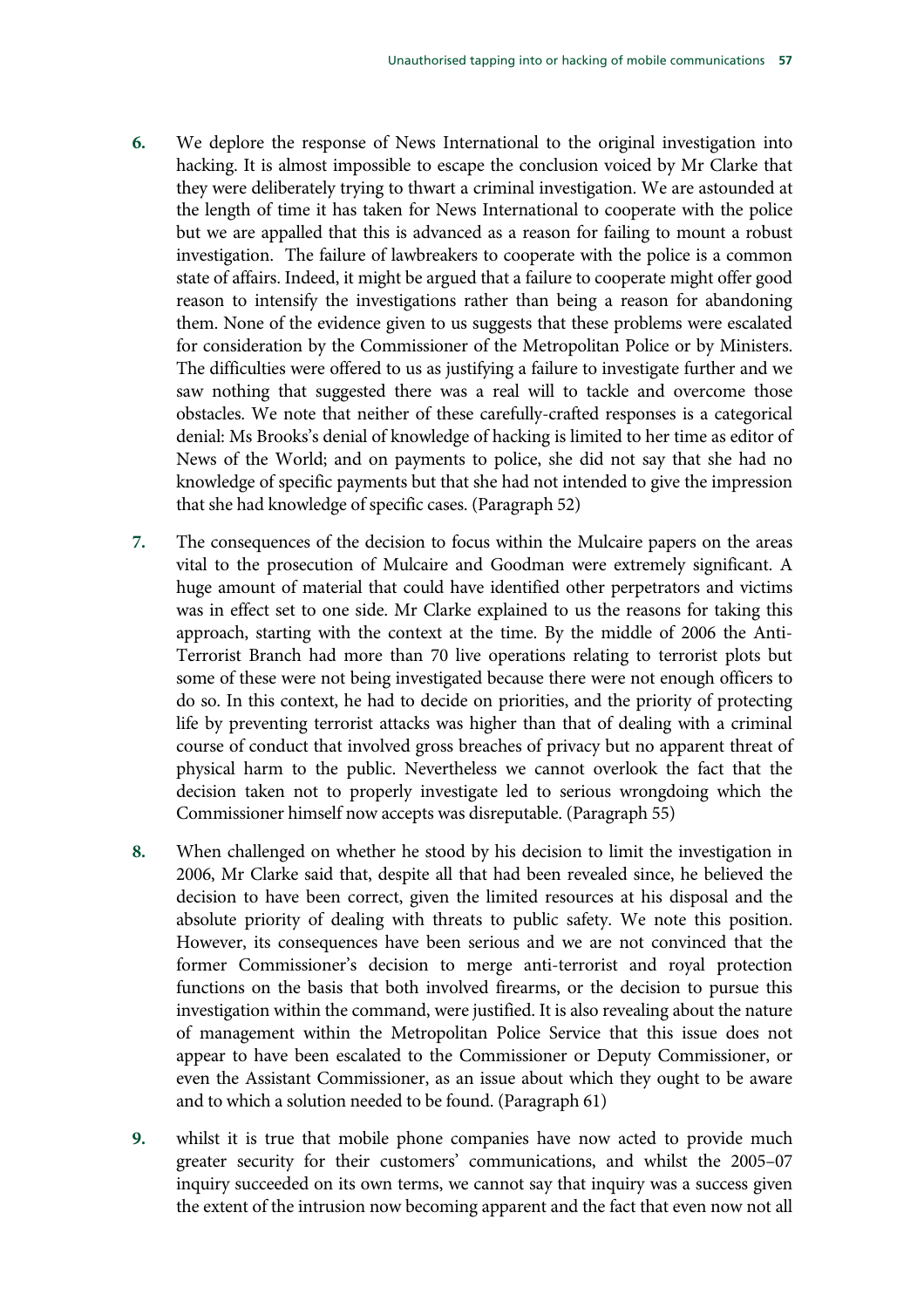the victims of interception have been identified let alone contacted. Nor are we convinced that no hacking takes places or that it cannot take place. We do not have the technical competence to make such a judgement, and nor did we receive detailed evidence on that point. (Paragraph 62)

- **10.** Mr Hayman claims to have had little knowledge of the detail of the 2006 operation, and to have taken no part in scoping it or reviewing it; his role seems to have been merely to rubber-stamp what more junior officers did. Whilst we have no reason to question the ability and diligence of the officers on the investigation team, we do wonder what 'oversight', 'responsibility' and 'accountability'—all of which words were used by Mr Hayman to describe his role—mean in this context. (Paragraph 66)
- **11.** Leaving aside the fact that his approach to our evidence session failed to demonstrate any sense of the public outrage at the role of the police in this scandal, we were very concerned about Mr Hayman's apparently lackadaisical attitude towards contacts with those under investigation. Even if all his social contacts with News International personnel were entirely above board, no information was exchanged and no obligations considered to have been incurred, it seems to us extraordinary that he did not realise what the public perception of such contacts would be—or, if he did realise, he did not care that confidence in the impartiality of the police could be seriously undermined. We do not expressly accuse Mr Hayman of lying to us in his evidence, but it is difficult to escape the suspicion that he deliberately prevaricated in order to mislead us. This is very serious. (Paragraph 67)
- **12.** Mr Hayman's conduct during the investigation and during our evidence session was both unprofessional and inappropriate. The fact that even in hindsight Mr Hayman did not acknowledge this points to, at the very least, an attitude of complacency. We are very concerned that such an individual was placed in charge of anti-terrorism policing in the first place. We deplore the fact that Mr Hayman took a job with News International within two months of his resignation and less than two years after he was—purportedly—responsible for an investigation into employees of that company. It has been suggested that police officers should not be able to take employment with a company that they have been investigating, at least for a period of time. We recommend that Lord Justice Leveson explore this in his inquiry. (Paragraph 69)
- **13.** In short, the exercises conducted by the police and the CPS in July 2009 appear to have been limited to the consideration of whether or not, in the light of recent reports in the media, the 2005–07 investigation had been carried out thoroughly and correctly. Critically, because the 2005–07 investigation had focused only on the joint roles of Messrs Mulcaire and Goodman, there was no progress in 2009 to consideration of the relationships that Mr Mulcaire might have had with other journalists, even though the Gordon Taylor story implied that such relationships had existed. (Paragraph 73)
- **14.** We understand that, when Sir Paul announced in July 2009 that he was asking Mr Yates to look into any new information, this was an unprepared remark made as he was going into the ACPO conference rather than a carefully prepared statement. Unfortunately it left the public—and indeed Parliament—with the impression that a more detailed examination was to be held than was in fact the case. (Paragraph 80)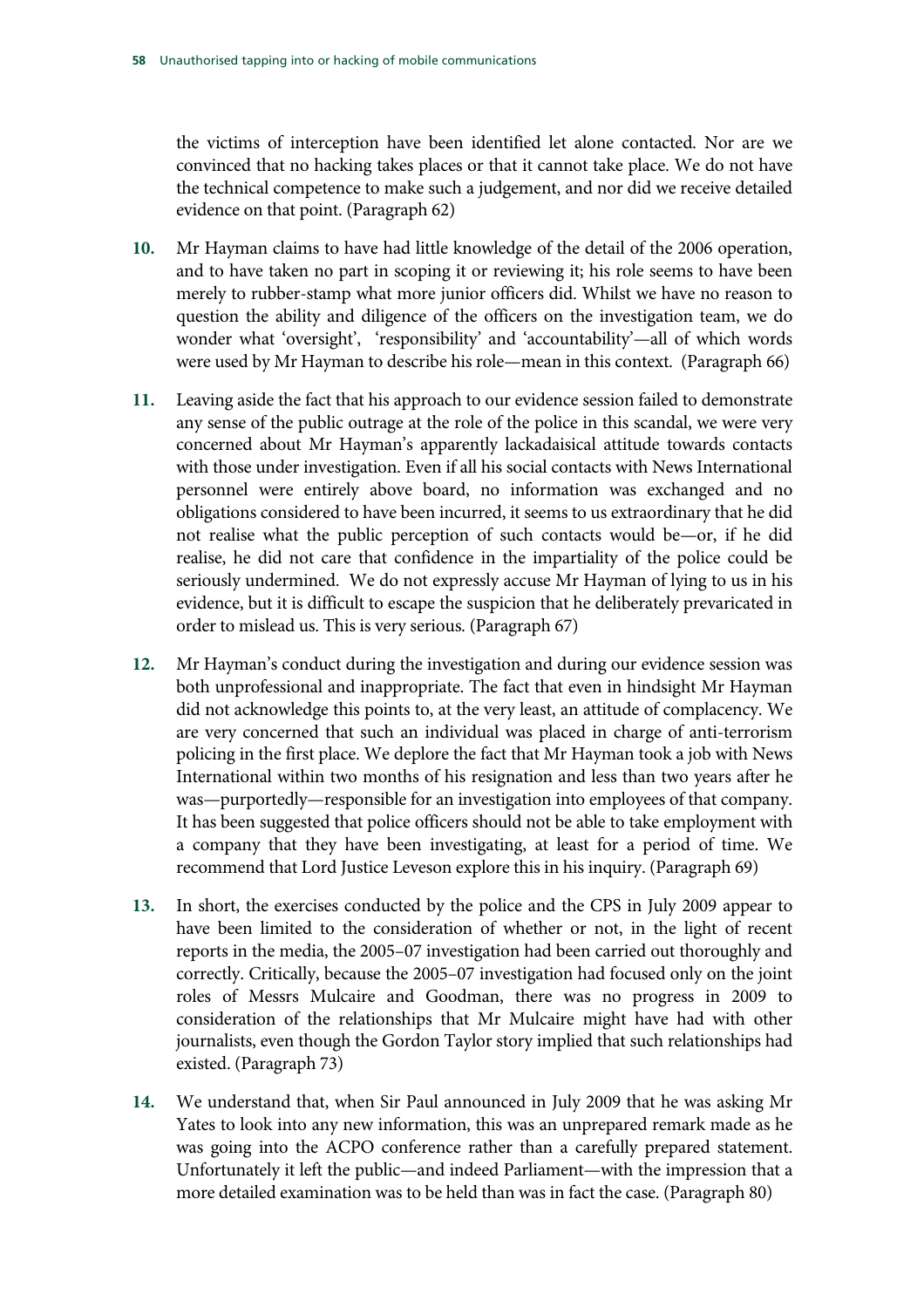- **15.** We assume that Sir Paul left Mr Yates with a large amount of discretion as to how he should consider the evidence. Mr Yates has subsequently expressed his view that his reconsideration in 2009 of the material available from the earlier investigation was very poor. We agree. Although what Mr Yates was tasked to do was not a review in the proper police use of the term, the public was allowed to form the impression that the material seized from Mr Mulcaire in 2006 was being re-examined to identify any other possible victims and perpetrators. Instead, the process was more in the nature of a check as to whether a narrowly-defined inquiry had been done properly and whether any new information was sufficient to lead to that inquiry being re-opened or a new one instigated. It is clear that the officers consulted about the earlier investigation were not asked the right questions, otherwise we assume it would have been obvious that there was the potential to identify far more possible perpetrators in the material seized from Mr Mulcaire. Whether or not this would have enabled the police to put more pressure on News International to release information, by making it clear that police inquiries were not merely a 'fishing expedition' but targeted at certain people, is an issue that may be addressed by the forthcoming public inquiry. (Paragraph 81)
- **16.** Mr Yates has apologised to the victims of hacking who may have been let down by his not delving more deeply into the material already held by the police. We welcomed that and agree that his decision not to conduct an effective assessment of the evidence in police possession was a serious misjudgement. (Paragraph 82)
- **17.** We are appalled at what we have learnt about the letting of the media support contract to Mr Wallis. We are particularly shocked by the approach taken by Mr Fedorcio: he said he could not remember who had suggested seeking a quote from Mr Wallis; he appears to have carried out no due diligence in any generally recognised sense of that term; he failed to answer when asked whether he knew that AC Yates was a friend of Mr Wallis; he entirely inappropriately asked Mr Yates to sound out Mr Wallis although he knew that Mr Yates had recently looked at the hacking investigation of 2005-06; and he attempted to deflect all blame on to Mr Yates when he himself was responsible for letting the contract. (Paragraph 86)
- **18.** From the point of view of victim support and of reassurance to the public, DAC Akers's decision to contact all those who can be identified as of interest to Mr Mulcaire is the correct one. However, this is not the same as saying all these people were victims of hacking, let alone that they could be proved to be victims. Only 18 months' worth of phone data from the relevant period still exist: unless Mr Mulcaire provides a list, no one will ever know whose phone may have been hacked into outside that period. Within the 18-months data held, about 400 unique voicemail numbers were rung by Messrs Mulcaire or Goodman or from News of the World hub phones, and these are the voicemails likely to have been hacked into. The total number of people who may eventually be identified as victims of Mr Mulcaire's hacking is therefore much lower than the number of names in his papers. (Paragraph 91)
- **19.** DAC Akers gave us a guarantee that this further investigation would be carried out thoroughly. We were impressed by her determination to undertake a full and searching investigation. The Specialist Crime Directorate is clearly the correct place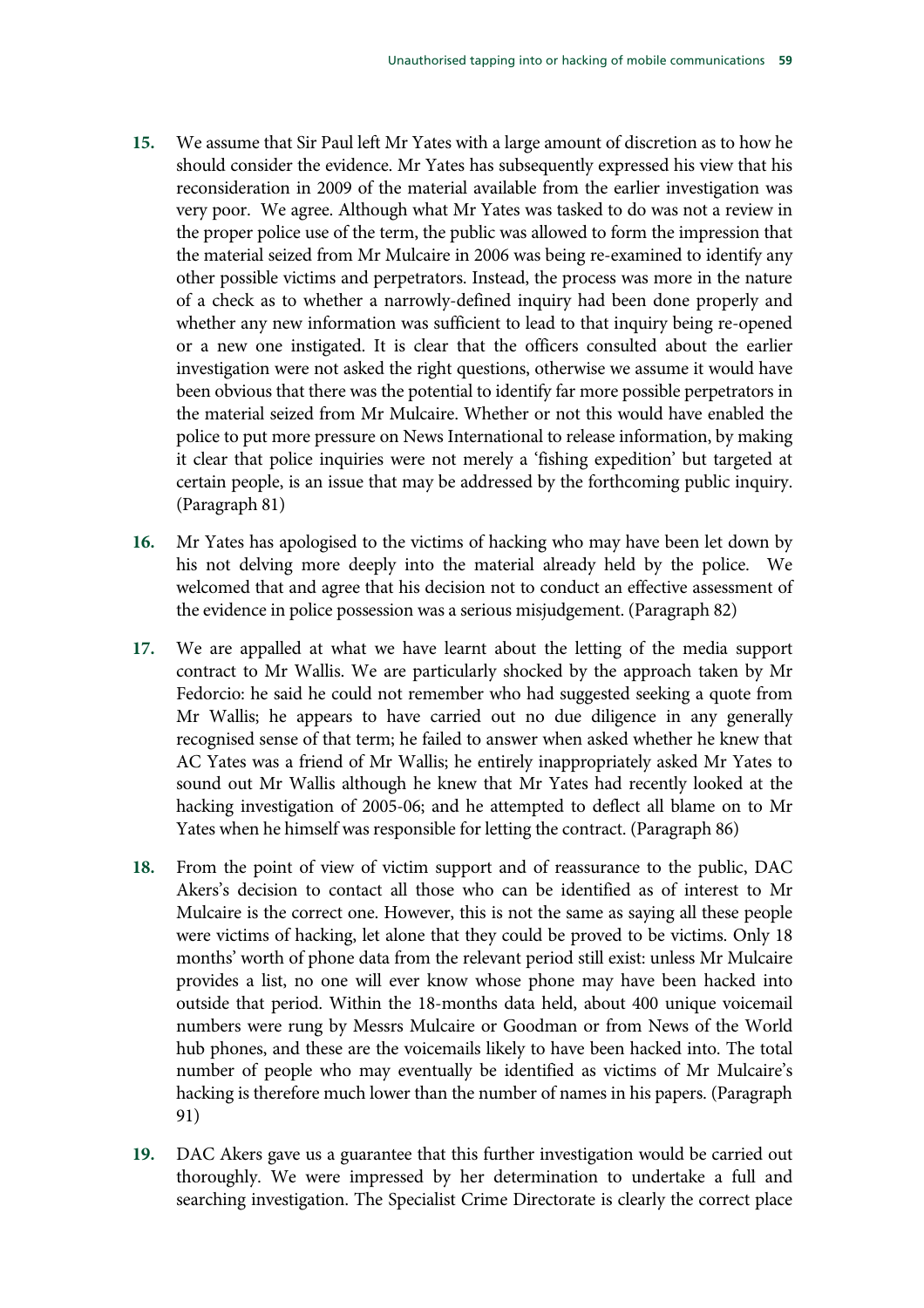for an investigation of this sort, though we note that officers have had to be 'borrowed' from across the Metropolitan Police Service to meet the needs of this particularly labour-intensive inquiry. (Paragraph 92)

- **20.** We note with some alarm the fact that only 170 people have as yet been informed that they may have been victims of hacking. If one adds together those identified by name, the number of landlines and the number of mobile phone numbers identified (and we accept that there may be some overlap in these), that means up to 12,800 people may have been affected all of whom will have to be notified. We accept that there are a number of reasons why progress may have been slow so far, but at this rate it would be at least a decade before everyone was informed. This timeframe is clearly absurd, but it seems to us to underline the need for more resources to be made available to DAC Akers. We understand that in the current situation of significant budget and staff reductions, this is very difficult. However, we consider that the Government should consider making extra funds available specifically for this investigation, not least because any delay in completing it will seriously delay the start of the public inquiry announced by the Prime Minister. (Paragraph 93)
- **21.** We are seriously concerned about the allegations of payments being made to the police by the media, whether in cash, kind or the promise of future jobs. It is imperative that these are investigated as swiftly and thoroughly as possible, not only because this is the way that possible corruption should always be treated but also because of the suspicion that such payments may have had an impact on the way the Metropolitan police may have approached the whole issue of hacking. The sooner it is established whether or not undue influence was brought to bear upon police investigations between December 2005 and January 2011, the better. (Paragraph 94)
- **22.** We are concerned about the level of social interaction which took place between senior Metropolitan Police Officers and executives at News International while investigations were or should have been being undertaken into the allegations of phone hacking carried out on behalf of the News of the world. Whilst we fully accept the necessity of interaction between officers and reporters, regardless of any ongoing police investigations senior officers ought to be mindful of how their behaviour will appear if placed under scrutiny. Recent events have damaged the reputation of the Metropolitan Police and led to the resignation of two senior police officers at a time when the security of London is paramount. (Paragraph 95)
- **23.** We note that, despite these protections, each of the companies had identified about 40 customers whose voicemails appeared to have been accessed by Mr Mulcaire. We also note that all three companies have disciplined or dismissed employees for unauthorised disclosure of customer information in the last ten years, though there is no indication that any of these employees was linked to this case. (Paragraph 105)
- **24.** We welcome the measures taken so far to increase the security of mobile communications. However, with hackers constantly developing new techniques and approaches, companies must remain alert. In particular, it is inevitable that companies will think it in their interest not to make using technology too difficult or fiddly for their customers, so do not give as much prominence to the need to make full use of all safety features as they should do. We would like to see security advice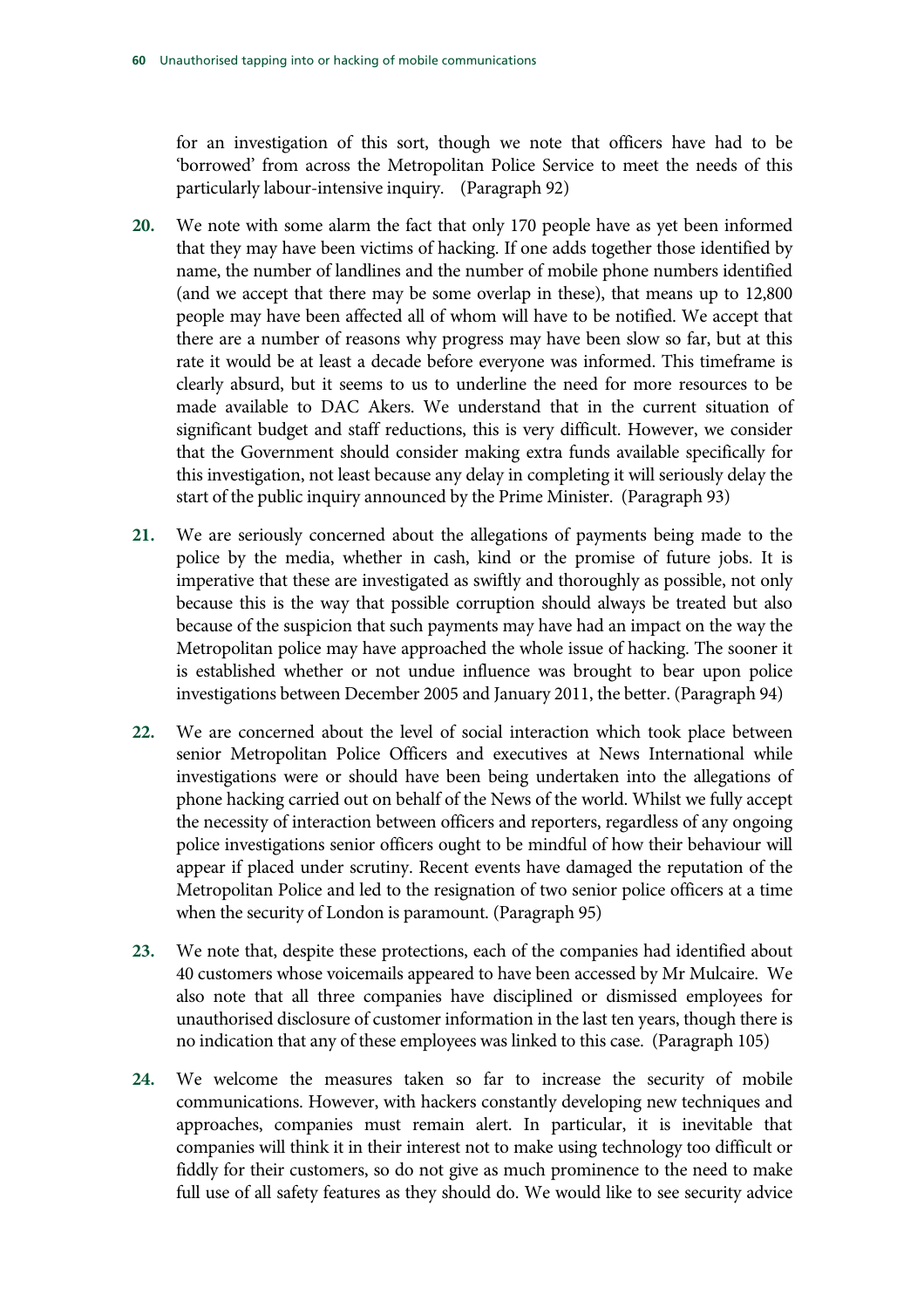given as great prominence as information about new and special features in the information provided when customers purchase new mobile communication devices. (Paragraph 111)

- **25.** Clearly, Mr Clarke's strategy for informing victims broke down completely and very early in the process. It seems impossible now to discover what went wrong in 2006. Some of the mobile companies blamed police inaction: both Vodafone and Orange UK/T-Mobile UK said that the police had not told them to contact their customers until November 2010. AC Yates accepted that some of the correspondence between the police and the companies had not been followed up properly. (Paragraph 117)
- **26.** However, the companies cannot escape criticism completely. Neither Vodafone nor Orange UK/T-Mobile UK showed the initiative of O2 in asking the police whether such contact would interfere with investigations (and O2 told us that they were given clearance to contact their customers only ten days or so after being informed of the existence of the investigation). Nor did either company check whether the investigation had been completed later. They handed over data to the police, Vodafone at least sent out generalised reminders about security (Orange UK/T-Mobile UK may not even have done that), they tightened their procedures, but they made no effort to contact the customers affected. (Paragraph 117)
- **27.** We find this failure of care to their customers astonishing, not least because all the companies told us that they had good working relationships with the police on the many occasions on which the police have to seek information from them to help in their inquiries. (Paragraph 118)
- **28.** We expect that this situation will be improved by the coming into force of the new Privacy and Electronic Communications Regulations, which provide that when companies discover a breach of data security, they have to notify not only the Information Commissioner but also their affected customers. (Paragraph 121)
- **29.** This inquiry has changed significantly in its remit and relevance as it has progressed, and there are further developments coming out on a regular basis. We expect that further discoveries will go beyond our current state of knowledge. Our report is based on the currently available information we have, but we accept that we may have to return to this issue in the near future. This inquiry has changed significantly in its remit and relevance as it has progressed, and there are further developments coming out on a regular basis. We expect that further discoveries will go beyond our current state of knowledge. Our report is based on the currently available information we have, but we accept that we may have to return to this issue in the near future. (Paragraph 122)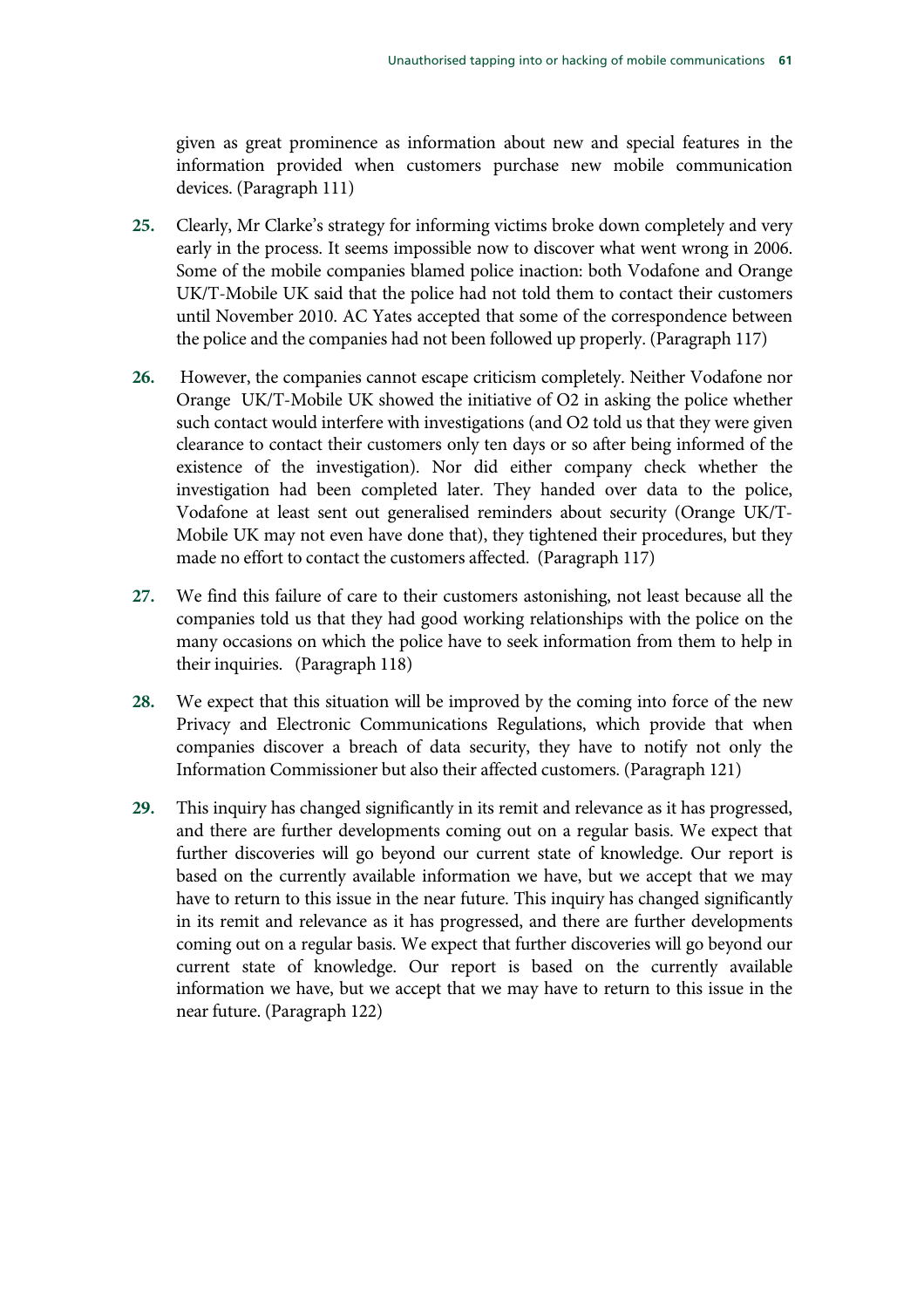# Appendix 1: Excerpt from *What price privacy now?* (ICO, 2006)

Publications identified from documents seized during Operation Motorman (see para 2).

| <b>Publication</b>             | <b>Number of</b><br>transactions positively journalists/clients<br><b>identified</b> | <b>Number of</b><br>using services |
|--------------------------------|--------------------------------------------------------------------------------------|------------------------------------|
| Daily Mail                     | 952                                                                                  | 58                                 |
| Sunday People                  | 802                                                                                  | 50                                 |
| Daily Mirror                   | 681                                                                                  | 45                                 |
| Mail on Sunday                 | 266                                                                                  | 33                                 |
| News of the World              | 228                                                                                  | 23                                 |
| Sunday Mirror                  | 143                                                                                  | 25                                 |
| <b>Best Magazine</b>           | 134                                                                                  | 20                                 |
| <b>Evening Standard</b>        | 130                                                                                  | 1                                  |
| The Observer                   | 103                                                                                  | $\overline{4}$                     |
| Daily Sport                    | 62                                                                                   | 4                                  |
| The People                     | 37                                                                                   | 19                                 |
| Daily Express                  | 36                                                                                   | $\overline{7}$                     |
| Weekend Magazine (Daily Mail)  | 30                                                                                   | $\overline{4}$                     |
| Sunday Express                 | 29                                                                                   | 8                                  |
| The Sun                        | 24                                                                                   | 4                                  |
| Closer Magazine                | 22                                                                                   | 5                                  |
| Sunday Sport                   | 15                                                                                   | 1                                  |
| Night and Day (Mail on Sunday) | 9                                                                                    | $\overline{2}$                     |
| <b>Sunday Business News</b>    | 8                                                                                    | 1                                  |
| Daily Record                   | $\overline{7}$                                                                       | $\overline{2}$                     |
| Saturday (Express)             | $\overline{7}$                                                                       | 1                                  |
| Sunday Mirror Magazine         | 6                                                                                    | 1                                  |
| Real Magazine                  | $\overline{4}$                                                                       | 1                                  |
| Woman's Own                    | 4                                                                                    | $\overline{2}$                     |
| The Sunday Times               | 4                                                                                    | 1                                  |
| Daily Mirror Magazine          | 3                                                                                    | $\overline{2}$                     |
| Mail in Ireland                | 3                                                                                    | 1                                  |
| Daily Star                     | $\overline{a}$                                                                       | 4                                  |
| The Times                      | $\overline{a}$                                                                       | 1                                  |
| Marie Claire                   | $\overline{2}$                                                                       | 1                                  |
| Personal Magazine              | 1                                                                                    | 1                                  |
| Sunday World                   | 1                                                                                    | 1                                  |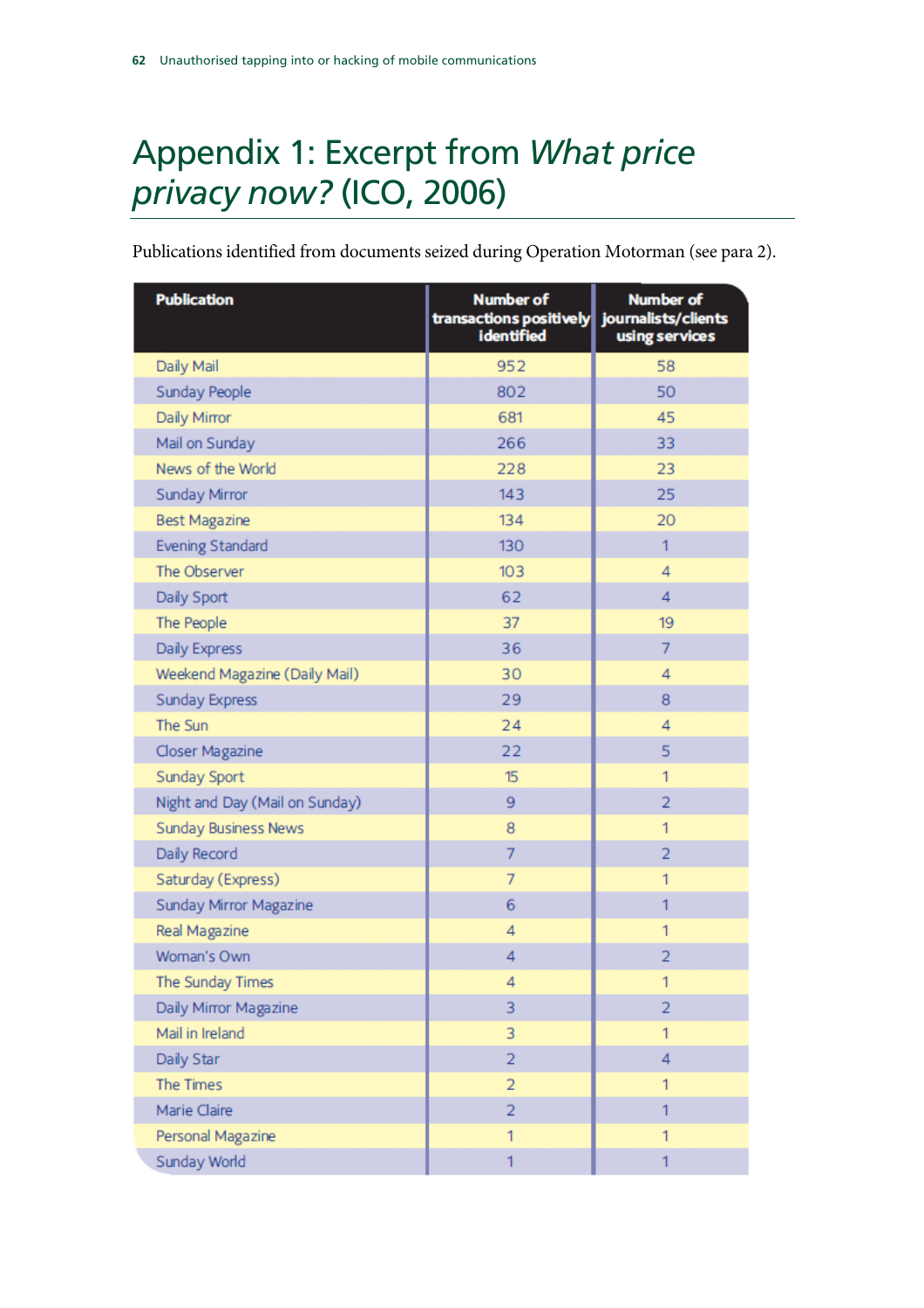### Formal Minutes

### **Tuesday 19 July 2011**

Members present:

Rt Hon Keith Vaz, in the Chair

Nicola Blackwood James Clappison Michael Ellis Lorraine Fullbrook Dr Julian Huppert

Steve McCabe Rt Hon Alun Michael Bridget Phillipson Mark Reckless Mr David Winnick

Draft Report (*Unauthorised tapping or hacking of mobile communications*), proposed by the Chair, brought up and read.

*Ordered*, That the draft Report be read a second time, paragraph by paragraph.

Paragraphs 1 to 122 read and agreed to.

*Resolved*, That the Report be the Thirteenth Report of the Committee to the House.

*Ordered*, That the Chair make the Report to the House.

*Ordered*, That embargoed copies of the Report be made available, in accordance with the provisions of Standing Order No. 134.

[Adjourned till Tuesday 6 September at 10.30 a.m.